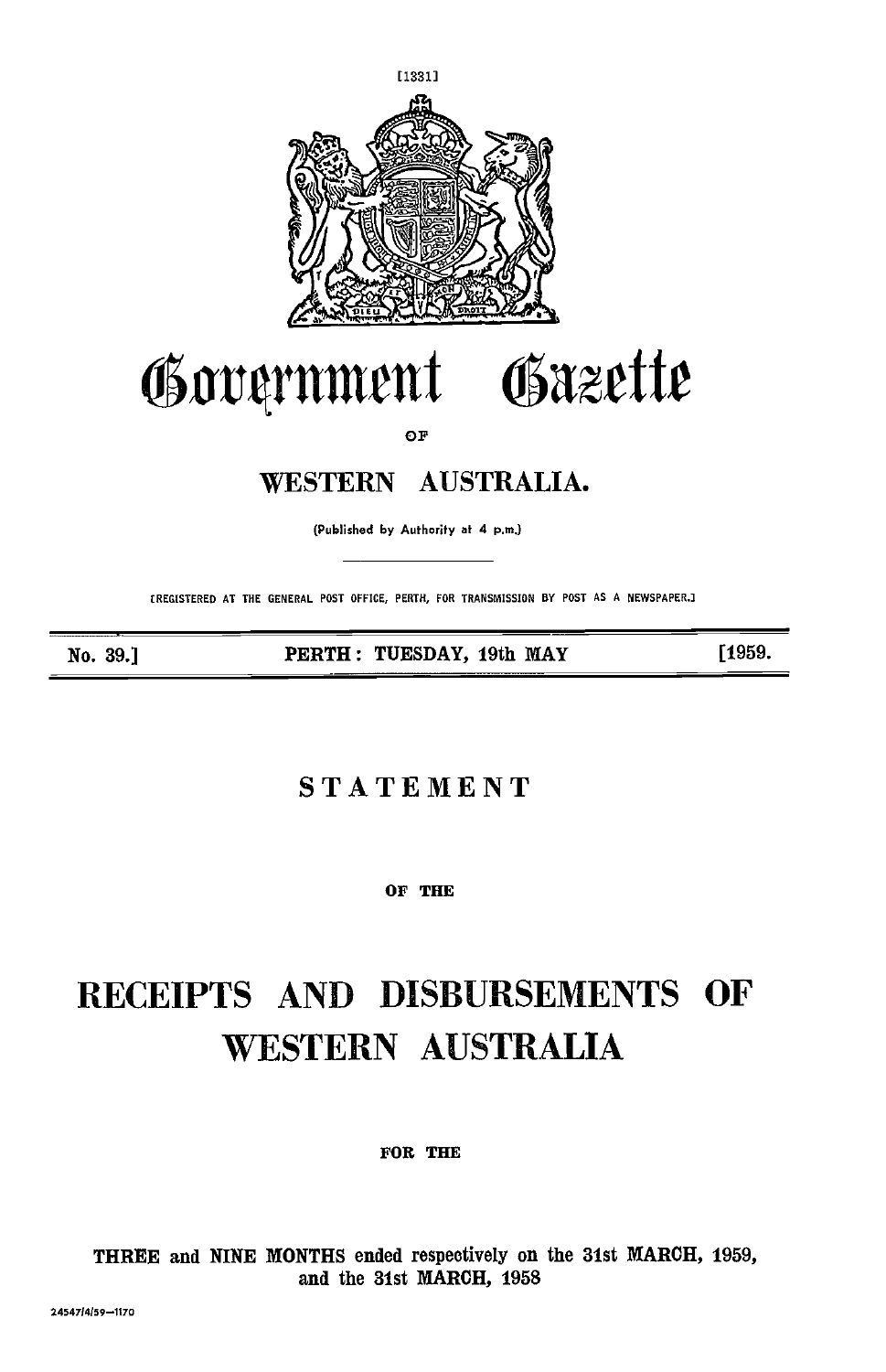#### COMPARATIVE STATEMENT of the REVENUE of the GOVERNMENT of WESTERN AUSTRALIA for the THREE MONTHS and NINE MONTHS ended respectively on the 31st MARCH, 1959, and the 31st MARCH, 1958.

#### REVENUE

|                                                                                                                                                                                                                                                                                                                                                                                                                                                                                                                                                                             | Three Months ended:                                                                                                                                                                                       |                                                                                                                                                                                                                            | Nine Months ended :                                                                                                                                                                                                                |                                                                                                                                                                                                                          |  |
|-----------------------------------------------------------------------------------------------------------------------------------------------------------------------------------------------------------------------------------------------------------------------------------------------------------------------------------------------------------------------------------------------------------------------------------------------------------------------------------------------------------------------------------------------------------------------------|-----------------------------------------------------------------------------------------------------------------------------------------------------------------------------------------------------------|----------------------------------------------------------------------------------------------------------------------------------------------------------------------------------------------------------------------------|------------------------------------------------------------------------------------------------------------------------------------------------------------------------------------------------------------------------------------|--------------------------------------------------------------------------------------------------------------------------------------------------------------------------------------------------------------------------|--|
| Head of Revenue                                                                                                                                                                                                                                                                                                                                                                                                                                                                                                                                                             | 31st Mar., 1959                                                                                                                                                                                           | 31st Mar., 1958                                                                                                                                                                                                            | 31st Mar., 1959                                                                                                                                                                                                                    | 31st Mar., 1958                                                                                                                                                                                                          |  |
| GOVERNMENTAL.                                                                                                                                                                                                                                                                                                                                                                                                                                                                                                                                                               | £<br>s. d.                                                                                                                                                                                                | £<br>s. d.                                                                                                                                                                                                                 | £<br>s. d.                                                                                                                                                                                                                         | £<br>s. d.                                                                                                                                                                                                               |  |
| Taxation.                                                                                                                                                                                                                                                                                                                                                                                                                                                                                                                                                                   |                                                                                                                                                                                                           |                                                                                                                                                                                                                            |                                                                                                                                                                                                                                    |                                                                                                                                                                                                                          |  |
| Land Tax<br>$\cdots$<br><br>$\cdots$<br>Income Tax-Commonwealth Reimbursement<br><br>Entertainment Tax<br><br><br><br>Totalisator Duty<br><br><br><br><br><br>Stamp Duty<br>$\ddotsc$<br>$\cdots$<br>$\cdots$<br>$\cdots$<br>$\cdots$<br>$\cdots$<br>Probate Duty<br>$\ddotsc$<br>$\cdots$<br>$\cdots$<br>$\cdots$<br>$\cdots$<br>$\cdots$<br>Betting Tax<br>$\cdots$<br>$\cdots$<br>$\cdots$<br><br>$\cdots$<br><br>Betting Applications and Licenses<br><br>$\cdots$<br>$\cdots$<br>Licenses<br>.<br>.<br>$\cdots$<br>$\cdots$<br>$\cdots$<br>Total, Taxation<br><br><br> | 397,364<br>6 10<br>3,252,000<br>0<br>0<br>84,271 13 11<br>5<br>40,767<br>2<br>5<br>376,258<br>9<br>313,947 12 10<br>98,891<br>9<br>6<br>239<br>0<br>0<br>$\overline{2}$<br>9<br>196,100<br>4,759,839 14 0 | 533,572 1<br>9<br>3,072,765 10<br>0<br>82,721<br>8<br>- 3<br>53,431<br>8 10<br>379,161 18<br>9<br>179,256 16<br>6<br>8<br>106,379<br>4<br>0<br>0<br>811<br>9<br>188,457<br>$\boldsymbol{2}$<br>4,596,557 1 7 13,652,630 17 | 904,886<br>$\boldsymbol{2}$<br>0<br>9,720,000<br>0<br>0<br>215,372<br>5<br>8<br>$\,2\,$<br>97,595<br>11<br>1,165,717<br>$\bf{0}$<br>5<br>801,686 15<br>6<br>274,064 16<br>8<br>28,604<br>$\mathbf{0}$<br>0<br>3<br>444,704 16<br>7 | 960,527 10<br>6<br>9,060,765 10<br>0<br>210,846<br>3<br>6<br>5<br>127,966 10<br>2<br>1,131,694<br>- 7<br>777.729 12<br>3<br>299,190 12<br>9<br>28,392 10<br>$\mathbf 0$<br>415,335 6 11<br>$ 13,012,448 \quad 6 \quad 3$ |  |
| Territorial.                                                                                                                                                                                                                                                                                                                                                                                                                                                                                                                                                                |                                                                                                                                                                                                           |                                                                                                                                                                                                                            |                                                                                                                                                                                                                                    |                                                                                                                                                                                                                          |  |
| Land Revenue<br><br>$\cdots$<br>$\cdots$<br>$\cdots$<br>Mining Revenue<br><br><br><br>$\cdots$<br>Timber<br>$\sim$<br>.<br><br><br><br>$\cdots$                                                                                                                                                                                                                                                                                                                                                                                                                             | 169,794 19<br>0<br>38,772<br>5<br>1<br>189,343<br>-5<br>7                                                                                                                                                 | 103,037 10 2<br>30,233 4 0<br>199,426 17 11                                                                                                                                                                                | 332,458 19<br>6<br>78,180 12<br>4<br>691,690 18<br>4                                                                                                                                                                               | 255,200 8<br>- 8<br>62,991 15 6<br>678,249 10 4                                                                                                                                                                          |  |
| Total, Territorial<br><br>$\cdots$<br>$\cdots$                                                                                                                                                                                                                                                                                                                                                                                                                                                                                                                              | 397.910<br>9<br>8                                                                                                                                                                                         | 332,697 12 1                                                                                                                                                                                                               | 1,102,330 10<br>$\bf{2}$                                                                                                                                                                                                           | 996.441 14 6                                                                                                                                                                                                             |  |
| Law Courts<br>$\cdots$<br><br><br><br><br>$\cdots$<br>Departmental<br>$_{\rm and}$<br>Reimbursements,<br>other<br>Fees,<br>Services<br><br><br><br><br><br><br>Royal Mint<br><br>$\cdots$<br>$\cdots$<br>$\cdots$<br><br>                                                                                                                                                                                                                                                                                                                                                   | 75,800 1 11<br>1,726,686 11<br>0<br>24,017 15<br>5<br>1,826,504 8 4                                                                                                                                       | 84,053 10<br>- 7<br>1,686,923 15<br>- 7<br>25,814 7<br>3<br>1,796,791 13 5                                                                                                                                                 | 253,755<br>-9<br>2<br>4,440,076 18<br>4<br>74,216 5<br>1<br>4,768,048 12 7                                                                                                                                                         | 255,918 19 8<br>4,132,731 1 6<br>78,565 10 11<br>4,467,215 12 1                                                                                                                                                          |  |
|                                                                                                                                                                                                                                                                                                                                                                                                                                                                                                                                                                             |                                                                                                                                                                                                           |                                                                                                                                                                                                                            |                                                                                                                                                                                                                                    |                                                                                                                                                                                                                          |  |
| COMMONWEALTH.                                                                                                                                                                                                                                                                                                                                                                                                                                                                                                                                                               |                                                                                                                                                                                                           |                                                                                                                                                                                                                            |                                                                                                                                                                                                                                    |                                                                                                                                                                                                                          |  |
| States Grants Act<br><br>$\cdots$<br><br>$\cdots$<br>Interest Contributions<br><br><br>$\cdots$<br>$\cdots$                                                                                                                                                                                                                                                                                                                                                                                                                                                                 | 2,439,500<br>0<br>0<br>0<br>0<br>118,359                                                                                                                                                                  | 2,457,000<br>$\bf{0}$<br>- 0<br>118,359<br>0<br>$\bf{0}$                                                                                                                                                                   | 8,660,500<br>$\mathbf{0}$<br>0<br>355,073<br>$\mathbf{0}$<br>0                                                                                                                                                                     | 7,693,000<br>0<br>0<br>355,077<br>$0\quad 0$                                                                                                                                                                             |  |
| Total, Commonwealth<br>$\cdots$<br>$\cdots$                                                                                                                                                                                                                                                                                                                                                                                                                                                                                                                                 | 2,557,859<br>$\mathbf{0}$<br>0                                                                                                                                                                            | 2,575,359<br>$0\quad 0$                                                                                                                                                                                                    | 9,015,573 0<br>$\bf{0}$                                                                                                                                                                                                            | 8,048,077<br>$0\quad 0$                                                                                                                                                                                                  |  |
| Grand Total, Governmental<br>$\cdots$                                                                                                                                                                                                                                                                                                                                                                                                                                                                                                                                       | 9,542,113 12<br>0                                                                                                                                                                                         | 9,301,405 7 1                                                                                                                                                                                                              | $[28, 538, 583 \ 0]$                                                                                                                                                                                                               | 4 26,524,182 12 10                                                                                                                                                                                                       |  |
| PUBLIC UTILITIES.<br>Country Areas Water Supply Schemes<br><br><br>State Abattoirs and Saleyards<br>$\cdots$<br>                                                                                                                                                                                                                                                                                                                                                                                                                                                            | 313,008<br>8<br>2<br>$\boldsymbol{2}$<br>1<br>39,641                                                                                                                                                      | 319,735<br>$\mathbf{1}$<br>4<br>1<br>$\boldsymbol{2}$<br>31,982                                                                                                                                                            | 763,447 17 8<br>109,738 10 11                                                                                                                                                                                                      | 683,645<br>3<br>5<br>$\boldsymbol{2}$<br>108,001 16                                                                                                                                                                      |  |
| Metropolitan Water Supply, Sewerage and Drainage<br>(a) Other Hydraulic Undertakings<br>$\cdots$<br><br><br>Railways<br>$\cdots$<br><br><br>$\cdots$<br>$\cdots$<br><br>Tramways<br><br>$\cdots$<br><br>$\cdots$<br><br>$\cdots$<br>State Ferries<br><br><br><br><br><br>$\cdots$<br>State Batteries<br><br>$\cdots$<br><br><br><br>Caves House, etc.<br><br><br><br><br><br>Medina Hotel<br>$\cdots$<br><br><br><br><br>                                                                                                                                                   | 471,173 13<br>9<br>3,339,295<br>9<br>4<br>206,189<br>9<br>0<br>5,159 18<br>5<br>10.011<br>4 10<br>15,576<br>6<br>3<br>11,111<br>6<br>1                                                                    | 430,775<br>4<br>7<br>Dr. 7,564<br>5<br>5<br>3,249,374<br>9<br>4<br>234,959<br>0<br>2<br>5,504<br>$\mathbf{0}$<br>6<br>9,711 18<br>1<br>15,801 10<br>6<br>12,225 19<br>9                                                    | 1,984,713<br>$\overline{4}$<br>-9<br>9,411,725 19<br>9<br>3<br>681,562 17<br>10,465 12<br>4<br>33,908 14<br>3<br>31,547<br>- 3<br>6<br>32,172<br>- 6<br>2                                                                          | 1,840,656<br>2<br>2<br>$\mathbf{2}$<br>9,444,851<br>7<br>746.586<br>4<br>0<br>2<br>3<br>11,007<br>33,034 18<br>9<br>33,936 16 10<br>29,191 11<br>$\frac{4}{3}$                                                           |  |
| Total, Public Utilities<br>$\ldots$<br><br>$\cdots$                                                                                                                                                                                                                                                                                                                                                                                                                                                                                                                         | 4,411,166 13<br>4                                                                                                                                                                                         | 4,302,505<br>$\mathbf{2}$<br>9                                                                                                                                                                                             | 13,059,282<br>6<br>7                                                                                                                                                                                                               | 12,930,911 2 1                                                                                                                                                                                                           |  |
| Grand Total<br><br><br><br>                                                                                                                                                                                                                                                                                                                                                                                                                                                                                                                                                 | 13,953,280<br>-5<br>4                                                                                                                                                                                     | $ 13,603,910 \t9 \t10 \t41,597,865$                                                                                                                                                                                        | 6 11                                                                                                                                                                                                                               | 39,455,093 14 11                                                                                                                                                                                                         |  |

(a) Now amalgamated under Country Areas Water Supply Schemes.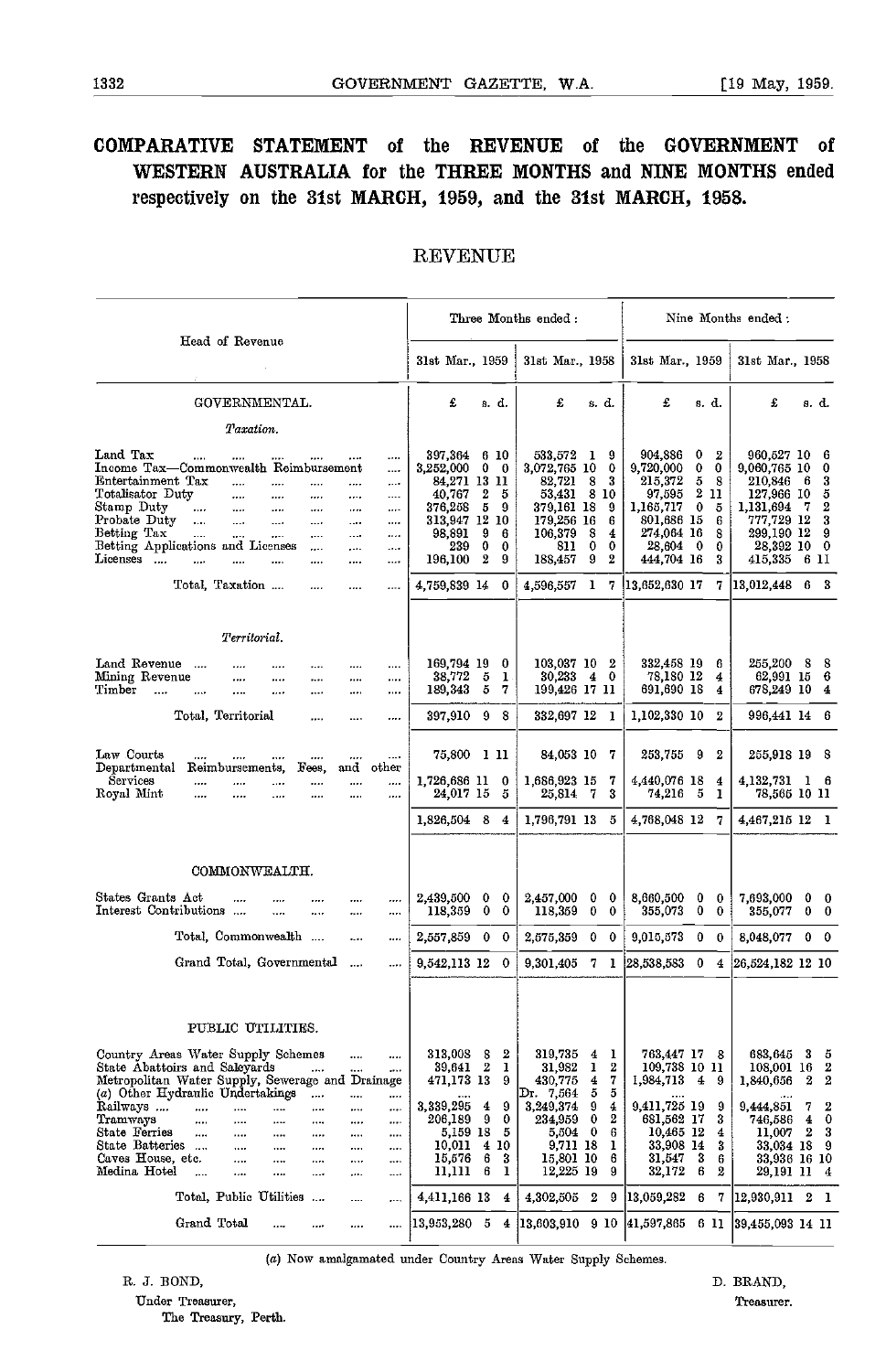#### COMPARATIVE STATEMENT of the EXPENDITURE of the GOVERNMENT of WESTERN AUSTRALIA for the THREE MONTHS and NINE MONTHS ended respectively on the 31st MARCH, 1959, and the 31st MARCH, 1958.

#### EXPENDITURE

|                                                                                                                                                                                                                                                                                                                                                                                                                                                                                                                                                                                                                                                                                                                                                                                                                                                                                                                                                                                                                                                                                                                                                                                                                                                                                                                                                                                                                                                                                                                                                                                                                                                   | Three Months ended :                                                                                                                                                                                                                                                                                                                                                                                                                                                                |                                                                                                                                                                                                                                                                                                                                                                                                                            | Nine Months ended :                                                                                                                                                                                                                                                                                                                                                                                                                                                                                                                                    |                                                                                                                                                                                                                                                                                                                                                                                                                                                                                                                                                                                    |  |
|---------------------------------------------------------------------------------------------------------------------------------------------------------------------------------------------------------------------------------------------------------------------------------------------------------------------------------------------------------------------------------------------------------------------------------------------------------------------------------------------------------------------------------------------------------------------------------------------------------------------------------------------------------------------------------------------------------------------------------------------------------------------------------------------------------------------------------------------------------------------------------------------------------------------------------------------------------------------------------------------------------------------------------------------------------------------------------------------------------------------------------------------------------------------------------------------------------------------------------------------------------------------------------------------------------------------------------------------------------------------------------------------------------------------------------------------------------------------------------------------------------------------------------------------------------------------------------------------------------------------------------------------------|-------------------------------------------------------------------------------------------------------------------------------------------------------------------------------------------------------------------------------------------------------------------------------------------------------------------------------------------------------------------------------------------------------------------------------------------------------------------------------------|----------------------------------------------------------------------------------------------------------------------------------------------------------------------------------------------------------------------------------------------------------------------------------------------------------------------------------------------------------------------------------------------------------------------------|--------------------------------------------------------------------------------------------------------------------------------------------------------------------------------------------------------------------------------------------------------------------------------------------------------------------------------------------------------------------------------------------------------------------------------------------------------------------------------------------------------------------------------------------------------|------------------------------------------------------------------------------------------------------------------------------------------------------------------------------------------------------------------------------------------------------------------------------------------------------------------------------------------------------------------------------------------------------------------------------------------------------------------------------------------------------------------------------------------------------------------------------------|--|
| Heads of Service                                                                                                                                                                                                                                                                                                                                                                                                                                                                                                                                                                                                                                                                                                                                                                                                                                                                                                                                                                                                                                                                                                                                                                                                                                                                                                                                                                                                                                                                                                                                                                                                                                  | 31st Mar., 1959                                                                                                                                                                                                                                                                                                                                                                                                                                                                     | 31st Mar., 1958                                                                                                                                                                                                                                                                                                                                                                                                            | 31st Mar., 1959                                                                                                                                                                                                                                                                                                                                                                                                                                                                                                                                        | 31st Mar., 1958                                                                                                                                                                                                                                                                                                                                                                                                                                                                                                                                                                    |  |
| Special Acts-<br>Constitution Acts<br>$\mathbf{1}$ and $\mathbf{1}$ and $\mathbf{1}$<br>$\sim 100$ km s $^{-1}$<br>$\cdots$<br>Loan Acts—Interest and Sinking Fund<br>$\cdots$<br>Auditor General<br>$\cdots$<br>$\cdots$<br>$\cdots$<br>Agriculture Protection Board<br>$\cdots$<br><br>.<br>Coal Mine Workers (Pensions) Act, 1943-50<br>$\cdots$<br>Commonwealth Pensions<br>$\cdots$<br><br>Court of Arbitration<br>$\cdots$<br>$\cdots$<br><br>$\cdots$<br>Fire Brigades Act-Contribution<br>$\cdots$<br>$\cdots$<br>Forests Act-Conservator of Forests<br>$\sim$<br>$\cdots$<br>Forests Act-Transfer from Revenue<br><br>Government Employees Pensions Act, 1948<br><br>Judges' Pensions<br>$\cdots$<br><br>Judges' Salaries and Pensions, 1950<br>$\cdots$<br><br>Land Agents Act<br><br>Members of Parliament Reimbursement of Ex-<br>penses Act, 1953<br>$\sim$<br>$\cdots$<br><br><br>Mine Workers' Relief Fund<br>$\cdots$<br><br><br>Native Affairs Administration Act<br><br><br>Parliamentary Allowances<br>$\cdots$<br><br><br>Parliamentary Superannuation Act (No. 60<br>οf<br>1948 and Amendments)<br>$\sim$<br>$\cdots$<br><br>Pensions and Retiring Allowances<br>$\cdots$<br>$\mathbf{r}$<br>Pensions Supplementation Act, 1953<br><br>Public Service Commissioner<br>$\cdots$<br>$\cdots$<br>$\cdots$<br>Royal Mint<br>$\cdots$<br>$\sim$<br>$\cdots$<br>$\cdots$<br>$\cdots$<br>Stipendiary Magistrates<br>$\cdots$<br><br>Superannuation and Family Benefits Act<br><br>The Agent General<br><br>$\sim$ and $\sim$<br>University Building Acts (No. 37 of 1930 and<br>No. 50 of 1931)<br><b>Common Common</b><br>$\cdots$ | £<br>s d.<br>1,399 15<br>0<br>9<br>2,613,611 11<br>8<br>963.<br>- 8<br>26,250<br>$\bf{0}$<br>0<br>$\mathbf{0}$<br>7,500<br>0<br>$\cdots$<br>2.061 10 0<br>2<br>27.104 9<br>1,011 15 3<br>145,383 5 10<br>2,862 13<br>4<br>0<br>425<br>$\mathbf{0}$<br>$\mathbf{0}$<br>0<br>7.970<br><br>$4,646$ 0 1<br>3,224 14 0<br><br>47,266 4 10<br>7,420<br>$0\quad 0$<br>34,974 19 10<br>-2<br>16<br>931 4 8<br>$\cdots$<br>-2<br>218,308<br>$\mathbf{0}$<br>0<br>$\mathbf{0}$<br>750<br>1.11 | £<br>s. d.<br>1,399 15<br>0<br>2,412,506 16<br>-8<br>949 19<br>4<br>0<br>$26,250$ 0<br>$\bf{0}$<br>7,500 0<br>-6<br>Cr. 136 15<br>2,052 14<br>9<br>24,710 5<br>3<br>9<br>999 8<br>161,293 19<br>5<br>3,418 15<br>0<br>0<br>712 10<br>3,748 6<br>4<br><br>4,769<br>-2 11<br>3,008 12 5<br>47,512 5 11<br><br>- 6<br>38,628 0<br>$0\quad 0$<br>Cr.<br>98<br>3,457 10 4<br>4,941 1 10<br>180,484 8 10<br>954 11 2<br>$\cdots$ | £<br>s d.<br>5<br>-0<br>4,199<br>7,851,560 15<br>9<br>$\boldsymbol{2}$<br>6<br>2,750<br>0<br>$\mathbf{0}$<br>78,750<br>22,500 0<br>0<br>1<br>989 11<br>6,179 0<br>4<br>77,938 19<br>0<br>6<br>2.888<br>-7<br>7<br>578,568 12<br>$9,400$ 0<br>0<br>0<br>$1,275$ 0<br>15,482 13<br>8<br>$\cdots$<br>7 10<br>14,175<br>9,898<br>9<br>-5<br>10,000<br>0<br>0<br>1<br>3<br>142,516<br>8,720<br>0<br>$\mathbf{0}$<br>2<br>108,806 13<br>-2<br>44 16<br>2,658<br>-5-10<br>$\bf{0}$<br>25,000<br>- 0<br>-7<br>619,589<br>4<br>0<br>0<br>2,250<br>3,107 12<br>5 | £<br>s. d.<br>4,199<br>5<br>$\mathbf 0$<br>7,244,260<br>$\bf{4}$<br>6<br>9.<br>2,748<br>0<br>$\mathbf{0}$<br>$\boldsymbol{0}$<br>78,750<br>0<br>22,500 0<br>136 15 6<br>Cr.<br>6,184 10 8<br>70,659 13 11<br>3<br>2,886 10<br>565,227 19<br>-1<br>3<br>9.391 1<br>2,137 10<br>0<br>$\overline{4}$<br>11,311 15<br>$2,000 \quad 0$<br>0<br>14,383<br>3<br>- 9<br>9,718 18<br>9<br>0<br>10,000<br>$\mathbf{0}$<br>143,448<br>60<br>6,240<br>$0\quad 0$<br>103,599 3 11<br>102,319 14 5<br>8<br>$5{,}141$ $9$<br>25,000 0 0<br>12,928 14 9<br>485,893 16 11<br>954 11 2<br>3,107 12 5 |  |
| University Building Act (No. 4 of 1938), Agri-<br>cultural Buildings<br>$\sim$ $\sim$<br>University Building Act (No. 43 of 1952), Addi-<br>tion to Arts Block<br>$\sim$ $\sim$<br>University Medical School Act (No. 30 of 1955)<br>University of Western Australia<br>Wheat Industry Stabilisation (No. 75 of 1948)                                                                                                                                                                                                                                                                                                                                                                                                                                                                                                                                                                                                                                                                                                                                                                                                                                                                                                                                                                                                                                                                                                                                                                                                                                                                                                                             | <br>$1-5$<br>1,057<br>62,500<br>$\mathbf 0$<br>0<br>9<br>33<br>4                                                                                                                                                                                                                                                                                                                                                                                                                    | <br>$1,542$ 14 8<br>62,500<br>$0\quad 0$<br>28<br>-4 10                                                                                                                                                                                                                                                                                                                                                                    | -0<br>630<br>0<br>3<br>$3,947$ 6<br>$7,107$ 1<br>$\boldsymbol{2}$<br>187,500 0<br>0<br>$102\,10$<br>0                                                                                                                                                                                                                                                                                                                                                                                                                                                  | 630<br>0.<br>- 0<br>2<br>0<br>2,773<br>$\mathbf{1}$<br>2<br>7,107<br>187,500<br>0<br>0<br>92<br>0 <sub>4</sub>                                                                                                                                                                                                                                                                                                                                                                                                                                                                     |  |
| Total                                                                                                                                                                                                                                                                                                                                                                                                                                                                                                                                                                                                                                                                                                                                                                                                                                                                                                                                                                                                                                                                                                                                                                                                                                                                                                                                                                                                                                                                                                                                                                                                                                             | 3,217,655 19 6                                                                                                                                                                                                                                                                                                                                                                                                                                                                      | 2,993,134 8 5                                                                                                                                                                                                                                                                                                                                                                                                              | 9,798,535 19 2                                                                                                                                                                                                                                                                                                                                                                                                                                                                                                                                         | $9,142,958 \quad 4 \quad 3$                                                                                                                                                                                                                                                                                                                                                                                                                                                                                                                                                        |  |
| Legislative Council<br><br><br><br>Legislative Assembly<br>$\cdots$<br>$\cdots$<br><br><br><br>Joint House Committee<br>$\cdots$<br><br>$\cdots$<br><br>Joint Printing Committee<br><br>Joint Library Committee<br>$\cdots$<br><br><br>                                                                                                                                                                                                                                                                                                                                                                                                                                                                                                                                                                                                                                                                                                                                                                                                                                                                                                                                                                                                                                                                                                                                                                                                                                                                                                                                                                                                           | 2,963 13 10<br>2,942 15 8<br>5,093 8 8<br>5,266 8 11<br>$3 \quad 0$<br>96                                                                                                                                                                                                                                                                                                                                                                                                           | 2,126 11 10<br>2,908 17 4<br>4,814 17 1<br>5,677 19 11<br>60 6 1                                                                                                                                                                                                                                                                                                                                                           | 7,803 11 1<br>9,858 10<br>4<br>$18,293$ 0<br>5<br>19,642 0 7<br>448 19 0                                                                                                                                                                                                                                                                                                                                                                                                                                                                               | 6,988 19 10<br>$9,647$ 3 0<br>18,593 13 9<br>17,911 16 10<br>452 15 10                                                                                                                                                                                                                                                                                                                                                                                                                                                                                                             |  |
| Premier and Treasurer-<br>Premier's Office<br>$\mathbf{r}$<br>$\cdots$<br>$\cdots$<br>$\cdots$<br><br>Treasury<br>$\cdots$<br><br>$\cdots$<br><br><br><br>Governor's Establishment<br><br><br><br>London Agency<br><br>$\cdots$<br>$\cdots$<br>$\cdots$<br>$\cdots$<br>Public Service Commissioner<br>$\mathbf{a}$<br>$\cdots$<br><br>Government Motor Car Service<br><br><br>Audit<br>$\sim$<br><br>$\cdots$<br>$\cdots$<br>$\cdots$<br>in i<br>Compassionate Allowances<br><br><br>$\cdots$<br>Government Stores<br>$\cdots$<br><br>$\cdots$<br>$\cdots$<br>Taxation<br>$\cdots$<br>$\cdots$<br>$\cdots$<br><br>$\cdots$<br>Superannuation Board<br>$\cdots$<br><br><br><br>Printing<br>$\mathcal{L}_{\text{max}}$<br>$\cdots$<br><br><br><br><br>Miscellaneous Services<br><br><br><br><br>Total<br><br><br><br><br>                                                                                                                                                                                                                                                                                                                                                                                                                                                                                                                                                                                                                                                                                                                                                                                                                           | $10,956$ 6<br>5<br>7<br>41,200 10<br>5,042 10<br>0<br>6<br>10,230 18<br>6,655 17<br>8<br>1,716 19<br>6<br>21,800 8<br>6<br>124 14<br>6<br>34,617 7<br>3<br><br>4,066 11 11<br>98,216 5<br>2<br>471,988 5<br>4<br>706,616 15 4                                                                                                                                                                                                                                                       | 10,297<br>6<br>$\mathbf 0$<br>37,737 0 9<br>$\boldsymbol{2}$<br>5,539 12<br>8<br>12,099 12<br>5,207 5<br>7.<br>9<br>6<br>6,326<br>9<br>19,678 19<br>6<br>124 14<br>$31,503$ 9 4<br>3,457 17 9<br>89,770 5 10<br>462,930 11 1<br>684,673 4 11                                                                                                                                                                               | 43,147 14 6<br>121,065 10 9<br>14,382 9 11<br>29,425 15 5<br>19,063 10 5<br>4,974 19 5<br>62,476 8 11<br>374 3 6<br>101,478 14 5<br>25,000 0<br>0<br>$\boldsymbol{2}$<br>$11,303$ 0<br>$\bf{0}$<br>346,696 16<br>2,788,064 0 5<br>3,567,453 3 10                                                                                                                                                                                                                                                                                                       | $35,121 \quad 4 \quad 6$<br>113,914 18 4<br>15,513 16 4<br>26,611 4 10<br>15,839 9 7<br>9,901 13 10<br>58,425 6 10<br>919 2 1<br>93,627 15 5<br>25,000<br>$0\quad 0$<br>$7-5$<br>11,067<br>1 11<br>307,797<br>1,646,667 9 6<br>2,360,406 10 7                                                                                                                                                                                                                                                                                                                                      |  |
| Minister for Child Welfare and Industrial Development-<br>Child Welfare<br>$\cdots$<br>$\cdots$<br>Department of Industrial Development<br>$\cdots$<br>$\mathbf{Total}$<br>$\cdots$<br><br>                                                                                                                                                                                                                                                                                                                                                                                                                                                                                                                                                                                                                                                                                                                                                                                                                                                                                                                                                                                                                                                                                                                                                                                                                                                                                                                                                                                                                                                       | 174,512 10 6<br>35,859 18 10<br>210,372 9 4                                                                                                                                                                                                                                                                                                                                                                                                                                         | 160,679 15 2<br>40,439 4 4<br>201,118 19 6                                                                                                                                                                                                                                                                                                                                                                                 | 534,625 18 10<br>115,770 18 9<br>650,396 17 7                                                                                                                                                                                                                                                                                                                                                                                                                                                                                                          | 456,777 14 6<br>116,758 9 1<br>573,536 3 7                                                                                                                                                                                                                                                                                                                                                                                                                                                                                                                                         |  |
| Minister for Works and Water Supplies-<br>Public Works and Buildings<br>$\cdots$<br><br>$\cdots$                                                                                                                                                                                                                                                                                                                                                                                                                                                                                                                                                                                                                                                                                                                                                                                                                                                                                                                                                                                                                                                                                                                                                                                                                                                                                                                                                                                                                                                                                                                                                  | 2<br>265,713 7                                                                                                                                                                                                                                                                                                                                                                                                                                                                      | 294,827 3<br>-6                                                                                                                                                                                                                                                                                                                                                                                                            | 958,182 14 11                                                                                                                                                                                                                                                                                                                                                                                                                                                                                                                                          | $9\quad 4$<br>933,442                                                                                                                                                                                                                                                                                                                                                                                                                                                                                                                                                              |  |
| $_{\rm Total}$<br>$\cdots$<br>$\cdots$<br><br>$\cdots$<br>$\cdots$                                                                                                                                                                                                                                                                                                                                                                                                                                                                                                                                                                                                                                                                                                                                                                                                                                                                                                                                                                                                                                                                                                                                                                                                                                                                                                                                                                                                                                                                                                                                                                                | 265,713 7 2                                                                                                                                                                                                                                                                                                                                                                                                                                                                         | $\mathbf{3}$<br>6<br>294,827                                                                                                                                                                                                                                                                                                                                                                                               | 958,182 14 11                                                                                                                                                                                                                                                                                                                                                                                                                                                                                                                                          | 933,442 9 4                                                                                                                                                                                                                                                                                                                                                                                                                                                                                                                                                                        |  |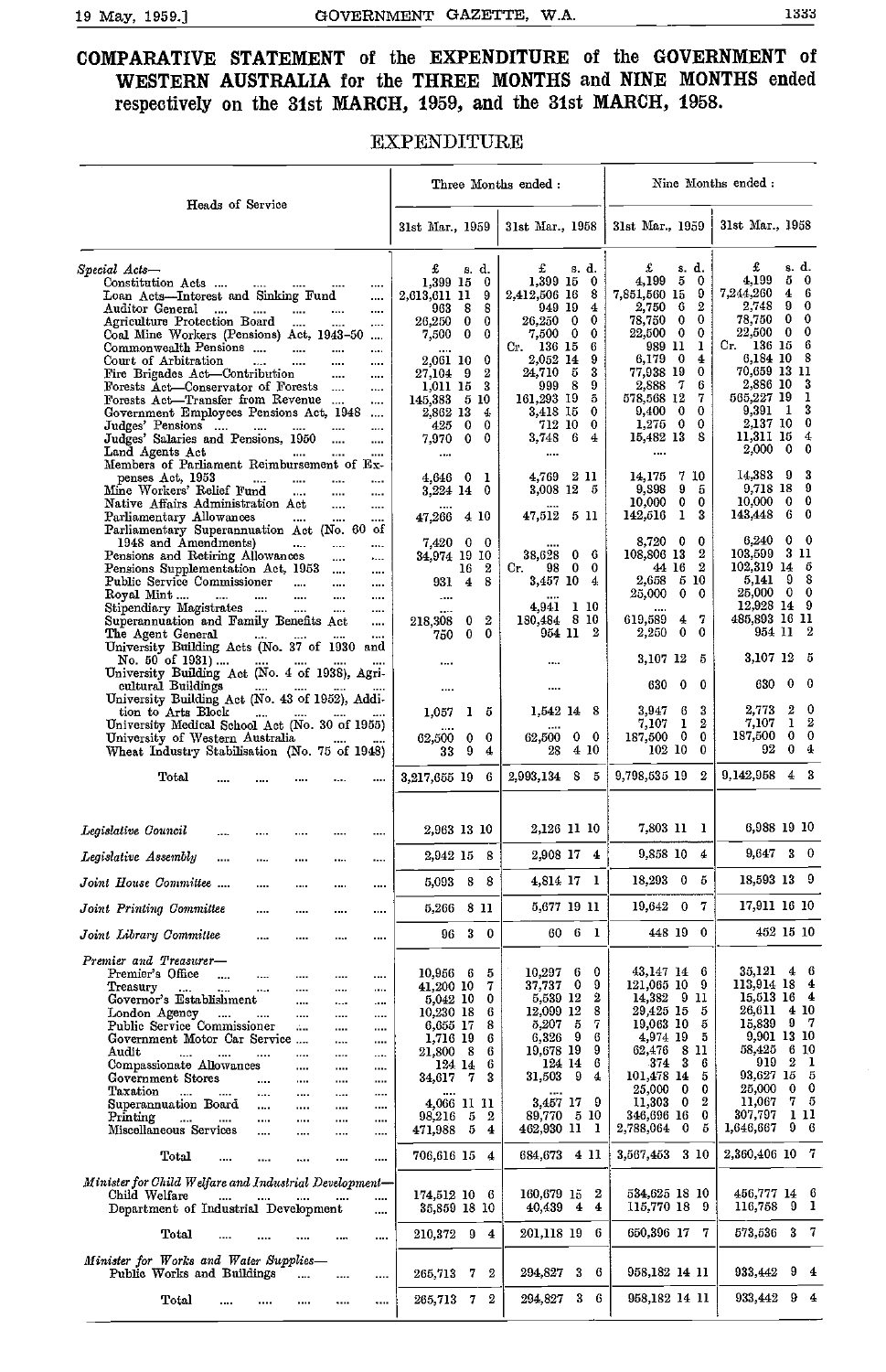#### EXPENDITURE-continued

|                                                  |                                                    |              |                      |                      |                      |                      | Three Months Ended:          |                |              |                                                        | Nine Months ended :                                   |                                                     |  |
|--------------------------------------------------|----------------------------------------------------|--------------|----------------------|----------------------|----------------------|----------------------|------------------------------|----------------|--------------|--------------------------------------------------------|-------------------------------------------------------|-----------------------------------------------------|--|
|                                                  |                                                    |              | Heads of Service     |                      |                      |                      | 31st Mar., 1959              |                |              | 31st Mar., 1958                                        | 31st Mar., 1959                                       | 31st Mar., 1958                                     |  |
| Minister for Housing and Forests-                |                                                    |              |                      |                      |                      |                      | £                            |                | s. d.        | £<br>s. d.                                             | £<br>s.d.                                             | £<br>s. d.                                          |  |
| Forests                                          |                                                    |              |                      |                      |                      |                      | 104,214 16                   |                | 1            | 8<br>103,363<br>4                                      | 280,550 12<br>7                                       | 296,336 19<br>- 1                                   |  |
|                                                  | Total                                              | $\cdots$     | $\cdots$             |                      |                      |                      | 104,214 16                   |                | 1            | 103,363<br>84                                          | 280,550 12<br>- 7                                     | 296,336 19 1                                        |  |
| Chief Secretary-                                 |                                                    |              |                      |                      |                      |                      |                              |                |              |                                                        |                                                       |                                                     |  |
|                                                  | Chief Secretary<br>Registry and Friendly Societies | $\cdots$     | $\cdots$             | $\cdots$             | $\cdots$             | $\cdots$<br>         | 30,690 13<br>9,236 17        |                | 1<br>3       | 30,190 12 0<br>9,281 14 11                             | 91,505<br>6<br>$\boldsymbol{2}$<br>27,244             | 92,998 16<br>9<br>9                                 |  |
| Prisons                                          |                                                    |              |                      |                      | <br>$\cdots$         | $\cdots$             | 63,075 12                    |                | 9            | 58,369 13 11                                           | 4<br>9<br>184,057 10<br>$\overline{2}$                | 29,025 17<br>5<br>174,142 13                        |  |
| Observatory                                      |                                                    |              | $\cdots$             |                      |                      | $\cdots$             | 1,851 1                      |                | 4            | 2,163<br>-70                                           | 5,894 16<br>8                                         | 8<br>8,414 16                                       |  |
|                                                  | Total                                              | $\cdots$     |                      |                      |                      |                      | 104,854 4                    |                | -5           | 100.005<br>-7 10                                       | 308,701 17<br>9                                       | $4 \overline{7}$<br>304,582                         |  |
| Minister for Local Government and Town Planning- |                                                    |              |                      |                      |                      |                      |                              |                |              |                                                        |                                                       |                                                     |  |
|                                                  | Local Government<br>Town Planning                  |              | $\cdots$             | $\cdots$             | $\cdots$             | $\cdots$             | 9,485 15                     |                | 7            | 8,793 13<br>7                                          | 25,703 16<br>6                                        | 28,250<br>0<br>9                                    |  |
|                                                  |                                                    |              | $\cdots$             | $\cdots$             | $\cdots$             | $\cdots$             | 8,298 18                     |                | 1            | 7,267<br>-8<br>5                                       | - 6<br>$\boldsymbol{2}$<br>23,645                     | 21,202 15 2                                         |  |
|                                                  | Total                                              | $\cdots$     | $\cdots$             | $\cdots$             |                      |                      | 17,784 13 8                  |                |              | 16,061 2<br>$\bf{0}$                                   | 49,349 2<br>8                                         | $49,453 \quad 4 \quad 2$                            |  |
| Minister for Health and Justice-<br>Medical      |                                                    |              |                      |                      |                      |                      |                              |                |              |                                                        |                                                       |                                                     |  |
| Homes                                            | <br>$\cdots$                                       | $\cdots$<br> | $\cdots$<br>         | $\cdots$<br>         | $\cdots$<br>$\cdots$ | $\cdots$<br>         | 955,582 18<br>100,587 1 11   |                | $\mathbf{2}$ | 861,311<br>2<br>7<br>94,563 11<br>3                    | 2,829,169<br>8<br>6<br>$\overline{4}$<br>285,420<br>1 | 2,658,260 15<br>4<br>$\boldsymbol{2}$<br>269,157 12 |  |
| Public Health                                    |                                                    |              | $\cdots$             | $\cdots$             | $\cdots$             | $\cdots$             | 107,187 19                   |                | 8            | 95,406<br>8<br>7                                       | 323,302 12<br>4                                       | 302,469 17 11                                       |  |
| Tuberculosis                                     | Mental Health Services                             | $\cdots$     | $\cdots$             | $\cdots$             | $\cdots$             |                      | 159,159 18 11                |                |              | 140,477 11<br>7                                        | 476,066 8<br>$\boldsymbol{2}$                         | 421,863 12<br>4                                     |  |
| Crown Law                                        |                                                    |              | $\cdots$<br>         | <br>$\cdots$         | $\cdots$<br>$\cdots$ | <br>                 | 237,762 18<br>145,127        | 0              | 4<br>8       | 227,741<br>$\mathbf{2}$<br>5<br>129,943 15<br>6        | 5<br>693,541 11<br>408,337 19<br>5                    | 664,925 12<br>5<br>3<br>381,914 10                  |  |
| Licensing                                        | $\cdots$                                           |              |                      |                      | $\cdots$             |                      | 2,402                        | $0\,10$        |              | 2,256<br>-6 11                                         | - 0<br>5<br>7,557                                     | 6,368<br>9<br>- 5                                   |  |
|                                                  | Arbitration Court                                  |              |                      |                      |                      | $\cdots$             | 6,348 12 6                   |                |              | 6,287 10<br>-7                                         | 20,323 10<br>8                                        | $\boldsymbol{2}$<br>21,639 5                        |  |
|                                                  | Total                                              |              |                      |                      |                      |                      | 1,714,158 11                 |                | $\mathbf{0}$ | 1,557,987 9<br>-5                                      | $\overline{2}$<br>5,043,718 13                        | 4,726,599 11 4                                      |  |
| Minister for Education and Labour-               |                                                    |              |                      |                      |                      |                      |                              |                |              |                                                        |                                                       |                                                     |  |
| Education                                        | $\ddotsc$                                          |              | $\cdots$             |                      | $\cdots$             |                      | 1,610,385 5                  |                | $\mathbf{I}$ | 1,463,419 15<br>$\boldsymbol{2}$                       | 5,669,481 17<br>0                                     | 5,076,321<br>6 11                                   |  |
| Labour<br>Factories                              | $\cdots$<br>$\cdots$                               | $\ldots$<br> | $\cdots$<br>$\cdots$ | <br>                 | $\cdots$             | <br>                 | 3,635 17<br>8,840 19         |                | 1<br>6       | 0<br>3,479 17<br>6<br>-9                               | 10,383 11<br>2                                        | $\mathbf{2}$<br>6<br>10,667<br>3 <sub>1</sub>       |  |
|                                                  | Unfair Trading                                     | $\cdots$     | $\cdots$             | $\cdots$             | <br>$\cdots$         | $\cdots$             | 1,879                        | $\overline{4}$ | 0            | 8,094<br>6<br>1,972<br>5                               | 25,292<br>-7<br>1<br>6,348 19<br>9                    | 23,328<br>4,665 12 1                                |  |
|                                                  | Total                                              |              | $\cdots$             |                      |                      |                      | 1,624,741 5 8                |                |              | 1,476,966 8 1                                          | 5,711,506 15 0                                        | 5,114,982 4 7                                       |  |
| Minister for Lands, Agriculture, and Fisheries-  |                                                    |              |                      |                      |                      |                      |                              |                |              |                                                        |                                                       |                                                     |  |
|                                                  | Lands and Surveys                                  |              | $\cdots$             |                      |                      | $\cdots$             | 180,417 1                    |                | 7            | 176,825 2<br>4                                         | 558,888 15<br>0                                       | 8<br>540,734 3                                      |  |
| Agriculture                                      | College of Agriculture                             | $\cdots$     | <br>                 | $\cdots$<br>$\cdots$ | <br>$\cdots$         |                      | 195,906 10<br>13,042 19      |                | 3<br>7       | 196,181 16<br>1<br>12,773 18<br>7                      | 561,184 14<br>5                                       | 559,673 18<br>7<br>$\boldsymbol{2}$                 |  |
|                                                  | Agriculture Protection Board                       |              |                      | $\cdots$             | $\cdots$             | <br>$\cdots$         | 8,846 5 11                   |                |              | 8,578 17<br>5                                          | 39,306<br>- 8<br>1<br>-5<br>25,560<br>$\bf{0}$        | 39,213 18<br>- 0<br>24,864 11                       |  |
|                                                  | Bush Fires Board                                   |              | $\sim$               |                      |                      | $\cdots$             | 3,752 17 9                   |                |              | 4,037<br>- 7<br>- 1                                    | 10,514 17<br>1                                        | 10,665<br>1 10                                      |  |
| Fisheries                                        | $\mathbf{r}$                                       | sas.         | $\ddotsc$            | $\cdots$             | $\cdots$             |                      | 16.029                       | 2 10           |              | 13,872 10 10                                           | 45,854<br>6<br>5                                      | 40,678 13<br>5                                      |  |
|                                                  | Tourist Bureau                                     | $\cdots$     | $\cdots$             | $\cdots$             | $\cdots$             |                      | 12,647 16                    |                | 7            | 10,968 18<br>- 1                                       | 32,080<br>610                                         | 30,308 15 5                                         |  |
|                                                  | Total                                              | $\cdots$     |                      |                      |                      |                      | 430,642 14                   |                | 6            | 423,238 10<br>5                                        | 1,273,389 11 11                                       | 1,246,139 2<br>$\mathbf{1}$                         |  |
| Minister for North-West and Supply and Shipping- |                                                    |              |                      |                      |                      |                      |                              |                |              |                                                        |                                                       |                                                     |  |
| North-West                                       | Harbour and Light                                  | $\cdots$     | <br>                 |                      | <br>                 | <br>$\cdots$         | 422.382 16 5<br>56,268 3     |                | 8            | 439,448 14<br>-6<br>$62,267$ 9<br>0                    | 1,616,434<br>7<br>2<br>5<br>$\bf{0}$<br>170,667       | $1,257,271$ 6 10<br>178,815 16 6                    |  |
|                                                  | Supply and Shipping                                |              | $\cdots$             | $\cdots$             | $\cdots$             | $\cdots$             | 2,100 11                     |                | 4            | 1,981 19<br>-6                                         | 6,140<br>5<br>6                                       | 5,941 17 6                                          |  |
|                                                  | Total                                              |              |                      | $\cdots$             | $\cdots$             | $\cdots$             | 480,751 11 5                 |                |              | 503,698 3 0                                            | 1,793,241 17 8                                        | $1,442,029$ 0 10                                    |  |
| Minister for Native Welfare and Police-          |                                                    |              |                      |                      |                      |                      |                              |                |              |                                                        |                                                       |                                                     |  |
| Native Welfare                                   |                                                    |              |                      |                      |                      | $\cdots$             | 69,934 0                     |                | 0            | 65,000 0<br>- 0                                        | 191,742 10<br>-1                                      | 163,813 15 9                                        |  |
| Police                                           |                                                    |              |                      |                      |                      | $\cdots$             | 451,436 10 2                 |                |              | 410,169 18 2                                           | 1,315,255 7<br>-6                                     | 1,249,768 13 10                                     |  |
|                                                  | Total                                              | $\cdots$     | $\cdots$             |                      | $\cdots$             | $\cdots$             | 521,370 10 2                 |                |              | 475,169 18 2                                           | 1.506,997 17 7                                        | 1,413,582 9 7                                       |  |
| Minister for Mines-                              |                                                    |              |                      |                      |                      |                      |                              |                |              |                                                        |                                                       |                                                     |  |
| Mines                                            |                                                    | $\cdots$     |                      |                      |                      | $\cdots$             | 99,527 4 8                   |                |              | 106,811 8 3                                            | 313,067 13 1                                          | 318,683 10 2                                        |  |
|                                                  | Total                                              |              |                      |                      |                      | $\cdots$             | 99,527                       | 48             |              | 106,811 8 3                                            | 313,067 13 1                                          | 318,683 10 2                                        |  |
| Public Utilities-                                |                                                    |              |                      |                      |                      |                      |                              |                |              |                                                        |                                                       |                                                     |  |
|                                                  | Country Areas Water Supply Schemes                 |              |                      |                      |                      | $\cdots$             | 370,305 18 5                 |                |              | 372,954 13 10                                          | 1,001,681 3 7                                         | 1,001.981 2<br>- 8                                  |  |
|                                                  | Metropolitan Water                                 |              | Supply,              |                      | Sewerage             | and                  |                              |                |              |                                                        |                                                       |                                                     |  |
| Tramways                                         | Drainage                                           | <br>         |                      |                      |                      |                      | 278,865 15 11<br>273,916 2 9 |                |              | 253,965 0<br>7<br>289,575 2<br>5                       | 859,505 4 8                                           | 765,896 17 5                                        |  |
| Ferries                                          | $\cdots$                                           |              | $\cdots$<br>         | <br>$\cdots$         | <br>$\cdots$         | $\cdots$<br>$\cdots$ | 4,077 13                     |                | 8            | 4,172<br>-5<br>4                                       | 895,048 17 11<br>$11,613$ 5<br>-6                     | 931,383 9 10<br>12,513 16<br>$\overline{4}$         |  |
|                                                  | Caves House, etc.                                  |              |                      | $\cdots$             |                      |                      | 11,800 2                     |                | 2            | $\boldsymbol{2}$<br>14,805<br>- 8                      | 29,702 13<br>$\boldsymbol{2}$                         | 35,104 11<br>3                                      |  |
| Medina Hotel                                     |                                                    |              |                      |                      | $\cdots$             | $\cdots$             | 10,054 11                    |                | 2            | 5 11<br>11,106                                         | 27,411 8 11                                           | 24,842 3<br>1                                       |  |
|                                                  | State Abattoirs and Saleyards                      |              |                      |                      |                      | $\cdots$             | 40,852 16                    |                | 3            | 33,342 12<br>-6                                        | 97,634 10<br>8                                        | 97,764 19<br>6                                      |  |
| Railways<br>State Batteries                      | .                                                  | <br>         | <br>                 | <br>                 | <br>                 | <br>$\cdots$         | 3,992,565<br>32,544 2 10     | $2\quad 6$     |              | 3,967,252 18<br>-9<br>37,991 19 11                     | 12,010,163 12<br>9<br>130,362 19<br>6                 | 12,198,689 17<br>-5<br>7<br>115,883 5               |  |
|                                                  | $_{\rm Total}$                                     |              |                      |                      |                      |                      | 5,014,982 5 8                |                |              |                                                        |                                                       |                                                     |  |
|                                                  |                                                    |              | $\cdots$             |                      |                      |                      |                              |                |              | 4,985,166 1 11                                         | 15,063,123 16<br>8                                    | 15,184,060 3 1                                      |  |
|                                                  | Grand Total                                        |              |                      |                      |                      |                      |                              |                |              | $14,529,748$ 18 8 $ 13,937,810$ 6 0 $ 46,374,262$ 15 0 |                                                       | $ 43,160,386 \t6 \t6$                               |  |

it 3. BOND, D. BRAND, Under Treasurer. Treasurer.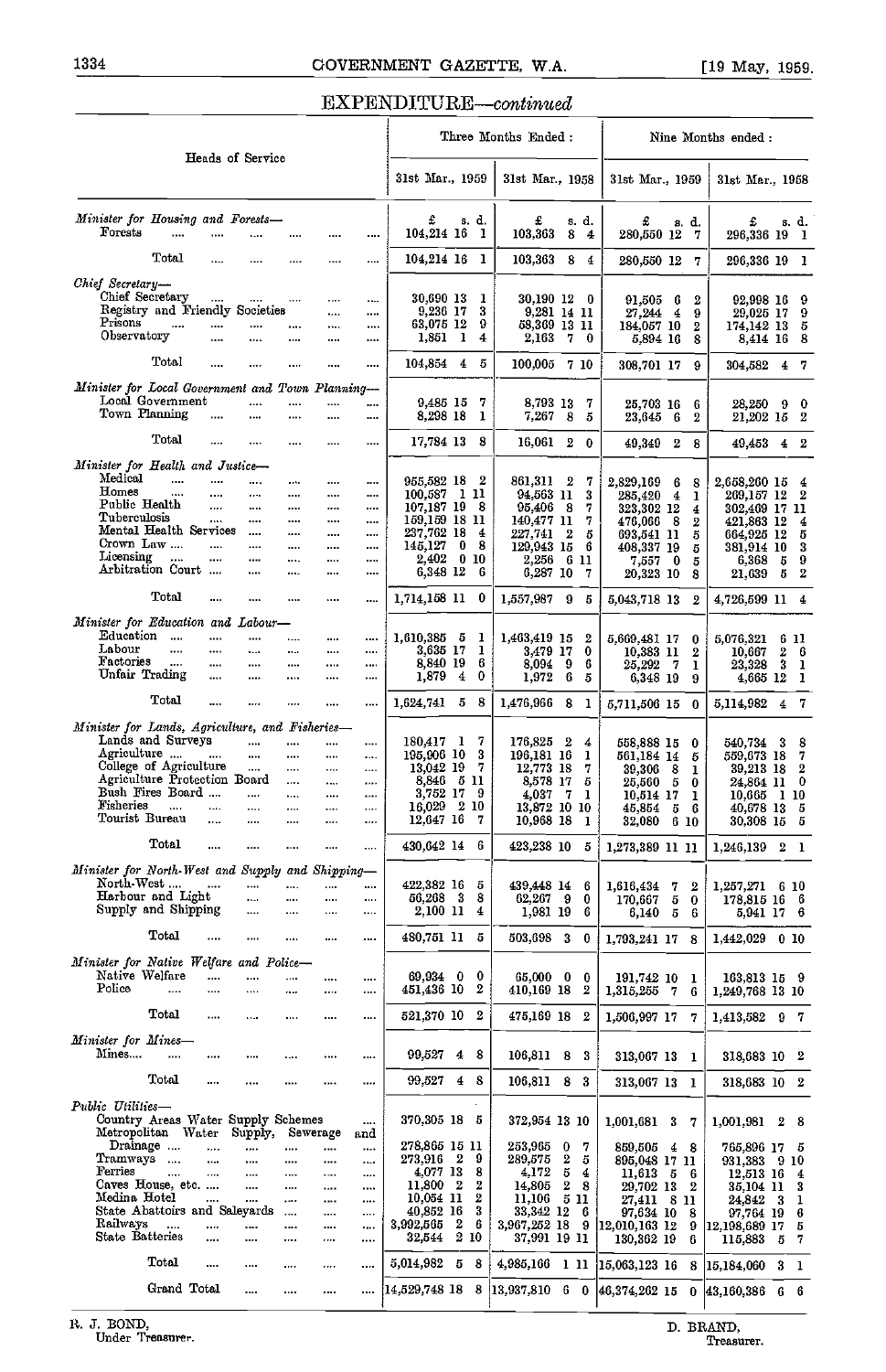#### CONSOLIDATED REVENUE FUND

#### Revenue and Expenditure for Nine Months ended 31st March, 1959

#### REVENUE

|                          |          |               |           |   |          |          | 1958-59    |                      |
|--------------------------|----------|---------------|-----------|---|----------|----------|------------|----------------------|
|                          |          |               |           |   |          |          | £          |                      |
| Taxation<br>             |          |               |           |   |          |          | 13,652,631 |                      |
| Territorial<br>          | 1.1.1.1  |               | .         |   |          | $\cdots$ |            |                      |
| Law Courts<br>$\cdots$   |          |               | $- - - -$ |   |          |          |            |                      |
| Departmental             | $\cdots$ |               |           |   |          |          | 4,440,077  |                      |
| Royal Mint<br>$\sim 100$ |          |               |           |   | $\cdots$ | $\cdots$ | 74,216     |                      |
| Commonwealth             | $\cdots$ |               |           |   |          |          | 9,015,573  |                      |
| Public Utilities         |          |               |           | . |          | $\cdots$ | 13,059,282 |                      |
|                          |          |               |           | . | .        |          | 41,597,865 |                      |
|                          |          | Total Revenue |           |   |          |          |            | 1,102,331<br>253,755 |

#### EXPENDITURE

|            | Special Acts-                                                              |            |
|------------|----------------------------------------------------------------------------|------------|
| 4,199      | Constitution Act                                                           | 4,199      |
| 713,340    | Interest-Overseas<br>.<br>.<br><br>.                                       | 725,472    |
| 5,261,920  | Australia<br>.<br>$\cdots$<br><br>55<br>.<br>                              | 5,686,089  |
| 1,269,000  | Sinking Fund<br>$\sim$ . $\sim$<br>.                                       | 1,440,000  |
| 1,894,499  | Other Special Acts<br>$\cdots$<br>.<br>.<br>.                              | 1,942,776  |
| 53,594     | Parliament House<br>$\sim$<br>.                                            | 56,046     |
| 2,360,407  | Premier and Treasurer<br>$\cdots$<br>.                                     | 3,567,453  |
| 456,778    | Minister for Child Welfare<br><br>                                         | 534,626    |
| 933,442    | Works and Water Supplies<br>.<br>$\overline{\mathbf{z}}$                   | 958,182    |
| 296,337    | Housing and Forests<br><br>.<br>,,                                         | 280,551    |
| 304,582    | Chief Secretary<br>$\cdots$<br>$\cdots$<br><br>.<br>.<br>                  | 308,702    |
| 49,453     | Minister for Local Government and Town Planning<br>$\cdots$                | 49,349     |
| 1,175,152  | Lands and Agriculture<br><br>.<br>,,                                       | 1,195,455  |
| 4,726,600  | Health and Justice<br>$\cdots$<br>.<br>$\cdots$<br>, 2, 3                  | 5,043,719  |
| 5,114,982  | Education and Labour<br>.<br>.<br>, 2                                      | 5,711,507  |
| 506,429    | Mines, etc.<br>$\mathbf{1}$<br>$\cdots$<br>$\cdots$<br>$\cdots$<br>.<br>,, | 506,773    |
| 1,442,029  | North-West and Supply and Shipping<br><br>, 2                              | 1,793,242  |
| 1,413,583  | Native Welfare and Police<br>.                                             | 1,506,998  |
| 15,184,060 | ,,<br>Public Utilities<br>.                                                | 15,063,124 |
|            |                                                                            |            |
| 43,160,386 | Total Expenditure                                                          | 46,374,263 |
| 39,455,094 | Less Total Revenue<br>$\cdots$<br><br>                                     | 41,597,865 |
|            |                                                                            |            |
| 3,705,292  | Deficit for Nine Months<br>.<br>                                           | 4,776,398  |
|            |                                                                            |            |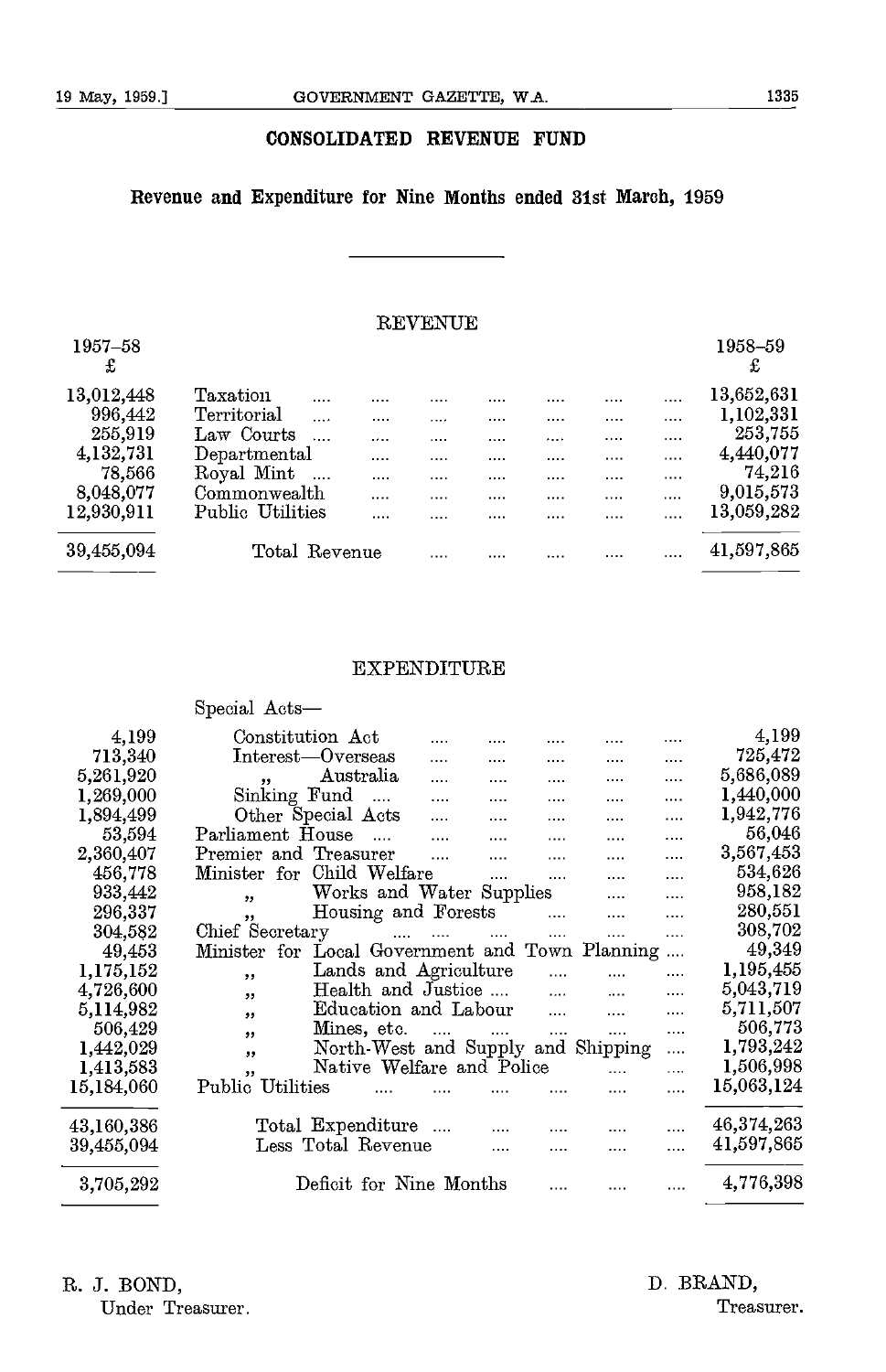#### 1336 GOVERNMENT GAZETTE, W.A. [19 May, 1959.

#### GOVERNMENT OF WESTERN AUSTRALIA BALANCE SHEET AS AT 31st Maroh, 1959

| 30th June, 1958                                       | DAMANUN SHINNI AU AI OISU MANUH, 1000<br>31st March, 1959                                                                                                                                                                                                                                                                      |             |
|-------------------------------------------------------|--------------------------------------------------------------------------------------------------------------------------------------------------------------------------------------------------------------------------------------------------------------------------------------------------------------------------------|-------------|
| £<br>259,349,940<br>40,921,495                        | Funds Employed<br>£<br>271,998,955<br>Loan Flotations<br><br><br><br>$\cdots$<br><br>40,921,495<br>Less Redemptions from Sinking Fund<br><br><br><br><br><br>                                                                                                                                                                  | £           |
| 218,428,445                                           |                                                                                                                                                                                                                                                                                                                                | 231,077,460 |
| <br>6,955,326<br>2,593,103                            | Treasurv Bills<br><br>$\cdots$<br><br>$\cdots$<br><br><br><br><br><br>7,938,900<br>Trust Funds, Governmental<br><br><br><br><br>.<br><br>.<br><br>2,223,108<br>Less Investments<br>$\cdots$<br><br><br><br>.  .<br><br><br>.                                                                                                   | 2,250,000   |
| 4,362,223                                             |                                                                                                                                                                                                                                                                                                                                | 5,715,792   |
| 6,484,522<br>6,188,104                                | 6,944,590<br>Trust Fund, Private<br><br><br><br><br><br><br>$\cdots$<br>6,675,211<br>Less Investments<br><br><br><br><br><br><br>$\cdots$<br><br>                                                                                                                                                                              |             |
| 296,418                                               |                                                                                                                                                                                                                                                                                                                                | 269,379     |
| 969,138                                               | Suspense Accounts<br><br><br><br><br><br><br>                                                                                                                                                                                                                                                                                  | 1,441,085   |
| 1,126,555                                             | Commonwealth Grants and Advances<br><br><br><br>                                                                                                                                                                                                                                                                               | 1,792,372   |
| 1,272,664                                             | Trading Concerns and Public Utilities Banking Accounts<br><br>$\cdots$<br>.<br>$\cdots$                                                                                                                                                                                                                                        | 917,042     |
| 226,455,443                                           |                                                                                                                                                                                                                                                                                                                                | 243,463,130 |
| 3,743,199<br>1,123,330                                | $\emph{Deduct}$ —<br>Consolidated Revenue Fund:<br>3,035,698<br>Unfunded Deficit at commencement of year<br><br>$\cdots$<br><br>4,776,397<br>Deficit for year<br><br><br>$\cdots$                                                                                                                                              |             |
| 4,866,529<br>322,000                                  | 7,812,095<br>1,342,000<br>Less Special Grant from Commonwealth received in year<br>$\cdots$                                                                                                                                                                                                                                    |             |
| 4,544,529<br>1,508,831                                | 570,368<br>Less Amount funded by Loan Flotation in year<br>$\cdots$<br>                                                                                                                                                                                                                                                        |             |
| 3,035,698                                             | Unfunded Deficit<br><br><br><br>                                                                                                                                                                                                                                                                                               | 5,899,727   |
| 223,419,745                                           |                                                                                                                                                                                                                                                                                                                                | 237,563,403 |
| 237,351,974<br>6,939,242<br>15,058,871<br>259,350,087 | Railways, Tramways, Electricity, Harbours, Water Supplies, Housing and<br>247,621,447<br>other State Undertakings<br><br>$\ddotsc$<br><br><br>Flotation Expenses and Discounts and Exchange<br>6,980,016<br><br>$\ddotsc$<br><br><br>15,629,239<br>Consolidated Revenue Fund Deficits (Funded)<br><br><br>.<br><br>270,230,702 |             |
| 40,921,495                                            | 40.921,495<br>Less Redemptions of Debt applied to depreciation of assets, etc.<br>$\cdots$                                                                                                                                                                                                                                     |             |
| 218,428,592                                           |                                                                                                                                                                                                                                                                                                                                | 229,309,207 |
| 1,865,080                                             | Investments-<br>Debenture Deposit at Commonwealth Bank<br><br><br><br>                                                                                                                                                                                                                                                         | 3,929,559   |
|                                                       | Other Assets-<br>Cash at Bank<br><br><br><br>                                                                                                                                                                                                                                                                                  |             |
| 231.214<br>56,360                                     | 29,450<br>Cash in London<br><br><br><br><br><br>$\cdots$<br><br><br><br>31,602<br>Cash in Hand<br>$\cdots$<br><br>$\cdots$<br>$\cdots$<br><br><br><br><br>                                                                                                                                                                     |             |
| 287,574                                               |                                                                                                                                                                                                                                                                                                                                | 61,052      |
| Cr. 76,763<br>879,201<br>421,358<br>Cr. 38,585        | Stores Accounts-<br>81,658<br>Cr.<br>Government Printer<br>$\cdots$<br><br>.<br><br><br>1,504,238<br>Government Stores<br>$\cdots$<br><br><br><br><br><br>569,530<br>Railway Stores<br>$\ddotsc$<br>$\cdots$<br><br>.<br><br><br><br><br><br><br>60,907<br>Cr.<br>Tramway Stores<br>$\cdots$<br><br><br><br><br><br><br>       |             |
| 1.185,211                                             |                                                                                                                                                                                                                                                                                                                                | 1,931,203   |
|                                                       | Remittances to London<br>.<br><br>$\Lambda$ d vances—                                                                                                                                                                                                                                                                          | 110,000     |
| 1,717,483<br>1,484                                    | 1,965,570<br>Treasurer's Advances to Departments, etc.<br>$\cdots$<br><br><br><br>2,664<br>Trust Funds, Governmental (Overdrawn Accounts)<br>$\cdots$<br><br>Commonwealth Grants and Advances (Overdrawn Accounts)<br>$\cdots$                                                                                                 |             |
| <br>87,338                                            | <br>261,822<br>Trading Concerns and Public Utilities (Overdrawn Banking Accounts)<br>                                                                                                                                                                                                                                          |             |
| 1,806,305                                             |                                                                                                                                                                                                                                                                                                                                | 2,230,056   |
| 223,572,762                                           | Total Assets<br><br>$\cdots$<br><br>Deduct—                                                                                                                                                                                                                                                                                    | 237,571,077 |
| 153,017                                               | Overdrawn Bank Account at Commonwealth Bank<br><br>$\cdots$<br>in e<br>m<br>1.11                                                                                                                                                                                                                                               | 7,674       |
| 223,419,745                                           |                                                                                                                                                                                                                                                                                                                                | 237,563,403 |
|                                                       |                                                                                                                                                                                                                                                                                                                                |             |

R. J. BOND, D. BRAND, D. BRAND, D. BRAND, Treasurer.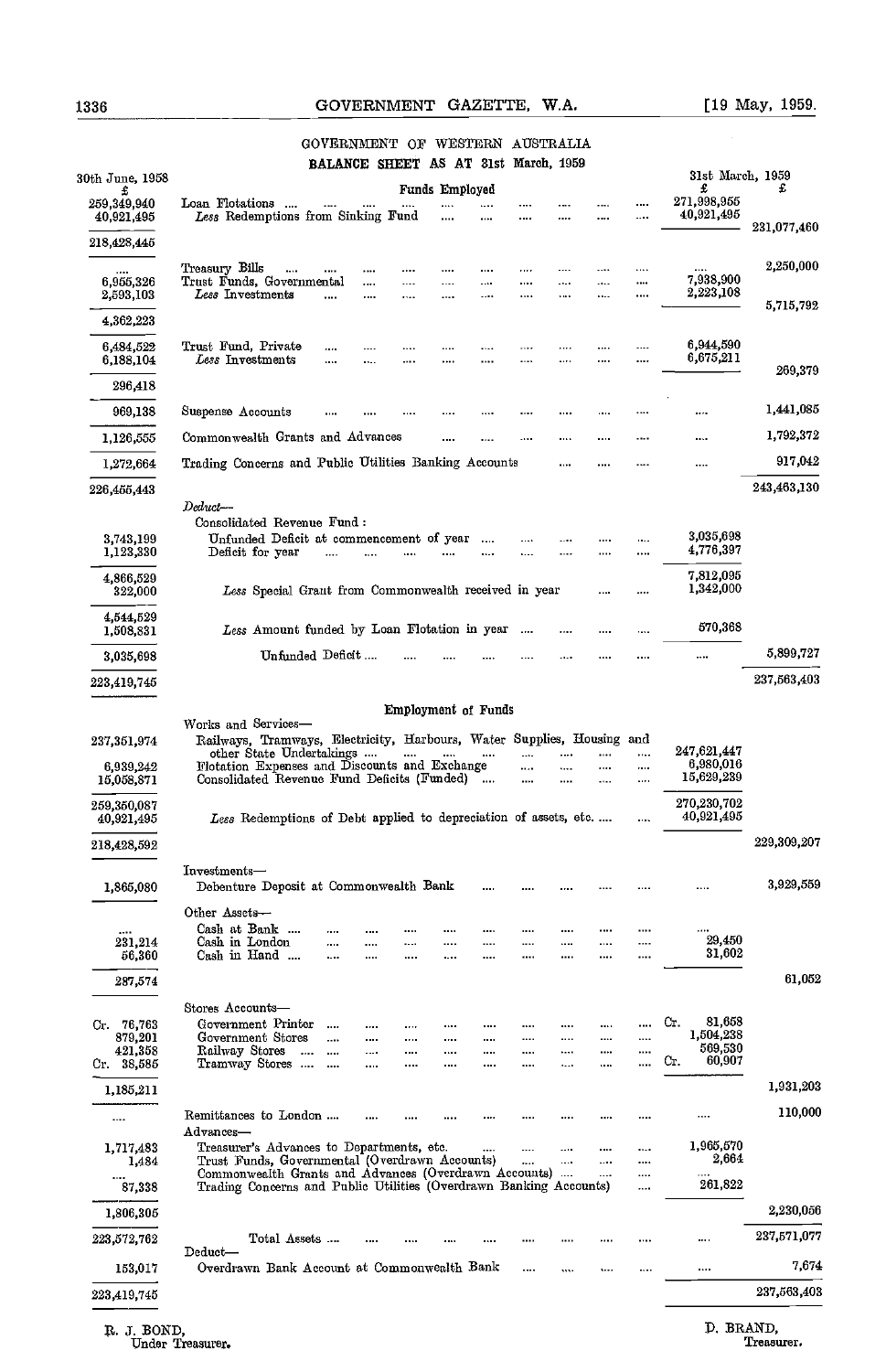#### TOTAL TRANSACTIONS of TREASURY ACCOUNTS from 31st DECEMBER, 1958, and BALANCE as at 31st MARCH, 1959.

|                                                                                                                                                                                                                                                                                                                                                                                                                                                                                                                                                                                                                                                                                                                                                                                                                                                                                                                                                                                                                                                                                                                         | Balance as at<br>31st Dec., 1958                                                                                                                                                                                                                                                                                                | Debit                                                                                                                                                                                                                                                                                     | Credit                                                                                                                                                                                                                                                      | Balance as at<br>31st Mar., 1959                                                                                                                                                                                                                                                                                                                            |
|-------------------------------------------------------------------------------------------------------------------------------------------------------------------------------------------------------------------------------------------------------------------------------------------------------------------------------------------------------------------------------------------------------------------------------------------------------------------------------------------------------------------------------------------------------------------------------------------------------------------------------------------------------------------------------------------------------------------------------------------------------------------------------------------------------------------------------------------------------------------------------------------------------------------------------------------------------------------------------------------------------------------------------------------------------------------------------------------------------------------------|---------------------------------------------------------------------------------------------------------------------------------------------------------------------------------------------------------------------------------------------------------------------------------------------------------------------------------|-------------------------------------------------------------------------------------------------------------------------------------------------------------------------------------------------------------------------------------------------------------------------------------------|-------------------------------------------------------------------------------------------------------------------------------------------------------------------------------------------------------------------------------------------------------------|-------------------------------------------------------------------------------------------------------------------------------------------------------------------------------------------------------------------------------------------------------------------------------------------------------------------------------------------------------------|
|                                                                                                                                                                                                                                                                                                                                                                                                                                                                                                                                                                                                                                                                                                                                                                                                                                                                                                                                                                                                                                                                                                                         | STATEMENT No. 1.                                                                                                                                                                                                                                                                                                                |                                                                                                                                                                                                                                                                                           |                                                                                                                                                                                                                                                             |                                                                                                                                                                                                                                                                                                                                                             |
|                                                                                                                                                                                                                                                                                                                                                                                                                                                                                                                                                                                                                                                                                                                                                                                                                                                                                                                                                                                                                                                                                                                         | TRUST FUNDS-GOVERNMENTAL.+                                                                                                                                                                                                                                                                                                      |                                                                                                                                                                                                                                                                                           |                                                                                                                                                                                                                                                             |                                                                                                                                                                                                                                                                                                                                                             |
| Agriculture Protection Board<br>$\cdots$<br><br><br>Argentine Ant Control Committee<br><br>Assistance to Settlers affected by South-West Bush                                                                                                                                                                                                                                                                                                                                                                                                                                                                                                                                                                                                                                                                                                                                                                                                                                                                                                                                                                           | £<br>s. d.<br>8 1<br>38.164<br>39,051 17 11                                                                                                                                                                                                                                                                                     | £<br>s. d.<br>65,508<br>$\mathbf{2}$<br>$\overline{4}$<br>36<br>62,857                                                                                                                                                                                                                    | £<br>s. d.<br>43,265<br>8 10<br>39,356 10 7                                                                                                                                                                                                                 | £<br>s. d.<br>15,921 12<br>-9<br>-5<br>15,551<br>0                                                                                                                                                                                                                                                                                                          |
| Fires<br><br>$\cdots$<br>$\cdots$<br>$\cdots$<br>Beekeepers' Compensation<br>$\cdots$<br>$\cdots$<br>$\cdots$<br>Charles Hadley Travelling Library<br><br><br>Crown Law Advance<br><br><br>$\cdots$<br>$\cdots$<br>Dairy Cattle Compensation<br>$\cdots$<br>$\cdots$<br><br>Dairy Cattle Compensation Investment Reserve<br>Emu Point Reserve Board<br><br>$\cdots$<br>Forests Improvement and Reforestation<br>                                                                                                                                                                                                                                                                                                                                                                                                                                                                                                                                                                                                                                                                                                        | 5,811 13<br>0<br>$\overline{\mathbf{2}}$<br>1,021<br>1<br>9<br>5<br>$\blacktriangle$<br>12,921<br>8<br>5<br>-3<br>9,957<br>0<br>$\mathbf{0}$<br>42,000<br>0<br>2,483<br>-8<br>1<br>263,177 17<br>4                                                                                                                              | 145<br>$2\quad 0$<br><br>152,468<br>911<br>1,040 8 11<br>1,231 14 9<br>264,341 17<br>-5                                                                                                                                                                                                   | <br>129 18<br>4<br>21 17<br>9<br>9<br>165,680<br>5<br>1,938 11<br>5<br>6<br>844<br>4<br>216,089 19<br>9                                                                                                                                                     | 5,811 13<br>0<br>$1,005$ 18<br>5<br>27<br>2<br>6<br>7 11<br>26,133<br>10,855<br>5<br>6<br>42,000<br>$\mathbf 0$<br>0<br>8<br>2,095 19<br>214,925 19<br>8                                                                                                                                                                                                    |
| Fremantle Harbour Trust Replacement<br>$\cdots$<br>Fruit Fly Eradication<br><br>$\cdots$<br><br>$\cdots$<br>Fruit Growing Industry<br>$\cdots$<br>$\cdots$<br>$\cdots$<br>$\cdots$<br>Fruit Growing Industry Investment Reserve<br><br>Health Education Council of Western Australia<br>Hospital Buildings and Equipment<br><br><br>Hospital Fund Contributions<br><br>$\cdots$<br>                                                                                                                                                                                                                                                                                                                                                                                                                                                                                                                                                                                                                                                                                                                                     | 2<br>55,878 10<br>5,339 15<br>$\overline{4}$<br>-610<br>16,834<br>22,478<br>-8<br>9<br><br>10,215<br>9<br>$\mathbf{I}$<br>$\cdots$                                                                                                                                                                                              | 2<br>4,771<br>- 7<br>357 14 0<br><br>543 12<br>- 8<br>52,016 10<br>6<br>1,231,496 17<br>3                                                                                                                                                                                                 | $1,081$ 6<br>6<br>3,229 17<br>0<br>3<br>1,688 11<br>1,000<br>$0\quad 0$<br>45,637 13 11<br>1,231,496 17<br>-3                                                                                                                                               | 56,959 16<br>8<br>9<br>9<br>3,798<br>1<br>18,165<br>4<br>22,478<br>-8<br>9<br>7<br>4<br>456<br>5<br>2<br>3,836<br>$\cdots$                                                                                                                                                                                                                                  |
| Housing-<br>Kwinana Housing<br>$\cdots$<br>$\cdots$<br>$\cdots$<br><br>McNess Housing<br><br><br><br><br>McNess Housing Investment Reserve<br><br>State Housing Commission<br>$\cdots$<br><br>$\cdots$<br>State Housing Commission Weekly Tenancy<br>Infant Welfare Centres<br><br>Insurance-                                                                                                                                                                                                                                                                                                                                                                                                                                                                                                                                                                                                                                                                                                                                                                                                                           | 41,875<br>0 11<br>$0\,10$<br>2,136<br>13,629 12 2<br>118,630 11<br>4<br>010<br>3,007<br>3,929<br>7<br>4                                                                                                                                                                                                                         | $1,312$ 0<br>9<br>9<br>12,232 16<br>210 17<br>7<br>925,611 18<br>-5<br>189<br>$\overline{4}$<br>4<br>17,316 14<br>5                                                                                                                                                                       | 24.409 1 3<br>16,414 14 10<br>1,198,283 16 11<br>511<br>605<br>16,003<br>5 <sub>1</sub>                                                                                                                                                                     | 64,972<br>15<br>6,317 18 11<br>13.419<br>-7<br>4<br>391,302<br>910<br>2<br>3,513<br>5<br>2,615 18<br>0                                                                                                                                                                                                                                                      |
| Government Fire and Marine Insurance<br>$\cdots$<br>Government Fire and Marine Insurance In-                                                                                                                                                                                                                                                                                                                                                                                                                                                                                                                                                                                                                                                                                                                                                                                                                                                                                                                                                                                                                            | 185,691<br>$\mathbf{1}$<br>1                                                                                                                                                                                                                                                                                                    | 14,181 16 7                                                                                                                                                                                                                                                                               | 33,693 17 8                                                                                                                                                                                                                                                 | 2<br>205,203<br>2                                                                                                                                                                                                                                                                                                                                           |
| vestment Reserve<br><br>$\cdots$<br>Government Workers' Compensation<br>$\cdots$<br>Publio Buildings Insurance<br>$\cdots$<br>$\cdots$<br><br>Railway Accident and Fire Insurance<br><br>Sheriffs' Assurance<br><br>$\ddotsc$<br>$\cdots$<br>$\cdots$<br>State Insurance<br>$\ddotsc$<br>$\cdots$<br>$\cdots$<br><br>State Insurance Deposit<br>$\ldots$<br>$\cdots$<br>$\cdots$<br>State Insurance Special Deposit<br>$\cdots$<br>$\cdots$<br>State Insurance Investment Reserve<br>$\cdots$<br>Titles Office Assurance<br><br><br>$\cdots$<br>Tramways Accident and Fire Insurance<br><br>Junior Farmers Movement<br><br><br>Kalgoorlie Metallurgical Laboratory<br>$\cdots$<br><br>Kalgoorlie School of Mines Apparatus<br><br>Library Board of W.A.<br><b>Service</b><br>Maintenance Reserve for Foundry Buildings (Cham-                                                                                                                                                                                                                                                                                           | $189,140$ 0<br>0<br>177,882 13<br>5<br>111,545<br>$\overline{4}$<br>3<br>159,061<br>- 6<br>8<br>$10,329$ 4<br>4<br>61,330 11<br>7<br>50,000<br>- 0<br>0<br>70,000 0<br>0<br>1<br>1,363,454 10<br>7<br>63,265 13<br>2<br>61,266 2<br>1,279 10<br>0<br>3<br>$1.084$ 16<br>7<br>6,552 15<br>10,443 15 11                           | 91,446<br>1<br>-8<br>-3<br>763<br>5<br>5,124 17<br>$\overline{4}$<br><br>224,387<br>1<br>-8<br><br>$\cdots$<br>$\cdots$<br>5<br>0<br>2,198<br>3<br>2,568<br>2<br>$\mathbf{0}$<br>$\bf{0}$<br>4<br>284 19<br>8<br>24,000 14<br>7                                                           | 79.831<br>5<br>9<br>59 15<br>-6<br>10,103<br>7<br>$\mathbf{4}$<br>118 18<br>2<br>5<br>205,710<br>6<br><br>$\cdots$<br><br>758 16 7<br>3,871 19 11<br>2,542 17<br>$\mathbf 0$<br>323<br>0<br>9<br>25,219<br>$\mathbf{I}$<br>3                                | 0<br>189,140 0<br>166,267 17<br>6<br>110,841 16<br>4<br>164,039 13 11<br>$10,448$ 2<br>6<br>42,653 15<br>5<br>50,000<br>- 0<br>0<br>70,000 0<br>0<br>1<br>1,363,454 10<br>2<br>64,024 10<br>62,939 17<br>-1<br>$1,254$ 3 10<br>$1,403$ 17 0<br>6,267 15 11<br>2<br>11,662<br>7                                                                              |
| berlains) in Welshpool Industrial Area<br>Mechanical Appliances<br>Metropolitan Markets<br><br><br><br>Metropolitan Markets Trust Reserve                                                                                                                                                                                                                                                                                                                                                                                                                                                                                                                                                                                                                                                                                                                                                                                                                                                                                                                                                                               | 3,140<br>6<br>4<br>*2,487<br>4<br>4                                                                                                                                                                                                                                                                                             | 1,034<br>9<br>$\mathbf{1}$<br>13,375<br>6<br>$\overline{4}$                                                                                                                                                                                                                               | 18,414 12 2                                                                                                                                                                                                                                                 | 2,105 17<br>3<br>2,552<br>-1<br>6                                                                                                                                                                                                                                                                                                                           |
| <br>Metropolitan Water Supply Payroll Surcharge<br>Milk Board<br>$\cdots$<br>$\cdots$<br><br>$\sim$<br>$\cdots$<br>$\cdots$<br>Milk Board Investment Reserve<br>$\cdots$<br><br>Mothercraft Improvement<br>$\cdots$<br>$\cdots$<br><br>National Parks Board<br>$\cdots$<br>$\cdots$<br><br>Native Welfare Administration-Consolidated Rev-                                                                                                                                                                                                                                                                                                                                                                                                                                                                                                                                                                                                                                                                                                                                                                              | 62,293 16<br>8<br>2<br>12,924<br>$\overline{4}$<br>$20,626$ 5<br>0<br>2<br>616 5<br>4,943 17<br>6                                                                                                                                                                                                                               | 55,216 7 11<br>8,336 10 11<br><br>30<br>1 10<br>15,375<br>-3<br>$\overline{4}$                                                                                                                                                                                                            | 36,174 11 7<br>9,480 19 8<br><br>$-5$<br>0<br>18<br>14,989 19 1                                                                                                                                                                                             | 43,252<br>0 <sub>4</sub><br>14,068 12 11<br>20,626<br>- 5<br>-0<br>604 8<br>4.<br>4,558 13<br>-3                                                                                                                                                                                                                                                            |
| enue<br>me and an<br>$\cdots$<br>Native Welfare Administration-General Loan<br>Norseman School of Mines Apparatus Trust Fund<br>Other Ores Advances<br>and the company of the company of<br>Perth Technical School Trustees Self Supporting                                                                                                                                                                                                                                                                                                                                                                                                                                                                                                                                                                                                                                                                                                                                                                                                                                                                             | $13,539$ 6 1<br>502 15 10<br>208 10<br>9<br>$1,003$ 8<br>-9                                                                                                                                                                                                                                                                     | 127,692 11 9<br>$\cdots$<br>$\cdots$<br>$\cdots$                                                                                                                                                                                                                                          | 130,064<br>$4\quad 5$<br><br><br>                                                                                                                                                                                                                           | 15,910 18 9<br>502 15 10<br>208 10<br>9<br>1,003<br>- 8<br>9                                                                                                                                                                                                                                                                                                |
| Classes<br>$\cdots$<br>$\cdots$<br>$\cdots$<br>$\cdots$<br>$\cdots$<br>$\cdots$<br>Pig Industry Compensation<br>$\cdots$<br>$\cdots$<br>$\cdots$<br>Pig Industry Compensation Investment Reserve $A/c$ .<br>Plant Hire<br><b>Committee Committee</b><br>$\cdots$<br><br><br>$\cdots$<br>Plant Suspense<br>and the<br>$\cdots$<br>$\cdots$<br>$\cdots$<br>$\cdots$<br>Plant Suspense Reserve<br>$\sim$<br>$\cdots$<br>$\cdots$<br>$\cdots$<br>Potato Growing Industry<br>$\cdots$<br>$\cdots$<br><br>Potato Growing Industry Investment Reserve<br>Poultry Industry<br>$\cdots$<br>and the<br>$\cdots$<br>$\cdots$<br>$\cdots$<br>Public Debt Sinking Fund<br>$\cdots$<br>$\ldots$<br><br>Public Education Endowment<br>$\cdots$<br>$\cdots$<br><br>Public Works Department Payroll Surcharge<br>$\cdots$<br>Purchase of Tailings<br><b>Contract</b><br>$\cdots$<br>$\cdots$<br>$\cdots$<br>Railways Expenditure Advance<br>$\sim$<br>$\cdots$<br><br>Railways Munitions Annexe Depreciation<br>$\cdots$<br>Railways Rolling Stock Replacement Fund<br>$\cdots$<br>Road Motor Services Overhaul<br>$\ddotsc$<br>$\cdots$ | $10,000 \quad 0$<br>0<br>18,731 0<br>3<br>$60,000 \quad 0$<br>0<br>762,132 14 8<br>416,442 3<br>7<br>73,784 7<br>0<br>$3,475$ 6<br>-1<br>16,316 10 11<br>14,028 15 11<br>73,659 1<br>$\boldsymbol{0}$<br>255 17<br>4<br>2<br>$357,570$ 0<br>6,807 11 6<br>184,638 1 11<br>$16,904$ 4<br>9<br>7<br>355,248 17<br>$16,109$ 3<br>0 | <br>6 10<br>750<br>$\cdots$<br>219,530 10<br>-7<br>43,025 12<br>$\overline{4}$<br>23,911 12<br>-3<br>916<br>4<br>$\cdots$<br>$\cdots$<br>$\cdots$<br>$\mathbf{0}$<br>80 10<br>-7<br>$290,593$ 0<br>-7<br>8,736<br>-0<br>4,065,801 13<br>-7<br><br>9 <sub>5</sub><br>84,908<br>12,042 3 10 | <br>3 <sub>3</sub><br>4,584<br>2<br>241,628<br>-1<br>40,101 11 9<br>16,219 14 0<br>2,016 10 10<br>729 12 9<br>283<br>8<br>0<br>3<br>142,836 17<br>6,949<br>4<br>6<br>4,393,921<br>2<br>0<br>$\mathbf{0}$<br>0<br>2,250<br>2<br>125,009 17<br>9.<br>8,706 12 | 10,000<br>0<br>0<br>22,564 16<br>8<br>60,000<br>$\mathbf 0$<br>0<br>784,230<br>2<br>-6<br>-3<br>413,518<br>0<br>-8<br>9<br>66,092<br>$\mathbf{0}$<br>7<br>5,482<br>16,316 10 11<br>14,758<br>8<br>8<br>-1<br>73,659<br>0<br>458 15<br>4<br>209,813 16 10<br>5,020<br>- 9<br>0<br>512,757 10<br>4<br>19,154<br>4<br>9<br>395,350<br>- 5<br>4<br>12,773 11 11 |

\* Debit. † Credit,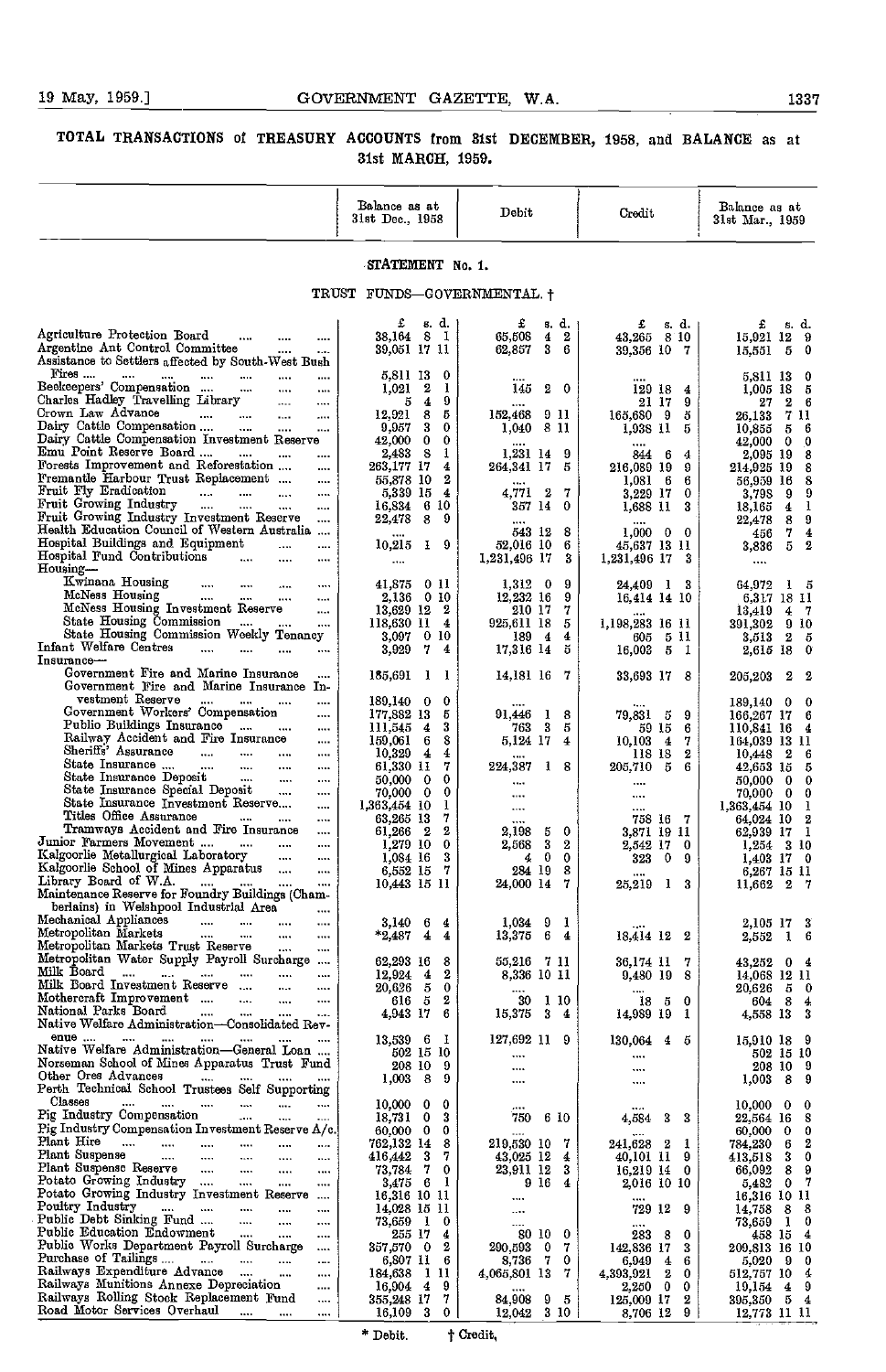| STATEMENT No. 1-continued.<br>TRUST FUNDS-GOVERNMENTAL+-continued.<br>£<br>£<br>£<br>s. d.<br>£<br>s d.<br>8. d.<br>209.703 11<br>203,135<br>438.531 1 11<br>440,099 11 11<br>-0<br>- 0<br>$\mathbf{1}$<br>Main Roads<br>$\cdots$<br>$\cdots$<br>$\cdots$<br>36,992<br>0<br>9<br>77.642 13 11<br>77,173 3<br>5<br>36,522 19<br>Main Roads Contribution<br>$\cdots$<br><br>$\cdots$<br>36,635 12<br>32,580 17<br>6<br>4,054 15<br>0<br>Metropolitan Area Railway Crossings<br>$\sim$ and $\sim$<br>$\cdots$<br>305,137 6<br>213,677 15<br>243,502 14<br>6<br>275,312<br>- 7<br>5<br>Metropolitan Traffic<br>$\sim$<br>4<br>$\mathbf{1}_{\mathbf{1}_{\mathbf{2}}\mathbf{1}_{\mathbf{3}}\mathbf{2}_{\mathbf{4}}\mathbf{3}_{\mathbf{5}}\mathbf{4}_{\mathbf{6}}$<br>$\sim 10^{-1}$<br>$\sim$ and $\sim$<br>102,036<br>$\mathbf{1}$<br>378,091 13<br>- 6<br>380,020 13 10<br>- 1<br>3<br>100,107<br>Narrows Bridge Construction<br><b>College</b><br>$\cdots$<br>65,816 14<br>8 11<br>20,645 16<br>116,196<br>161,367<br>7.<br>0<br>0<br>Rural and Industries Bank<br>and the state of<br>$\ddotsc$<br>$\cdots$<br>0<br>300,000<br>- 0<br>975,000<br>$0\quad 0$<br>675,000<br>$\mathbf{0}$<br>0<br>Rural and Industries Bank Investment Reserve<br>500,000<br>$\bf{0}$<br>$\mathbf{0}$<br>200,000<br>$\mathbf{0}$<br>$\mathbf{0}$<br>700,000<br>0<br>State Electricity Commission Deposit<br><b>Texas</b> (1997)<br>$\cdots$<br>State Electricity Commission Private Loans Sinking<br>2,202<br>$\boldsymbol{2}$<br>429 17<br>16.048<br>$\boldsymbol{2}$<br>17,820<br>$7\quad0$<br>5<br>- 0<br>Fund<br>$\cdots$<br><br>State Electricity Commission Public Loans Sinking<br>50,080 15<br>25,704<br>144,507<br>120,130 14<br>9<br>7<br>0<br>9<br>9<br>Fund<br>1.11<br>$\cdots$<br>8<br>$\mathbf{2}$<br>8,878 16<br>10,196 18 10<br>7<br>6.449<br>5<br>State National Fitness Council<br>7,767 10<br>$\mathbf{r}$<br>$\cdots$<br>$\cdots$<br>- 5<br>134,296<br>134,296<br>- 5<br>0<br>State Shipping Service Depreciation<br>$\cdots$<br>$\cdots$<br>$\sim 0.00$<br>$\cdots$<br>7<br>7<br>1,107<br>1,007<br>5<br>100<br>0 <sub>0</sub><br>and the same<br>$\sim$<br>$\cdots$<br>$\cdots$<br><b>CONTRACTOR</b><br>1,480<br>9<br>9<br>7<br>1.480<br>$\mathbf{r}$<br>$\cdots$<br>$\cdots$<br><br>9,312<br>2,728<br>8<br>12,040 14 10<br>$\bf{2}$<br>6<br>$\cdots$<br><b>Contractor</b><br><b>Service</b> College<br>$\cdots$<br>$\cdots$<br><br>73,632<br>8<br>$*1.164$<br>104.964 18<br>5<br>8<br>8<br>30,168<br>Transport Co-ordination<br>0 11<br>$\cdots$<br>$\cdots$<br>88 15<br>$*2.499$<br>8<br>3<br>$\bf{0}$<br>$\bf{0}$<br>2.588<br>$\cdots$<br><br>$\cdots$<br>6<br>6<br>693<br>693<br>11<br>$\cdots$<br><br><br><br>$\mathbf{0}$<br>240<br>0<br>V. Houston-Ex gratia Payment<br>240<br>$\bf{0}$<br>$\sim$<br><br>$\cdots$<br><br>47,164 10 11<br>43.642 12<br>25,343<br>$\mathbf{0}$<br>3<br>28,864 19<br>-1<br>$\cdots$<br>$\mathbf{r}$ and $\mathbf{r}$ are associated as a series of $\mathbf{r}$<br>$\cdots$<br>688 12 3<br>7,130<br>8<br>-3<br>7<br>10.038<br>4<br>3,596<br>4<br>Workers' Compensation Board<br>$\ddotsc$<br>$\cdots$<br><br>6,261 16 10<br>Workers' Compensation Board Investment Reserve<br>$\cdots$<br><br>46<br>0<br>11,889<br>11,842 19<br>5<br>4<br>Wyndham Meatworks Superannuation Reserve<br>4<br>$\cdots$<br>- 5<br>15.116<br>16,971<br>3.<br>$\Omega$<br>4.141<br>1<br>2,286<br>-6<br>5<br>L<br>Zoological Gardens Board<br><b>Contract Contract</b><br>-7<br>7,936,236<br>7.<br>Total, Trust Funds-Governmental<br>8.042,207<br>8<br>10,593.836<br>8<br>10,487,865<br>7.<br>5<br>-6 |       | Balance as at<br>31st Dec., 1958 | Debit | Credit | Balance as at<br>31st Mar., 1959 |
|---------------------------------------------------------------------------------------------------------------------------------------------------------------------------------------------------------------------------------------------------------------------------------------------------------------------------------------------------------------------------------------------------------------------------------------------------------------------------------------------------------------------------------------------------------------------------------------------------------------------------------------------------------------------------------------------------------------------------------------------------------------------------------------------------------------------------------------------------------------------------------------------------------------------------------------------------------------------------------------------------------------------------------------------------------------------------------------------------------------------------------------------------------------------------------------------------------------------------------------------------------------------------------------------------------------------------------------------------------------------------------------------------------------------------------------------------------------------------------------------------------------------------------------------------------------------------------------------------------------------------------------------------------------------------------------------------------------------------------------------------------------------------------------------------------------------------------------------------------------------------------------------------------------------------------------------------------------------------------------------------------------------------------------------------------------------------------------------------------------------------------------------------------------------------------------------------------------------------------------------------------------------------------------------------------------------------------------------------------------------------------------------------------------------------------------------------------------------------------------------------------------------------------------------------------------------------------------------------------------------------------------------------------------------------------------------------------------------------------------------------------------------------------------------------------------------------------------------------------------------------------------------------------------------------------------------------------------------------------------------------------------------------------------------------------------------------------------------------------------------------------------------------------------------------------------------------------------------------------------------------------------------------------------------------------------------------------------------------------------------------------------------------------------------------------------------------------------------------------------------------------------------------------------------------------------------------------------------------------------------|-------|----------------------------------|-------|--------|----------------------------------|
| Timber Royalty from Mining Leases<br>Tobacco Industry<br>Typewriters for Schools<br>Typewriters for Technical Colleges                                                                                                                                                                                                                                                                                                                                                                                                                                                                                                                                                                                                                                                                                                                                                                                                                                                                                                                                                                                                                                                                                                                                                                                                                                                                                                                                                                                                                                                                                                                                                                                                                                                                                                                                                                                                                                                                                                                                                                                                                                                                                                                                                                                                                                                                                                                                                                                                                                                                                                                                                                                                                                                                                                                                                                                                                                                                                                                                                                                                                                                                                                                                                                                                                                                                                                                                                                                                                                                                                              |       |                                  |       |        |                                  |
|                                                                                                                                                                                                                                                                                                                                                                                                                                                                                                                                                                                                                                                                                                                                                                                                                                                                                                                                                                                                                                                                                                                                                                                                                                                                                                                                                                                                                                                                                                                                                                                                                                                                                                                                                                                                                                                                                                                                                                                                                                                                                                                                                                                                                                                                                                                                                                                                                                                                                                                                                                                                                                                                                                                                                                                                                                                                                                                                                                                                                                                                                                                                                                                                                                                                                                                                                                                                                                                                                                                                                                                                                     |       |                                  |       |        |                                  |
|                                                                                                                                                                                                                                                                                                                                                                                                                                                                                                                                                                                                                                                                                                                                                                                                                                                                                                                                                                                                                                                                                                                                                                                                                                                                                                                                                                                                                                                                                                                                                                                                                                                                                                                                                                                                                                                                                                                                                                                                                                                                                                                                                                                                                                                                                                                                                                                                                                                                                                                                                                                                                                                                                                                                                                                                                                                                                                                                                                                                                                                                                                                                                                                                                                                                                                                                                                                                                                                                                                                                                                                                                     |       |                                  |       |        | s. d.                            |
| Stud Stock<br>Vermin Act                                                                                                                                                                                                                                                                                                                                                                                                                                                                                                                                                                                                                                                                                                                                                                                                                                                                                                                                                                                                                                                                                                                                                                                                                                                                                                                                                                                                                                                                                                                                                                                                                                                                                                                                                                                                                                                                                                                                                                                                                                                                                                                                                                                                                                                                                                                                                                                                                                                                                                                                                                                                                                                                                                                                                                                                                                                                                                                                                                                                                                                                                                                                                                                                                                                                                                                                                                                                                                                                                                                                                                                            | Roads |                                  |       |        |                                  |
|                                                                                                                                                                                                                                                                                                                                                                                                                                                                                                                                                                                                                                                                                                                                                                                                                                                                                                                                                                                                                                                                                                                                                                                                                                                                                                                                                                                                                                                                                                                                                                                                                                                                                                                                                                                                                                                                                                                                                                                                                                                                                                                                                                                                                                                                                                                                                                                                                                                                                                                                                                                                                                                                                                                                                                                                                                                                                                                                                                                                                                                                                                                                                                                                                                                                                                                                                                                                                                                                                                                                                                                                                     |       |                                  |       |        |                                  |
|                                                                                                                                                                                                                                                                                                                                                                                                                                                                                                                                                                                                                                                                                                                                                                                                                                                                                                                                                                                                                                                                                                                                                                                                                                                                                                                                                                                                                                                                                                                                                                                                                                                                                                                                                                                                                                                                                                                                                                                                                                                                                                                                                                                                                                                                                                                                                                                                                                                                                                                                                                                                                                                                                                                                                                                                                                                                                                                                                                                                                                                                                                                                                                                                                                                                                                                                                                                                                                                                                                                                                                                                                     |       |                                  |       |        | 6                                |
|                                                                                                                                                                                                                                                                                                                                                                                                                                                                                                                                                                                                                                                                                                                                                                                                                                                                                                                                                                                                                                                                                                                                                                                                                                                                                                                                                                                                                                                                                                                                                                                                                                                                                                                                                                                                                                                                                                                                                                                                                                                                                                                                                                                                                                                                                                                                                                                                                                                                                                                                                                                                                                                                                                                                                                                                                                                                                                                                                                                                                                                                                                                                                                                                                                                                                                                                                                                                                                                                                                                                                                                                                     |       |                                  |       |        | 6                                |
|                                                                                                                                                                                                                                                                                                                                                                                                                                                                                                                                                                                                                                                                                                                                                                                                                                                                                                                                                                                                                                                                                                                                                                                                                                                                                                                                                                                                                                                                                                                                                                                                                                                                                                                                                                                                                                                                                                                                                                                                                                                                                                                                                                                                                                                                                                                                                                                                                                                                                                                                                                                                                                                                                                                                                                                                                                                                                                                                                                                                                                                                                                                                                                                                                                                                                                                                                                                                                                                                                                                                                                                                                     |       |                                  |       |        | 5                                |
|                                                                                                                                                                                                                                                                                                                                                                                                                                                                                                                                                                                                                                                                                                                                                                                                                                                                                                                                                                                                                                                                                                                                                                                                                                                                                                                                                                                                                                                                                                                                                                                                                                                                                                                                                                                                                                                                                                                                                                                                                                                                                                                                                                                                                                                                                                                                                                                                                                                                                                                                                                                                                                                                                                                                                                                                                                                                                                                                                                                                                                                                                                                                                                                                                                                                                                                                                                                                                                                                                                                                                                                                                     |       |                                  |       |        | 7                                |
|                                                                                                                                                                                                                                                                                                                                                                                                                                                                                                                                                                                                                                                                                                                                                                                                                                                                                                                                                                                                                                                                                                                                                                                                                                                                                                                                                                                                                                                                                                                                                                                                                                                                                                                                                                                                                                                                                                                                                                                                                                                                                                                                                                                                                                                                                                                                                                                                                                                                                                                                                                                                                                                                                                                                                                                                                                                                                                                                                                                                                                                                                                                                                                                                                                                                                                                                                                                                                                                                                                                                                                                                                     |       |                                  |       |        | -1                               |
|                                                                                                                                                                                                                                                                                                                                                                                                                                                                                                                                                                                                                                                                                                                                                                                                                                                                                                                                                                                                                                                                                                                                                                                                                                                                                                                                                                                                                                                                                                                                                                                                                                                                                                                                                                                                                                                                                                                                                                                                                                                                                                                                                                                                                                                                                                                                                                                                                                                                                                                                                                                                                                                                                                                                                                                                                                                                                                                                                                                                                                                                                                                                                                                                                                                                                                                                                                                                                                                                                                                                                                                                                     |       |                                  |       |        |                                  |
|                                                                                                                                                                                                                                                                                                                                                                                                                                                                                                                                                                                                                                                                                                                                                                                                                                                                                                                                                                                                                                                                                                                                                                                                                                                                                                                                                                                                                                                                                                                                                                                                                                                                                                                                                                                                                                                                                                                                                                                                                                                                                                                                                                                                                                                                                                                                                                                                                                                                                                                                                                                                                                                                                                                                                                                                                                                                                                                                                                                                                                                                                                                                                                                                                                                                                                                                                                                                                                                                                                                                                                                                                     |       |                                  |       |        | 0                                |
|                                                                                                                                                                                                                                                                                                                                                                                                                                                                                                                                                                                                                                                                                                                                                                                                                                                                                                                                                                                                                                                                                                                                                                                                                                                                                                                                                                                                                                                                                                                                                                                                                                                                                                                                                                                                                                                                                                                                                                                                                                                                                                                                                                                                                                                                                                                                                                                                                                                                                                                                                                                                                                                                                                                                                                                                                                                                                                                                                                                                                                                                                                                                                                                                                                                                                                                                                                                                                                                                                                                                                                                                                     |       |                                  |       |        |                                  |
|                                                                                                                                                                                                                                                                                                                                                                                                                                                                                                                                                                                                                                                                                                                                                                                                                                                                                                                                                                                                                                                                                                                                                                                                                                                                                                                                                                                                                                                                                                                                                                                                                                                                                                                                                                                                                                                                                                                                                                                                                                                                                                                                                                                                                                                                                                                                                                                                                                                                                                                                                                                                                                                                                                                                                                                                                                                                                                                                                                                                                                                                                                                                                                                                                                                                                                                                                                                                                                                                                                                                                                                                                     |       |                                  |       |        | -5                               |
|                                                                                                                                                                                                                                                                                                                                                                                                                                                                                                                                                                                                                                                                                                                                                                                                                                                                                                                                                                                                                                                                                                                                                                                                                                                                                                                                                                                                                                                                                                                                                                                                                                                                                                                                                                                                                                                                                                                                                                                                                                                                                                                                                                                                                                                                                                                                                                                                                                                                                                                                                                                                                                                                                                                                                                                                                                                                                                                                                                                                                                                                                                                                                                                                                                                                                                                                                                                                                                                                                                                                                                                                                     |       |                                  |       |        |                                  |
|                                                                                                                                                                                                                                                                                                                                                                                                                                                                                                                                                                                                                                                                                                                                                                                                                                                                                                                                                                                                                                                                                                                                                                                                                                                                                                                                                                                                                                                                                                                                                                                                                                                                                                                                                                                                                                                                                                                                                                                                                                                                                                                                                                                                                                                                                                                                                                                                                                                                                                                                                                                                                                                                                                                                                                                                                                                                                                                                                                                                                                                                                                                                                                                                                                                                                                                                                                                                                                                                                                                                                                                                                     |       |                                  |       |        |                                  |
|                                                                                                                                                                                                                                                                                                                                                                                                                                                                                                                                                                                                                                                                                                                                                                                                                                                                                                                                                                                                                                                                                                                                                                                                                                                                                                                                                                                                                                                                                                                                                                                                                                                                                                                                                                                                                                                                                                                                                                                                                                                                                                                                                                                                                                                                                                                                                                                                                                                                                                                                                                                                                                                                                                                                                                                                                                                                                                                                                                                                                                                                                                                                                                                                                                                                                                                                                                                                                                                                                                                                                                                                                     |       |                                  |       |        |                                  |
|                                                                                                                                                                                                                                                                                                                                                                                                                                                                                                                                                                                                                                                                                                                                                                                                                                                                                                                                                                                                                                                                                                                                                                                                                                                                                                                                                                                                                                                                                                                                                                                                                                                                                                                                                                                                                                                                                                                                                                                                                                                                                                                                                                                                                                                                                                                                                                                                                                                                                                                                                                                                                                                                                                                                                                                                                                                                                                                                                                                                                                                                                                                                                                                                                                                                                                                                                                                                                                                                                                                                                                                                                     |       |                                  |       |        | 0                                |
|                                                                                                                                                                                                                                                                                                                                                                                                                                                                                                                                                                                                                                                                                                                                                                                                                                                                                                                                                                                                                                                                                                                                                                                                                                                                                                                                                                                                                                                                                                                                                                                                                                                                                                                                                                                                                                                                                                                                                                                                                                                                                                                                                                                                                                                                                                                                                                                                                                                                                                                                                                                                                                                                                                                                                                                                                                                                                                                                                                                                                                                                                                                                                                                                                                                                                                                                                                                                                                                                                                                                                                                                                     |       |                                  |       |        | 5                                |
|                                                                                                                                                                                                                                                                                                                                                                                                                                                                                                                                                                                                                                                                                                                                                                                                                                                                                                                                                                                                                                                                                                                                                                                                                                                                                                                                                                                                                                                                                                                                                                                                                                                                                                                                                                                                                                                                                                                                                                                                                                                                                                                                                                                                                                                                                                                                                                                                                                                                                                                                                                                                                                                                                                                                                                                                                                                                                                                                                                                                                                                                                                                                                                                                                                                                                                                                                                                                                                                                                                                                                                                                                     |       |                                  |       |        | 7                                |
|                                                                                                                                                                                                                                                                                                                                                                                                                                                                                                                                                                                                                                                                                                                                                                                                                                                                                                                                                                                                                                                                                                                                                                                                                                                                                                                                                                                                                                                                                                                                                                                                                                                                                                                                                                                                                                                                                                                                                                                                                                                                                                                                                                                                                                                                                                                                                                                                                                                                                                                                                                                                                                                                                                                                                                                                                                                                                                                                                                                                                                                                                                                                                                                                                                                                                                                                                                                                                                                                                                                                                                                                                     |       |                                  |       |        | 8                                |
|                                                                                                                                                                                                                                                                                                                                                                                                                                                                                                                                                                                                                                                                                                                                                                                                                                                                                                                                                                                                                                                                                                                                                                                                                                                                                                                                                                                                                                                                                                                                                                                                                                                                                                                                                                                                                                                                                                                                                                                                                                                                                                                                                                                                                                                                                                                                                                                                                                                                                                                                                                                                                                                                                                                                                                                                                                                                                                                                                                                                                                                                                                                                                                                                                                                                                                                                                                                                                                                                                                                                                                                                                     |       |                                  |       |        | -10                              |
|                                                                                                                                                                                                                                                                                                                                                                                                                                                                                                                                                                                                                                                                                                                                                                                                                                                                                                                                                                                                                                                                                                                                                                                                                                                                                                                                                                                                                                                                                                                                                                                                                                                                                                                                                                                                                                                                                                                                                                                                                                                                                                                                                                                                                                                                                                                                                                                                                                                                                                                                                                                                                                                                                                                                                                                                                                                                                                                                                                                                                                                                                                                                                                                                                                                                                                                                                                                                                                                                                                                                                                                                                     |       |                                  |       |        | $\boldsymbol{0}$                 |
|                                                                                                                                                                                                                                                                                                                                                                                                                                                                                                                                                                                                                                                                                                                                                                                                                                                                                                                                                                                                                                                                                                                                                                                                                                                                                                                                                                                                                                                                                                                                                                                                                                                                                                                                                                                                                                                                                                                                                                                                                                                                                                                                                                                                                                                                                                                                                                                                                                                                                                                                                                                                                                                                                                                                                                                                                                                                                                                                                                                                                                                                                                                                                                                                                                                                                                                                                                                                                                                                                                                                                                                                                     |       |                                  |       |        | -11                              |
|                                                                                                                                                                                                                                                                                                                                                                                                                                                                                                                                                                                                                                                                                                                                                                                                                                                                                                                                                                                                                                                                                                                                                                                                                                                                                                                                                                                                                                                                                                                                                                                                                                                                                                                                                                                                                                                                                                                                                                                                                                                                                                                                                                                                                                                                                                                                                                                                                                                                                                                                                                                                                                                                                                                                                                                                                                                                                                                                                                                                                                                                                                                                                                                                                                                                                                                                                                                                                                                                                                                                                                                                                     |       |                                  |       |        | 0                                |
|                                                                                                                                                                                                                                                                                                                                                                                                                                                                                                                                                                                                                                                                                                                                                                                                                                                                                                                                                                                                                                                                                                                                                                                                                                                                                                                                                                                                                                                                                                                                                                                                                                                                                                                                                                                                                                                                                                                                                                                                                                                                                                                                                                                                                                                                                                                                                                                                                                                                                                                                                                                                                                                                                                                                                                                                                                                                                                                                                                                                                                                                                                                                                                                                                                                                                                                                                                                                                                                                                                                                                                                                                     |       |                                  |       |        | 1                                |
|                                                                                                                                                                                                                                                                                                                                                                                                                                                                                                                                                                                                                                                                                                                                                                                                                                                                                                                                                                                                                                                                                                                                                                                                                                                                                                                                                                                                                                                                                                                                                                                                                                                                                                                                                                                                                                                                                                                                                                                                                                                                                                                                                                                                                                                                                                                                                                                                                                                                                                                                                                                                                                                                                                                                                                                                                                                                                                                                                                                                                                                                                                                                                                                                                                                                                                                                                                                                                                                                                                                                                                                                                     |       |                                  |       |        | 3                                |
|                                                                                                                                                                                                                                                                                                                                                                                                                                                                                                                                                                                                                                                                                                                                                                                                                                                                                                                                                                                                                                                                                                                                                                                                                                                                                                                                                                                                                                                                                                                                                                                                                                                                                                                                                                                                                                                                                                                                                                                                                                                                                                                                                                                                                                                                                                                                                                                                                                                                                                                                                                                                                                                                                                                                                                                                                                                                                                                                                                                                                                                                                                                                                                                                                                                                                                                                                                                                                                                                                                                                                                                                                     |       |                                  |       |        | 6,261 16 10                      |
|                                                                                                                                                                                                                                                                                                                                                                                                                                                                                                                                                                                                                                                                                                                                                                                                                                                                                                                                                                                                                                                                                                                                                                                                                                                                                                                                                                                                                                                                                                                                                                                                                                                                                                                                                                                                                                                                                                                                                                                                                                                                                                                                                                                                                                                                                                                                                                                                                                                                                                                                                                                                                                                                                                                                                                                                                                                                                                                                                                                                                                                                                                                                                                                                                                                                                                                                                                                                                                                                                                                                                                                                                     |       |                                  |       |        | 4                                |
|                                                                                                                                                                                                                                                                                                                                                                                                                                                                                                                                                                                                                                                                                                                                                                                                                                                                                                                                                                                                                                                                                                                                                                                                                                                                                                                                                                                                                                                                                                                                                                                                                                                                                                                                                                                                                                                                                                                                                                                                                                                                                                                                                                                                                                                                                                                                                                                                                                                                                                                                                                                                                                                                                                                                                                                                                                                                                                                                                                                                                                                                                                                                                                                                                                                                                                                                                                                                                                                                                                                                                                                                                     |       |                                  |       |        | 8                                |
|                                                                                                                                                                                                                                                                                                                                                                                                                                                                                                                                                                                                                                                                                                                                                                                                                                                                                                                                                                                                                                                                                                                                                                                                                                                                                                                                                                                                                                                                                                                                                                                                                                                                                                                                                                                                                                                                                                                                                                                                                                                                                                                                                                                                                                                                                                                                                                                                                                                                                                                                                                                                                                                                                                                                                                                                                                                                                                                                                                                                                                                                                                                                                                                                                                                                                                                                                                                                                                                                                                                                                                                                                     |       |                                  |       |        | 6                                |

#### STATEMENT No. 2.

#### TRUST FUNDS-PRIVATE.<sup>†</sup>

|                                                                                     | £<br>s. d.                            | £<br>s d                            | £<br>s. d.                                | s. d.                                |
|-------------------------------------------------------------------------------------|---------------------------------------|-------------------------------------|-------------------------------------------|--------------------------------------|
| Bayswater Parents and Citizens' Association                                         | 1,025<br>7.<br>5                      | 410 15<br>- 5                       |                                           | 614 12 0                             |
| Benefit and Provident Funds-                                                        |                                       |                                     |                                           |                                      |
| Public Service Provident Fund<br>$\cdots$<br>$\cdots$                               | $\boldsymbol{2}$<br>7<br>5,061        | 277<br>911                          | 473 11<br>$\mathbf{1}$                    | -3<br>5,257<br>9                     |
| Railways Servants' Benefit Fund<br>$\cdots$<br>$\cdots$                             | $\mathbf{0}$<br>6,042<br>8            | $\cdots$                            | 161<br>$\mathbf{0}$<br>8                  | 6,203<br>$\mathbf{1}$<br>4           |
| W.A. Government Tramways and Ferries'                                               |                                       |                                     |                                           |                                      |
| Provident Fund<br>$\cdots$<br>$\cdots$<br>$\cdots$<br>$\cdots$                      | 1,452 11 11                           | 173<br>3<br>4                       | 173<br>2<br>6                             | 1,452 11<br>- 1                      |
| Water Supply Provident Fund<br>$\cdots$<br>$\cdots$                                 | -9<br>- 6<br>419                      | 96 17<br>6                          | $\overline{2}$<br>6<br>79                 | 401 14 6                             |
| Water Supply Provident Fund Investment                                              |                                       |                                     |                                           |                                      |
| Reserve<br>$\cdots$<br>$\cdots$<br>$\cdots$<br>$\cdots$<br>$\cdots$                 | 1,356<br>$0\quad 0$                   |                                     |                                           | 1,356<br>$\mathbf{0}$<br>-0          |
| Bequests and Donations-                                                             |                                       |                                     |                                           |                                      |
| Bussell<br>$\sim 100$<br>$\cdots$ .<br>$\cdots$<br>$\cdots$<br>$\cdots$<br>$\cdots$ | - 8<br>188<br>$\overline{4}$          |                                     |                                           | 188<br>48                            |
| Charitable Institutions<br>$\cdots$<br>$\cdots$<br>$\cdots$                         | 7 11<br>56,097                        | 15,524<br>5<br>8                    | 16,222<br>7<br>7.                         | 56,795 9 10                          |
| Child Welfare Benevolent Fund<br>1.11<br>$\cdots$                                   | 9<br>- 0<br>575                       | 20 19<br>$\Omega$                   |                                           | 554 10 0                             |
| E. Y. Taylor (Yandanooka and Mingenew                                               |                                       |                                     |                                           |                                      |
| Schools)<br>assault of the<br>$\cdots$<br>$\cdots$                                  | 5<br>6<br>6                           |                                     |                                           | 6<br>5                               |
| G. C. W. Robinson (Kalgoorlie Hospital)<br>$\cdots$                                 | 12,206 13 11                          | 425 16<br>4                         | 425 16<br>4                               | 12,206 13 11                         |
| McKellar Estate (Geraldton Hospital)<br>$\cdots$                                    | 1,030<br>3<br>6                       | $\cdots$                            | 23<br>$\bf{0}$<br>$\bf{0}$                | 1.053<br>- 3<br>6                    |
| P. C. Connolly Hospitals<br>$\cdots$<br>$\cdots$                                    | $\bf{0}$<br>0<br>3,000                |                                     | 3,000<br>$\mathbf{0}$<br>0                | $6,000 \quad 0$<br>0                 |
| Rush (Geraldton Hospital)<br>$\cdots$<br>$\cdots$                                   | $\mathbf{2}$<br>3,932<br>8            | 8<br>92<br>3                        | 60<br>$\bf{4}$<br>0                       | $3,900 \quad 3$<br>0                 |
| Sargent (Three Springs Hospital)<br>$\cdots$<br>$\cdots$                            | $\boldsymbol{2}$<br>67 11             | $\cdots$                            |                                           | 67 11                                |
| School Books for Children of Indigent Parents                                       | 17 19<br>$\overline{4}$               |                                     |                                           | 17 19<br>$\boldsymbol{4}$            |
| William Samuel (White Gum Valley School)                                            | 447 2 10                              | $\cdots$                            | 6<br>5<br>- 0                             | 453<br>7 10                          |
| Cadetship Bonds<br>$\cdots$<br>and a<br>1.111<br>$\cdots$<br>$\cdots$               | $\mathbf{0}$<br>$\overline{0}$<br>500 |                                     |                                           | 500<br>$\Omega$<br>$^{\circ}$        |
| Charitable Collections Act<br>$\cdots$<br>$\cdots$<br>$\cdots$                      | 3<br>972<br>3                         | $\mathbf{2}$<br>12 13               | 5 10<br>0                                 | 965<br>$\bf{0}$<br>$\mathbf{I}$      |
| Clerk of Courts<br><b>Sales Control</b><br>$\cdots$<br>$\cdots$<br><br>$\cdots$     | 44,110<br>$\overline{4}$<br>- 5       | 226,026 10<br>$\mathbf{2}$          | 228,445 17<br>3                           | 46,529 11<br>-6                      |
| Coal Miners' Welfare<br>$\cdots$<br>$\cdots$<br>$\cdots$<br>$\cdots$                | 56 10<br>- 8                          | $\cdots$                            | 5<br>1,787<br>$-5$                        | 1,843 16<br>-1                       |
| Coal Mine Workers' Investment Reserve<br>$\cdots$                                   | 680,243 18 11                         |                                     | $\bf{2}$<br>0<br>26,281                   | 706,525 0 11                         |
| Coal Mine Workers' Pensions<br>$\cdots$<br>$\cdots$<br>$\cdots$                     | 13,643 13<br>- 5<br>7                 | 54.152 18 11                        | 3<br>$\boldsymbol{2}$<br>49,612<br>6<br>3 | $\overline{2}$<br>9.103<br>-8<br>-6  |
| Commissioner of Native Welfare<br>$\cdots$<br>$\cdots$                              | 3,688 17<br>500 0<br>$\bf{0}$         | 3.159 13<br>$\overline{\mathbf{4}}$ | 2,694                                     | 3,223 10<br>500<br>$\mathbf{0}$<br>0 |
| Companies Act Stockbrokers' Bonds<br>$\cdots$<br>$\cdots$                           | 7.596 11<br>$\mathbf{1}$              | $\cdots$<br>2 16 8                  | <br>18 13 1                               | 7,612<br>7.<br>6                     |
| Companies Liquidation Account<br>$\cdots$<br>$\cdots$<br>Deposits-                  |                                       |                                     |                                           |                                      |
| Betting Board                                                                       | 2,113 18<br>- 9                       |                                     |                                           | 2,113 18 9                           |
| $\cdots$<br><br><br><br>$\cdots$<br>Contractors                                     | 140,718 14<br>$\boldsymbol{2}$        | <br>25,755 15<br>$\boldsymbol{2}$   | <br>24,403<br>5 10                        | 139,366 4 10                         |
| $\cdots$<br>$\cdots$<br><br>$\cdots$<br>$\cdots$<br>Electoral Act<br>$\cdots$       | 8<br>$\mathbf{0}$<br>25               | - 0<br>275<br>1                     | 2,275<br>- 0<br>0                         | 2,025<br>$\mathbf{0}$<br>-7          |
| $\cdots$<br><br><br>$\cdots$<br>Entertainments Tax                                  | $\bf{0}$<br>$\bf{0}$<br>661           | 13<br>0<br>0                        | 99<br>0<br>0                              | $\bf{0}$<br>747<br>$\Omega$          |
| $\cdots$<br>$\cdots$<br>$\cdots$<br>$\cdots$<br>Land Application                    | $\mathbf{0}$<br>5<br>27,609           | 8<br>9<br>9.582                     | 7,825 16<br>-2                            | 25,352<br>-7-10                      |
| $\cdots$<br>$\cdots$<br><br><br>Mines Department<br>$\cdots$<br>                    | 0<br>$\bf{0}$<br>875                  | 0<br>$\mathbf{0}$<br>120            | $30\quad 0$<br>$\mathbf{0}$               | $0\quad 0$<br>785                    |
| <br><br>Railway Traffic<br>$\cdots$<br><br>                                         | 106,181 16<br>5                       | 327<br>13<br>$\bf{4}$               | $1,694$ 10<br>- 3                         | 107,048 13<br>9                      |
|                                                                                     |                                       |                                     |                                           |                                      |
|                                                                                     |                                       |                                     |                                           |                                      |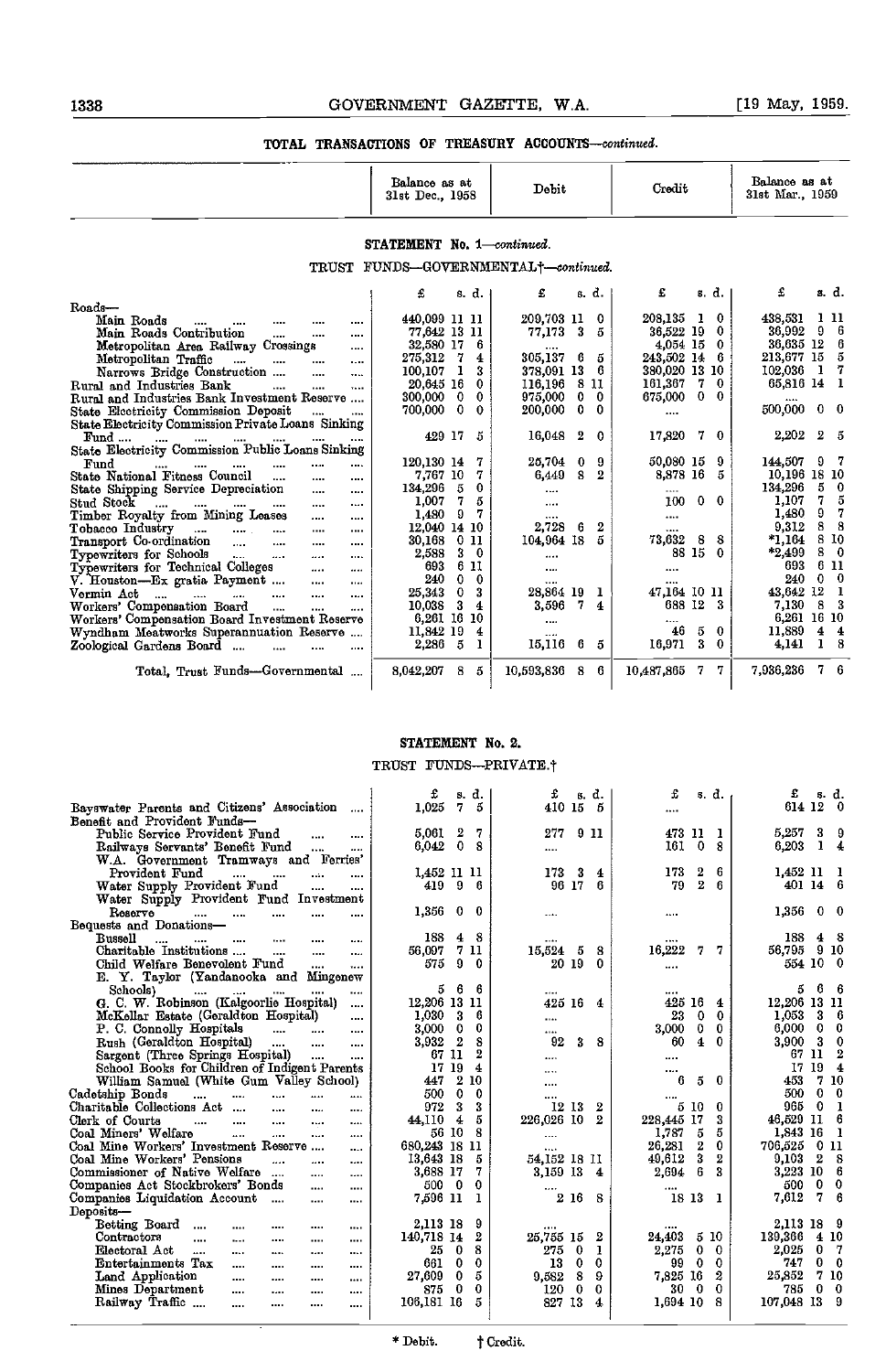#### 19 May, 1959.] GOVERNMENT GAZETTE, W.A. 1339

#### TOTAL TRANSACTIONS OF TREASURY ACCOUNTS-continued.

|                                                                                                                          | Balance as at<br>31st Dec., 1958   | Debit                            | Credit                                                 | Balance as at<br>31st March, 1959                  |
|--------------------------------------------------------------------------------------------------------------------------|------------------------------------|----------------------------------|--------------------------------------------------------|----------------------------------------------------|
|                                                                                                                          | STATEMENT No. 2-continued.         |                                  |                                                        |                                                    |
|                                                                                                                          | TRUST FUNDS-PRIVATE+-continued.    |                                  |                                                        |                                                    |
| Deposits-continued.                                                                                                      | £<br>s. d.                         | £<br>s. d.                       | £<br>s. d.                                             | £<br>s. d.                                         |
| $\texttt{Students}-$                                                                                                     |                                    |                                  |                                                        |                                                    |
|                                                                                                                          |                                    |                                  |                                                        |                                                    |
| Cunderdin School of Agriculture<br>                                                                                      | 540<br>-0<br>186 2<br>6            | <br>$\mathbf 0$<br>9<br>$\bf{0}$ | 9<br>0<br>$^{\circ}$<br>$\mathbf{0}$<br>15<br>$\bf{0}$ | 63<br>$\mathbf 0$<br>0<br>192<br>$\mathbf{2}$<br>6 |
| Denmark School of Agriculture<br>Harvey School of Agriculture                                                            | 237 0<br>$\mathbf 0$               | 9<br>$\mathbf 0$<br>0            | 15<br>$0\quad 0$                                       | 243 0<br>$\bf{0}$                                  |
| $\cdots$<br>Muresk College<br>$\cdots$ $\cdots$<br><br>$\cdots$                                                          | 178<br>$\mathbf{0}$<br>0           | $\mathbf 0$<br>10<br>0           | 56 10 0                                                | 224 10<br>0                                        |
| Marrogin School of Agriculture<br>                                                                                       | 279 0<br>$\Omega$                  | $\mathbf 0$<br>6<br>0            | 150<br>$\bf{0}$                                        | 288 0<br>$\mathbf 0$                               |
| School of Mines, Kalgoorlie<br>$\cdots$                                                                                  | $34\quad0$<br>$\mathbf 0$          | 20<br>$\mathbf 0$<br>0           | 110<br>$\mathbf{0}$<br>0                               | $124 \quad 0$<br>$\Omega$                          |
| Workers' Compensation Act, 1924 (Employers'                                                                              |                                    |                                  |                                                        |                                                    |
| Deposits)<br><b>Contract</b><br>$\cdots$<br>$\cdots$                                                                     | 105,000 0<br>0                     | 78<br>$\boldsymbol{2}$<br>6      | 5.078<br>2<br>- 6                                      | 110,000 0<br>$\Omega$                              |
| Derby Leprosarium Child Endowment<br>$\cdots$                                                                            | 167 10 3                           | $\cdots$                         | 2 10<br>36                                             | 203 13 1                                           |
| Junior Farmers' Memorial Building Fund<br><br>Local Authorities-                                                         | 203 19 10                          |                                  | $\cdots$                                               | 203 19 10                                          |
| Road Board Sinking Fund<br><br>$\cdots$                                                                                  | 50.164 2<br>7                      | 134 16 11                        | 2.311 14 4                                             | 52.341<br>0<br>$\mathbf 0$                         |
| Water Board Sinking Fund<br>$\cdots$<br>                                                                                 | $1.391$ 0<br>5                     |                                  | 3<br>9<br>117                                          | 1,508<br>$\overline{\mathbf{4}}$<br>-2             |
| Lotteries Commission Grants to Institutions<br>$\cdots$                                                                  | 229,500 3<br>9                     | 1,831 5<br>$\bf{0}$              | 41,331<br>б<br>$\bullet$                               | 269,500 3<br>-9                                    |
| Mental Hospital Patients' Comforts and Private Cash                                                                      | 7,021 12<br>8                      | 5,557 16<br>1                    | 4,986 8 11                                             | 5<br>6<br>6,450                                    |
| Mortgage Moneys under Transfer of Land Act                                                                               | 6.671 9 10                         | -3<br>3<br>340                   | 4 17<br>8                                              | $6,336$ 4 3                                        |
| Official Receiver in Bankruptcy<br><br>                                                                                  | 1,560 1<br>5<br>7                  | 7                                | 2<br>- 6                                               | 1,560 3 11                                         |
| Old Men's Home Entertainment Fund<br>$\cdots$<br>.<br><br>Parliamentary Superannuation Fund                              | $\overline{4}$<br>99<br>420 2<br>1 | 99<br>4<br>3,230 16<br>8         | 10,455<br>9<br>- 7                                     | <br>7,644 15 0                                     |
| $\cdots$<br>$\cdots$<br>Parliamentary Superannuation Fund Investment                                                     |                                    |                                  |                                                        |                                                    |
| Reserve<br>$\cdots$<br>$\cdots$<br>$\cdots$<br>$\cdots$<br>$\cdots$                                                      | 50,410 14<br>5                     |                                  |                                                        | 50,410 14<br>5                                     |
| Prisoners' Private Cash<br><br><br>                                                                                      | 1.040 8<br>6                       | 1,622 10<br>5                    | $1.531 \quad 5 \quad 1$                                | 949 3<br>2                                         |
| Public Trustee Common Fund<br><br><br>                                                                                   | 6<br>36,150 3                      | - 8<br>9<br>268,956              | 249,582 16 6                                           | -3<br>16,776 11                                    |
| Public Trustee Investment Reserve<br><br>                                                                                | 20,000 0<br>0                      | $\cdots$                         |                                                        | 20,000 0<br>0                                      |
| ${\rm Scholarships}$ —                                                                                                   |                                    |                                  |                                                        |                                                    |
| A. L. Loton<br>$\cdots$<br>$\cdots$<br>$\cdots$<br>$\cdots$<br><br>A. R. Jones                                           | 800<br>-0                          |                                  | $\cdots$                                               | 80<br>$\mathbf{o}$<br>-0                           |
| $\cdots$<br><br>Carnarvon Gascoyne Memorial Fund                                                                         | 26 13<br>4<br>160 0<br>$\bf{0}$    | 26 13 4                          |                                                        | 160 0<br>0                                         |
| <br>Dowson (School of Mines, Kalgoorlie)                                                                                 | 879 15<br>7                        | 20<br>$\bf{0}$<br>$\bf{0}$       | $\boldsymbol{2}$<br>6<br>13                            | 872 18<br>$\mathbf{1}$                             |
| Falconer Research (School of Mines, Kalgoorlie)                                                                          | 243 18 5                           | 5<br>5<br>0                      | $\mathbf 2$<br>3<br>6                                  | 241 15 11                                          |
| James A. Heron Memorial<br>$\cdots$<br><br>$\cdots$                                                                      | 719 16 11                          |                                  | $\cdots$                                               | 719 16 11                                          |
| James and Rose Coombs<br>$\cdots$<br><br>                                                                                | 527 16<br>- 8                      | 278 11<br>8                      |                                                        | 249 5<br>- 0                                       |
| Keynes Forestry Prize<br>$\cdots$<br>$\cdots$<br>                                                                        |                                    |                                  | 0<br>100<br>$\bf{0}$                                   | 100 0<br>- 0                                       |
| J. A. Wood<br>$\cdots$<br>$\cdots$<br>$\cdots$<br>$\cdots$                                                               | 170<br>$\mathbf 0$                 | $\mathbf 0$<br>0<br>11           | 95<br>$\mathbf{0}$<br>0                                | 101 0<br>0                                         |
| Meat Industry Apprenticeships<br><br>                                                                                    | 16 14<br>-7                        | 7<br>4<br>6                      | 37 10 0                                                | - 7<br>12<br>1<br>1,145 14<br>0                    |
| N. F. Poynton (Muresk College)<br>$\ldots$<br>$\cdots$<br>R. S. Sampson<br>$\cdots$<br>$\ldots$<br>$\cdots$<br>$\ddotsc$ | 1.108 4<br>0<br>45 0<br>0          | 0<br>0<br>15                     |                                                        | 30 O<br>0                                          |
| Shell<br>$\sim$<br><br>$\cdots$<br><br>                                                                                  | 126 18<br>6                        | $\mathbf{0}$<br>15<br>$\Omega$   | $\cdots$                                               | 111 18<br>6                                        |
| Thomas Coombe<br>$\cdots$<br>$\cdots$<br>$\cdots$<br>$\cdots$                                                            | 1408<br>$\mathbf 0$                | 60<br>$\mathbf 0$<br>$\Omega$    | $\mathbf{0}$<br>240<br>0                               | 320 8<br>$\Omega$                                  |
| Sheriffs' Collections<br><br><br>                                                                                        | 601 17<br>7                        | 3,858<br>9 11                    | 3,489 18<br>8                                          | 233 6<br>4                                         |
| Shipping Master-Deceased Estates<br><br>$\cdots$                                                                         | 52 7<br>3                          |                                  |                                                        | 7<br>52<br>3                                       |
| Superannuation Fund<br><br><br>                                                                                          | - 2<br>71,071 14                   | 523,534 14 3                     | 481,586<br>- 2<br>7                                    | 29,123<br>$\bf{2}$<br>6                            |
| Superannuation Investment Reserve<br>$\cdots$<br>                                                                        | 4,985,624 9 10                     | 255 16 11                        | 187,391 11 8                                           | $\overline{\mathbf{4}}$<br>7<br>5,172,760          |
| Trustees—<br>Perpetual Trustees, Executors and Agency Co.                                                                | $5,000 \quad 0$<br>-0              | $\mathbf{2}$<br>78<br>6          | $\mathbf{2}$<br>6<br>78                                | $5,000 \quad 0$<br>0                               |
| Testamentary and Trust Deposits                                                                                          | 8,853 13<br>$\mathbf 2$            |                                  | 6<br>412<br>5                                          | 9,265 19<br>7                                      |
| W.A. Trustee, Executor and Agency Co., Ltd.                                                                              | 5,000 0<br>0                       |                                  | $\cdots$                                               | 5,000 0<br>0                                       |
| Unclaimed Moneys<br>                                                                                                     | 4.402 6<br>3                       |                                  | 3<br>535 18                                            | 4.938 4<br>6                                       |
| W.A. Government Tramways Welfare Fund<br>                                                                                | 6<br>1,085 13                      |                                  | $\mathbf 0$<br>69 19                                   | 1,155 12<br>6                                      |
| Wheat Research-State<br><b>Service</b> Contract<br>$\cdots$<br>                                                          | 2,334 3<br>4                       | $\boldsymbol{2}$<br>173<br>- 7   | $\bf{0}$<br>1,500<br>$\mathbf{0}$                      | 3,661 0 9                                          |
| Workers' Compensation in Suspense                                                                                        | - 8<br>5<br>8,541                  | 4 11<br>23,314                   | 27,739<br>$7\phantom{.0}$<br>4                         | 12,966 10 10                                       |
| <br>                                                                                                                     |                                    |                                  |                                                        |                                                    |
| Total, Trust Funds-Private<br>                                                                                           | $6,729,850 \quad 4 \quad 2$        | 1,170,505 13 2                   | 1,385,244 19 7                                         | 6,944,589 10<br>7                                  |

|                                                                                | TREASURER'S ADVANCES.*   |                                    |                                  |                          |
|--------------------------------------------------------------------------------|--------------------------|------------------------------------|----------------------------------|--------------------------|
| Advertising Trading Concerns and Semi-Govern-                                  | £<br>s. d.               | d. s.<br>£                         | £<br>s. d.                       | £<br>s. d.               |
| mental Authorities<br>$\cdots$<br>$\cdots$<br>$\cdots$<br>$\cdots$             | 1,435<br>3<br>4          | 2,398 16                           | 2,740 13 10                      | 1,093<br>6.              |
| Agriculture Department Petrol Bowser<br>$\cdots$                               | 1224 12                  | 524 17<br>9                        | 2.046 15<br>- 6                  | †1,746<br>-9             |
| Alexandra Home-Erection of Buildings<br>1.111                                  | 5,731<br>-4              | 24,836<br>$\bf{0}$<br>$\mathbf{0}$ | $10,000 \quad 0$<br>$\mathbf{0}$ | 20,567<br>$\overline{4}$ |
| Allendale Memorial Boys' Home<br>$\cdots$<br>1.111                             | 6<br>458                 | $\cdots$                           | 16 13<br>4                       | 441 13<br>4              |
| Aluminium Therapy<br>$\sim$<br>$\mathbf{r}$<br>                                | -5<br>796                | $\cdots$                           | 299 13<br>$\Omega$               | 496 12<br>ാ              |
| Arcus Metal Products Ltd<br>$\sim$ $\sim$<br>$\cdots$<br>$\cdots$              | 535<br>$\mathbf{0}$<br>4 | $\cdots$                           | 62 18 10                         | 472                      |
| Argentine Ant Control<br>$\cdots$<br>$\cdots$<br>$\cdots$<br>1.11 <sub>1</sub> | 22.815<br>6 10           |                                    | $\cdots$                         | 22,815 6 10              |
| Australian Red Cross Society Building<br>$\cdots$<br>$\cdots$                  | 77.768<br>4<br>4         | 298<br>-9.<br>0                    | $\cdots$                         | 78,066 13<br>-4          |
| Australian Red Cross Society Operating Expenses                                | 3.000<br>0<br>0          | 3,000<br>$0\quad 0$                |                                  | $6,000 \quad 0$          |
| Bridgetown Railway Bridge Drilling<br>$\cdots$<br>$\cdots$                     | 379<br>6                 | 926<br>2 11                        | 1,146 15 10                      | 158 13<br>-9             |
| Cablegrams in Suspense<br>$\cdots$<br>$\cdots$<br>                             | 8<br>8                   | 26<br>5<br>$\mathbf{0}$            | 29<br>7<br>$\overline{4}$        | 4 19<br>4                |
| Cash Order Suspense<br>$\cdots$<br>$\cdots$<br><br>                            | 153,382 5                | 9,884,964 13 10                    | 9,778,113 12<br>6.               | 260,233 6<br>4           |
| Child Welfare Department Defalcation by L. J.                                  |                          |                                    |                                  |                          |
| Townsend<br><b>Sales Contractor</b><br>$\cdots$<br>$\cdots$<br>1.111           | 1.257 1 10               | 1.111                              | 1.111                            | $1,257 \quad 110$        |
| Cockburn Road Board-Road Construction<br>$\cdots$                              | $1,160$ 0<br>$\mathbf 0$ |                                    |                                  | 1,160<br>$0\quad 0$      |
| Comprehensive Water Supply Scheme<br>$\cdots$<br>$\cdots$                      | 89,924 12<br>9           | 261,290 17                         | 324,342 15<br>8                  | 26,872 14 10             |
| Crown Law Payments in Suspense<br>$\cdots$<br>1.11                             | 4.341 13                 | 12,888<br>6.<br>4                  | 13.112<br>9<br>8                 | 4,117 10 3               |
| Dishonoured Cheques<br><b>Service</b> Contractor<br>$\cdots$<br>$\cdots$<br>   |                          | 9,546<br>3<br>6                    | 9,546<br>3<br>6.                 |                          |
| Exchange on Overseas Payments<br><br>1.11                                      | 74,238<br>71             | 80,185 18                          | 94,126<br>410                    | 60,298 0 4               |
| Expenditure Advances<br>$\cdots$<br>$\cdots$<br><br>                           | 302,475<br>$\mathbf{0}$  |                                    |                                  | 302,475<br>$0\quad 0$    |
|                                                                                |                          |                                    |                                  |                          |

STATEMEN T No. 3.

\* Debit.

Credit.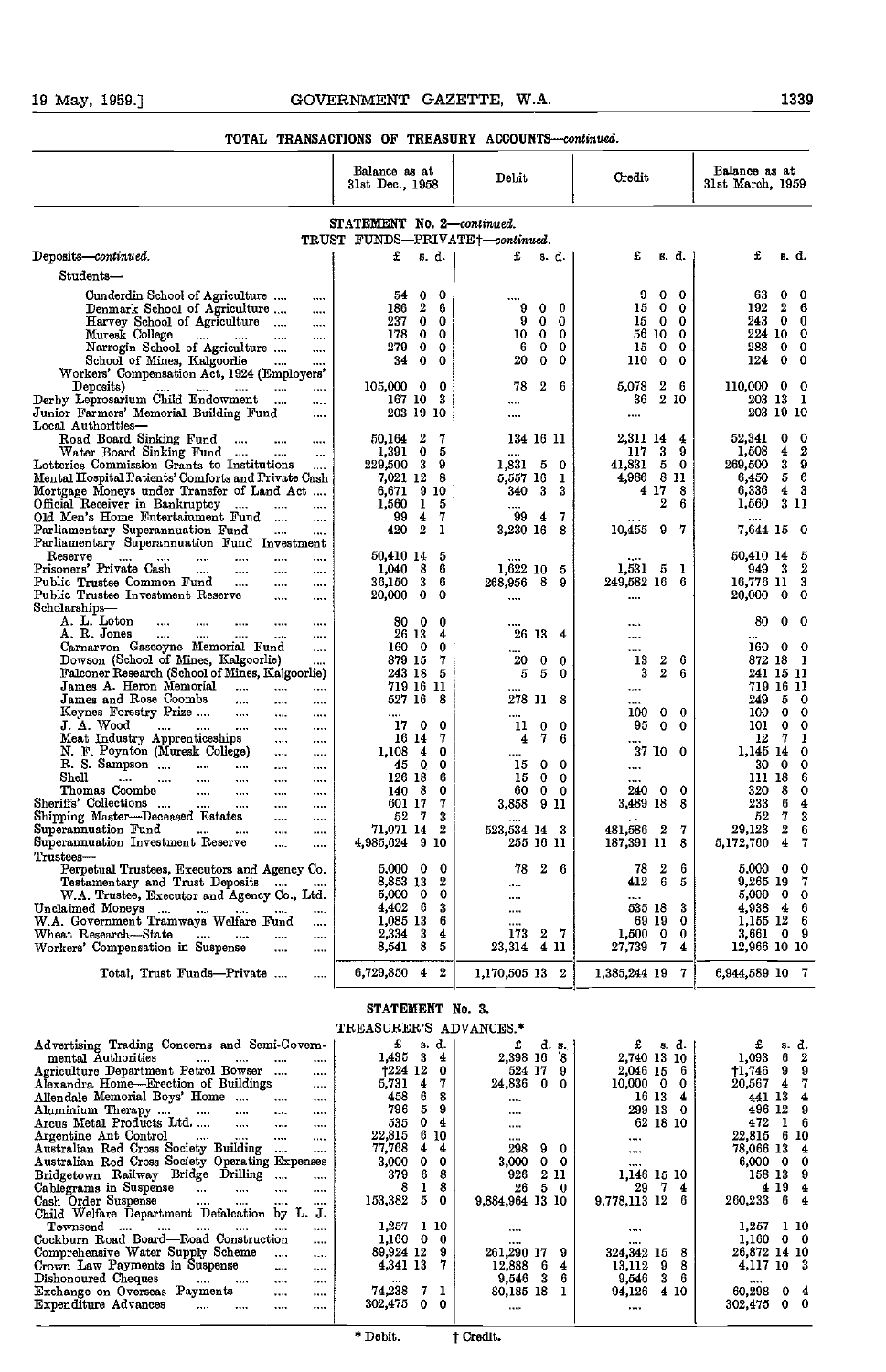|                                                                                                                  | Balance as at<br>31st Dec., 1958   | Debit                               | Credit                                 | Balance as at<br>31st March 1959                              |
|------------------------------------------------------------------------------------------------------------------|------------------------------------|-------------------------------------|----------------------------------------|---------------------------------------------------------------|
|                                                                                                                  | STATEMENT No. 3-continued.         |                                     |                                        |                                                               |
|                                                                                                                  | TREASURER'S ADVANCES*-continued.   |                                     |                                        |                                                               |
|                                                                                                                  | £<br>s. d.                         | £<br>s. d.                          | £<br>s. d.                             | £<br>s. d.                                                    |
| Free Milk for School Children<br>$\cdots$<br>                                                                    | 63,221 15<br>0                     | 23,041 15 2                         | 63,221 15<br>0                         | 23.041 15 2                                                   |
| Fremantle Harbour Trust Attendance Money<br>$\cdots$                                                             | $\overline{4}$<br>3.112<br>6       | $\cdots$                            | 2,766 15<br>7                          | 345<br>-811                                                   |
| Fremantle Railway Bridge Drilling                                                                                | 375 0<br>9                         | $\cdots$                            | 375<br>$\mathbf{0}$<br>9               |                                                               |
| Frozen Lamb and Mutton for Local Requirements                                                                    | 6<br>37 12                         |                                     | $\cdots$                               | 37 12<br>6                                                    |
| Fruit Fly Eradication<br>Fruit Fly Eradication<br>Harbour and Light-Defalcation by R. G. Currie                  | $5,000 \quad 0$<br>-0              |                                     |                                        | $5,000 \quad 0 \quad 0$                                       |
|                                                                                                                  | 211 10 10                          |                                     | $\cdots$                               | 211 10 10                                                     |
| Hydrological Drilling<br>and the state of the<br>1.111                                                           | 6,914 17<br>-8                     | 1,453 15 10                         | 8,368 13<br>6                          |                                                               |
| Industries Assistance Board—Advance to Drought-                                                                  | 3.155 5<br>6                       |                                     | 2,225<br>0<br>$\theta$                 | 930<br>5<br>6                                                 |
| affected Settlers<br>$\sim$<br>$\cdots$<br><br>$\cdots$<br><br>Kwinana Road Board                                | 0<br>$7,000 \quad 0$               | $\cdots$                            | 1111                                   | $7.000 \quad 0$<br>$\Omega$                                   |
| $\sim 10^{-11}$<br>and a<br>$\mathbf{r}$<br>4444<br>London Payments in Suspense<br>and i<br>$\cdots$<br>$\cdots$ | 1.004 15<br>7                      | <br>50,757<br>5<br>3                | 45,408 18<br>7                         | 6.353<br>$\mathbf{2}$<br>-3                                   |
| Manjimup Dairy Produce Co.<br>$\sim$ $\sim$<br>                                                                  | 5,886 0<br>0                       | 0<br>1.614<br>0                     | $\cdots$                               | 7,500 0<br>- 0                                                |
| Medical Department Markets Depot<br>$\cdots$<br>$\cdots$                                                         | 8,558 18<br>9                      | 31,565 12<br>9                      | 31,902 18<br>7                         | 8,221 12 11                                                   |
| Mental Institutions State Grants<br>$\sim$ $\sim$<br>$\cdots$                                                    | 13,869 17<br>9                     | 6<br>8<br>18,545                    | 9,314 19 10                            | 23.100<br>$\overline{4}$<br>-7                                |
| Motor Vehicles for use of Departmental Officers                                                                  | 7<br>25,538<br>- 1                 | 9<br>18,104<br>6                    | 33,538<br>3<br>6                       | 10,104 7<br>-7                                                |
| Narrows Drilling<br>$\cdots$<br>$\cdots$<br>$\cdots$                                                             | $1,800 \quad 4$<br>6               |                                     | 1,800<br>6<br>$\overline{\mathbf{4}}$  | $\cdots$                                                      |
| Native Missions-Purchase of Stores<br>$\cdots$<br>$\cdots$                                                       | 8<br>6<br>7,576                    | 17,275 19<br>1                      | 8<br>14.458<br>4                       | 10.394 2 11                                                   |
| Northern Development---W.A.<br>$\ddotsc$<br>$\cdots$<br>$\cdots$                                                 | 7<br>6<br>18,696                   | $\mathbf{2}$<br>$\bf{2}$<br>56,527  | $\boldsymbol{2}$<br>43,710 11          | $31,512$ 18 6                                                 |
| Overseas Trade Delegation<br>$\ddotsc$<br><b>Secure</b><br>$\cdots$                                              |                                    | 91 17<br>6                          |                                        | 91 17 6                                                       |
| Ord River Drilling<br>$\sim$<br>$\cdots$                                                                         | 4,295<br>9<br>3                    |                                     | 4,295<br>3<br>9                        |                                                               |
| Physiotherapists Registration Board<br>$\cdots$<br>$\cdots$                                                      | 1,000<br>$\bf{0}$<br>$\bf{0}$      | 1,500<br>$\overline{0}$<br>$\Omega$ |                                        | 2,500 0<br>-0                                                 |
| Public Works Cash Order Suspense<br>$\sim$<br>$\cdots$                                                           | 5<br>$\mathbf 0$<br>539,444        | 1,524,323 10<br>7                   | 3<br>1.888,054<br>5                    | 175,713 12<br>2                                               |
| Public Works Departmental Works and Sales                                                                        | 6<br>3<br>272.530<br>$\bf{0}$<br>0 | 565,592 13 10                       | 334,246 11<br>9                        | 503,876 8<br>$\overline{\mathbf{4}}$<br>$5,000 \quad 0$<br>-0 |
| Purchase of Tailings Advance Account<br>                                                                         | 5.000<br>72.368<br>0<br>3          | <br>33,436 10 3                     | <br>28,173<br>2<br>1                   | 77,631 9<br>$\overline{\mathbf{4}}$                           |
| Railways Departmental Works and Sales<br><br>Remittances in Transit                                              | 7<br>7.<br>2,163                   | 12,241<br>$\mathbf{1}$<br>7.        | 11,605 13<br>1                         | 2,798 16 1                                                    |
| <br><br>Rural and Industries Bank Commissioners' Tempo-                                                          |                                    |                                     |                                        |                                                               |
| rary Accommodation<br>and the state                                                                              | 350,000<br>$\mathbf{0}$<br>0       |                                     | 350,000<br>-0<br>0                     | $1 - 11$                                                      |
| State Government Housing Scheme                                                                                  | 7<br>52.909 10                     | 119,244<br>0.<br>4                  | 94.895 18<br>8                         | 77,257 12 3                                                   |
| Stock and Plant on Properties acquired for W.S.L.S.                                                              | 3<br>52,561<br>0                   | $\overline{2}$<br>9,874 19          | 7<br>20,562 16                         | 41,873 5<br>7                                                 |
| Strategic Roads and Roads of Access to Common-                                                                   |                                    |                                     |                                        |                                                               |
| wealth Property<br>$\sim 10^{-11}$<br><br><br>$\cdots$                                                           | 9<br>1.437<br>-1                   | 8,452<br>5<br>5                     | 7<br>3.843 16                          | 6,045 17 11                                                   |
| Sundry Debtors<br>$\cdots$<br>$\cdots$<br>$\cdots$<br><br>$\cdots$                                               | 187,460 14 0                       | 2<br>$\bf{0}$<br>45,992             | $\mathbf 2$<br>145,064<br>$\mathbf{2}$ | 88,388 13 10                                                  |
| Treasury Paymaster<br>$\cdots$<br>$\cdots$<br>$\cdots$<br>$\cdots$                                               | 45,846 8<br>-6                     | 156,323<br>4<br>8                   | 5<br>7<br>157,435                      | 44,734 7 7                                                    |
| Tuberculosis Treatment (Erection of Buildings)                                                                   | 59,982 15<br><b>1</b>              | 5<br>3<br>28,167                    | 7<br>$\mathbf 2$<br>67,029             | 21,120 13 2                                                   |
| Wyndham Meatworks<br>$\cdots$<br>$\cdots$<br><br>$\cdots$                                                        | 75,000 0<br>0                      | $\cdots$                            | 75,000<br>$\bf{0}$<br>0                |                                                               |
|                                                                                                                  |                                    |                                     |                                        |                                                               |
| Total, Treasurer's Advances<br>$\cdots$                                                                          | 2,633,439 17 11                    | 13,005,011<br>7 10                  | 13,672,881 14 11                       | 1,965,569 10 10                                               |

#### STATEMENT No. 4.

#### SUSPENSE ACCOUNTS.f

|                                                                                                                                                  | $s$ d.             | £<br>s. d.                          | £<br>s.d.                       | £<br>a. d.                 |
|--------------------------------------------------------------------------------------------------------------------------------------------------|--------------------|-------------------------------------|---------------------------------|----------------------------|
| Child Welfare Dept. Suspense<br>$\cdots$<br><br>                                                                                                 | 2,658 15<br>3.     | 1,879 18 11                         | 3,397<br>8<br>7.                | 4.176<br>4 11              |
| Commonwealth Fisheries Act Licence Fees<br>$\cdots$                                                                                              | 0<br>21<br>0       | 2<br>374<br>0.                      | 0<br>0.<br>420                  | 66 19 10                   |
| Crown Law Suspense<br>$\Delta\Delta\Delta\approx 0.01$<br>$\cdots$<br>$\begin{array}{ccc} \bullet & \bullet & \bullet & \bullet \end{array}$<br> | 122,789 14<br>з    | 5<br>6<br>169.514                   | 168,089<br>5<br>1               | 121,364 13 10              |
| Departmental Receipts in Suspense<br>$\cdots$<br>                                                                                                | 73.303<br>5<br>2   | 469.182<br>8 10                     | 485,297 12<br>9                 | 89,418<br>-9<br>-1         |
| Drafts in Suspense<br><b>Sales Control</b><br>$\cdots$<br>                                                                                       | 520<br>9           | 31,329<br>2<br>9                    | 31,250<br>-9<br>5               | 441 15 10                  |
| Federal Income Tax Departmental Collections<br>$\cdots$                                                                                          | 6<br>318.042       | 985,866 11                          | 988,076 19<br>9                 | 320,252 14                 |
| Interest on Stock<br>$\sim$<br><br><br><br>                                                                                                      | 153.519 10<br>6    | 7.<br>3<br>1,678,651                | 2,128,002<br>0<br>0             | 602,870<br>-3              |
| Interstate Destitute Persons Suspense<br><br>                                                                                                    | 1,631 14 4         | 3 10<br>5,915                       | 5,838 14<br>7                   | 1,555<br>-5<br>-1          |
| Land Tax Collections<br>$\cdots$<br>$\cdots$<br><br>$- - -$                                                                                      |                    |                                     |                                 |                            |
| London Salaries<br>$\sim$ $\sim$ $\sim$<br><br><br>$\cdots$<br>$\cdots$                                                                          | 2,725<br>6<br>2    | 8,294<br>$\mathbf{0}$<br>4          | 7,924 3<br>4                    | 2,355<br>- 9<br>2          |
| Nominated Passages<br>$\cdots$<br>$\cdots$<br>$\cdots$<br>                                                                                       | 756<br>4<br>0      | 818 14<br>6                         | 237 11<br>0.                    | 6<br>175<br>-0             |
| Pay Roll Tax<br>$\sim 100$<br>$\cdots$<br>$\cdots$<br>$\cdots$<br>                                                                               | 0<br>996<br>1      | 266,866<br>0<br>1                   | 266,666 15                      | 796 15<br>$\overline{2}$   |
| Probate Fees in Suspense<br>1.111<br>1111<br>                                                                                                    | 300<br>12<br>0     | 4,768<br>6.<br>6                    | 4,582 15<br>6                   | 115<br>-1<br>Ω             |
| Public Works Private Works and Sales<br>                                                                                                         | 14.626<br>5<br>4   | 9<br>41,524<br>4                    | 9<br>29,446<br>1                | 2,548<br>1                 |
| Railways Depreciation<br><b>Service</b><br>$\cdots$<br><br>1.111                                                                                 |                    | 287,200<br>$\mathbf{0}$<br>$\Omega$ | 287,200<br>0<br>$\Omega$        |                            |
| Railways Private Works and Sales<br>$\cdots$<br>$\cdots$                                                                                         | 13.831<br>8 10     | 30,870<br>5                         | 27,738 14 10                    | $10,700$ 2                 |
| Railway Stores—Adjustment<br>$\cdots$<br><br>                                                                                                    | 158,618<br>8<br>5. | 207,971 14 8                        | 49,353<br>9<br>0                |                            |
| Railway Stores Depreciation Suspense<br><br>                                                                                                     | 5,000<br>0.<br>0   |                                     | 2,500<br>0<br>0                 | 7,500<br>$\mathbf{0}$<br>0 |
| Sundry Creditors<br>$\cdots$<br>$\cdots$<br>$\cdots$<br><br>.                                                                                    | 7.<br>36,023<br>9  | $18,095$ 4 7                        | 30,883<br>$\boldsymbol{2}$<br>9 | 48,811<br>511              |
| Taxation Suspense<br>$\cdots$<br><br><br>1.111                                                                                                   |                    |                                     | 6<br>17<br>0                    | 6<br>17<br>0               |
| Tourist Bureau<br>$\cdots$<br><br>$\cdots$<br>1.1.1.1                                                                                            | 48,784<br>3 10     | 92,361 11 3                         | 89,645 15<br>4                  | 46,068<br>7 11             |
| Unclaimed Wages and Other Payments in Suspense                                                                                                   |                    |                                     |                                 |                            |
| -Railways<br><b>Seattle Contract</b><br>$\cdots$<br>$\cdots$<br>$-$ 4.4 and $-$                                                                  | 6.039 18 2         | 6,043 18 11                         | 7,599 10 3                      | 7,595 9<br>6               |
| Unclaimed Wages—Metropolitan Water Supply                                                                                                        | 9<br>3<br>2.117    | 766 11 6                            | 940 18 10                       | 2.291 16<br>7              |
| Unclaimed Wages-Public Works Department                                                                                                          | 22,157 13<br>1     | 19,648 17 11                        | 18.451<br>0<br>3                | 20,959 15                  |
| Unclaimed Wages-Tramways<br>and the company of the company<br>                                                                                   | - 6<br>685<br>1    | 2,344<br>1 10                       | 2,136<br>6<br>4                 | 477 10<br>7                |
| War Service Homes Receipts in Suspense<br>                                                                                                       | 86,933<br>9<br>-8  | 526,211<br>6.<br>4                  | 493.581 16<br>7.                | 54,303 19 11               |
| War Service Land Settlement Settlers' Proceeds                                                                                                   | 135,556 15 1       | 346,212<br>0.<br>1                  | 300,494<br>3<br>4               | 89,838 18<br>4             |
| W.A. Trotting Association Betting Tax<br>$\cdots$                                                                                                | 2.911 16 11        | 0.<br>2,000<br>0                    | 3<br>2,010<br>7                 | 2,922<br>- 0<br>6          |
| W.A. Turf Club Betting Tax<br>$\sim$ $\sim$<br>$\cdots$<br>$\cdots$                                                                              | 4.813 14 2         | 4,500<br>0.<br>0                    | 6<br>3,148<br>6                 | 3,462<br>$\mathbf{0}$      |
|                                                                                                                                                  |                    |                                     |                                 |                            |
| Total, Suspense<br>taal.<br><br>$\cdots$                                                                                                         | $1,215,364$ 9 11   | $5,209,209$ 13 6                    | $5,434,930$ 10 6                | 1,441,085 6 11             |
|                                                                                                                                                  |                    |                                     |                                 |                            |

\* Debit.

† Credit.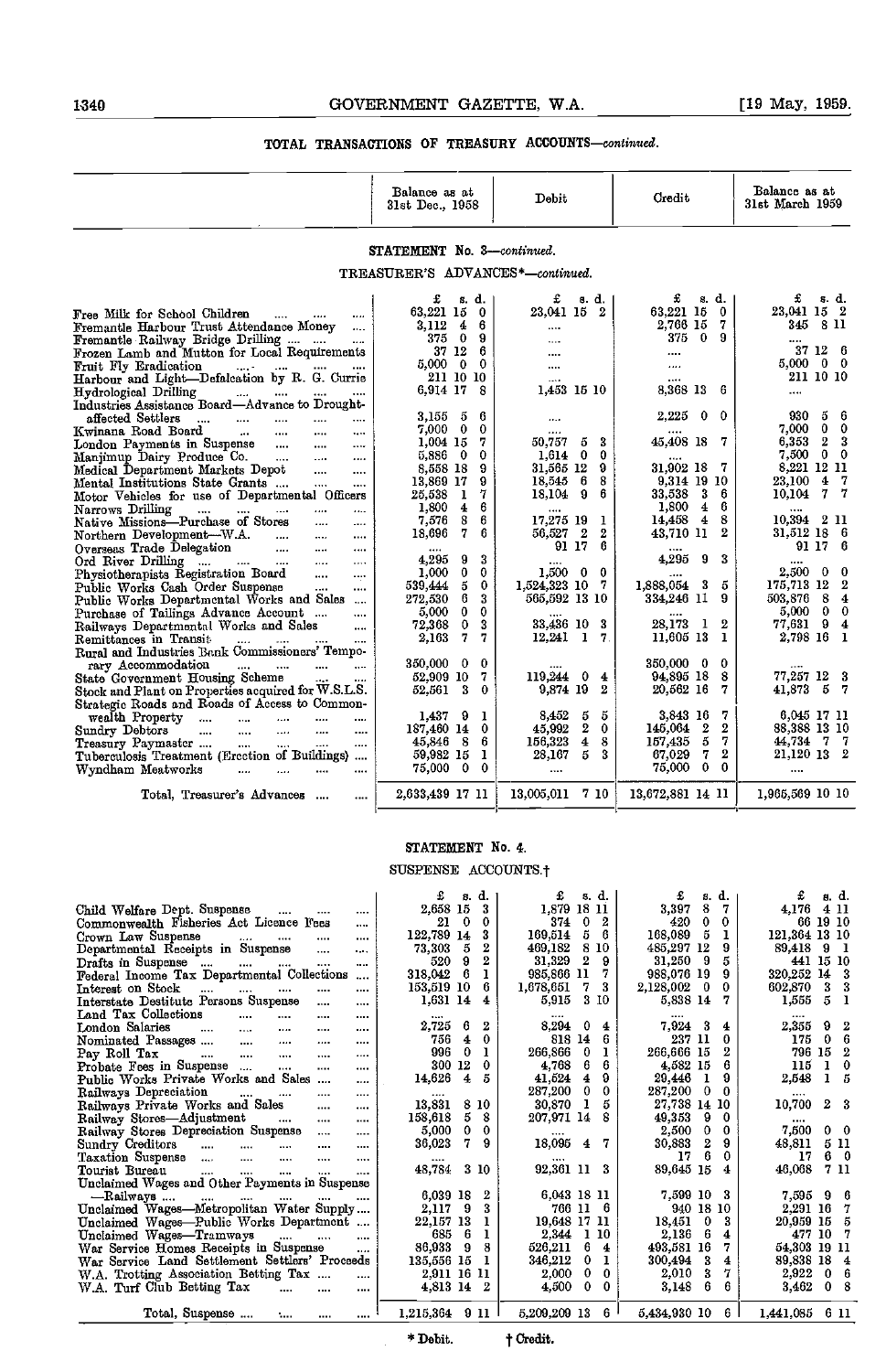|                                                                                                                    | Balance as at<br>31st Dec., 1958                  | Debit                               | Credit                                  | Balance as at<br>31st March 1959          |
|--------------------------------------------------------------------------------------------------------------------|---------------------------------------------------|-------------------------------------|-----------------------------------------|-------------------------------------------|
|                                                                                                                    | STATEMENT No. 5.                                  |                                     |                                         |                                           |
|                                                                                                                    | COMMONWEALTH GRANTS AND ADVANCES. <sup>†</sup>    |                                     |                                         |                                           |
|                                                                                                                    | £<br>s. d.                                        | £<br>8. d.                          | £<br>s. d.                              | £<br>B. d.                                |
| Administration of Scholarship and Migrant Educa-<br>tion Schemes                                                   | 588 17<br>6                                       | 1,868<br>$\mathbf 0$<br>2           | $\mathbf 0$<br>1,933<br>5               | $\boldsymbol{2}$<br>654<br>$\overline{4}$ |
| $\cdots$<br>$\cdots$<br>$\cdots$<br>$\cdots$<br>$\cdots$<br>Agriculture Extension Services<br>as a<br>$\sim 100$   | 1,008 11<br>$\mathbf{1}$                          | 3,272 17<br>7                       | 6,000<br>$\bf{0}$<br>0                  | 3,735 13<br>6                             |
| $\cdots$<br>Assistance to Distressed Farmers<br><br>$\cdots$                                                       | $\overline{\mathbf{2}}$<br>$\mathbf{2}$<br>11,017 | 31<br>$\vert 0 \rangle$<br>$\Omega$ |                                         | 10,986 2 2                                |
| Assistance to Gold Mining Industry<br>$\ddotsc$<br>                                                                | 9<br>7,962<br>- 8                                 | $\cdots$                            | 344 8 10                                | 8,306 17<br>7                             |
| Assistance to Metalliferous Mining<br>$\cdots$<br>$\cdots$                                                         | 137 4 4                                           | $\cdots$                            | 3 14<br>$\overline{\mathbf{2}}$         | 140 18 6                                  |
| Coal Mining Industry Long Service Leave<br>                                                                        | *270 16 10                                        | 8<br>- 8<br>7,105                   | 8,980 10<br>3                           | $1,604$ 4 9                               |
| Dairying Industry<br>$\sim$ $\sim$<br>$\cdots$<br>$\cdots$<br>                                                     | 4,564 17 10                                       | 2,717<br>911                        | 110<br>$\bf{0}$                         | 1,848 17 11                               |
| Drought Relief<br>$\cdots$<br>$\cdots$<br>$\cdots$<br>$\cdots$                                                     | 1,768 9 11                                        |                                     | $\cdots$                                | 1.768 9 11                                |
| Emergency Housekeeping Service<br>$\cdots$<br>                                                                     | $1,000 \quad 0 \quad 0$                           | 1,000<br>$\mathbf{0}$<br>0          | $\cdots$                                |                                           |
| Flock Testing<br>and the state<br>$\cdots$<br>$\cdots$<br>$\cdots$                                                 |                                                   | $\cdots$                            | 974<br>$\blacktriangle$<br>$\Omega$     | $974 \quad 4 \quad 0$                     |
| Fleeco Analysis Equipment<br>$\cdots$<br>$\sim$<br>$\cdots$                                                        | 15 10<br>-1                                       |                                     | $\cdots$                                | 15 10 1                                   |
| Gold Mining Encouragement<br><br>$\cdots$<br>$\cdots$<br>Housing-                                                  | 61,708 11<br>5                                    | 2,716<br>$0\quad 0$                 | 6<br>$\overline{2}$<br>551              | 59,543 17 7                               |
| Commonwealth-State Housing Agreement                                                                               | 358.749 19<br>8                                   | 767,493<br>5 11                     | 903,155 18<br>-1                        | 494,412 11 10                             |
| Home Builders<br>$\cdots$<br>$\cdots$<br><br>$\cdots$                                                              | 25,397 2<br>õ                                     | 225,137<br>0 10                     | 213,331<br>42                           | $\sqrt{5}$<br>13,591<br>- 9               |
| War Service Homes<br><br>$\cdots$<br><br>$\cdots$                                                                  | $\mathbf 0$<br>236.352 1                          | 563,334<br>6.<br>3                  | 553,455 12 11                           | 226,473<br>7.<br>-8                       |
| Meat Production Encouragement<br>$\cdots$<br>$\cdots$<br>$\cdots$                                                  | $\boldsymbol{2}$<br>5,703 13                      | 1,181 10<br>4                       | 127 1<br>-3                             | $4,649$ $4$ 1                             |
| Migrant Education<br><br>$\cdots$<br>$\cdots$<br>$\cdots$                                                          | $1.740 \quad 0$<br>-7                             | 0<br>5.854<br>6.                    | 6,573 17<br>5                           | 2.459 12 0                                |
| Murine Typhus Research<br>$\cdots$<br>$\cdots$<br>$\cdots$<br>$\cdots$                                             | 67 12 10                                          |                                     |                                         | 67 12 10                                  |
| National Safety Council<br>$\cdots$<br>$\cdots$<br>$\cdots$<br>$\cdots$                                            |                                                   | 2,475<br>0.<br>-0                   | 3,712 10 0                              | $1,237$ 10 0                              |
| Pharmaceutical Benefits<br>$\sim$ $\sim$<br>$\sim$ $\sim$<br>$\cdots$<br>$\cdots$                                  | 5,800 0<br>$\Omega$                               |                                     |                                         | 5,800 0 0                                 |
| Private Hospitals Benefit<br>$\sim$ $\sim$<br>$\cdots$<br>$\cdots$<br>$\cdots$                                     | 11,337 10<br>-3                                   | 53.450<br>$\Omega$<br>0             | 50,000<br>$\mathbf 0$<br>- 0            | 7,887 10<br>3                             |
| Public Hospitals Benefit<br>$\cdots$<br><br><br>$\cdots$                                                           | 6.783 12<br>- 6                                   | 8<br>120,385<br>0                   | $128,000 \quad 0 \quad 0$               | 14,398<br>6<br>$\overline{4}$             |
| Reconstruction Training Scheme<br>$\sim$<br>$\cdots$<br>$\cdots$<br>Research Laboratory-Kalgoorlie School of Mines | 54 6 10<br>-3                                     | 685<br>0<br>3<br>137<br>5<br>6      | 5,119 17 11                             | 4,489 4<br>6<br>2,118 13                  |
| Roads—                                                                                                             | 2.255 19                                          |                                     | $\cdots$                                | 9                                         |
| Commonwealth Aid Roads Act, 1954<br>$\cdots$                                                                       | 624,065 11 10                                     | 1,657,629 12 10                     | 1,623,691 12<br>4                       | 590,127 11 4                              |
| Rural Relief<br>$\cdots$<br>$\cdots$<br>$\cdots$<br>$\cdots$                                                       | 202,801<br>- 3<br>-2                              |                                     | 137 18<br>8                             | 202,939 1 10                              |
| Scholarship Scheme<br>$\cdots$<br>$\cdots$<br><br>$\cdots$                                                         | 3<br>1,978<br>9                                   | 18,052<br>6<br>7                    | 19,000<br>$\overline{0}$<br>$\mathbf 0$ | 2<br>2,925 17                             |
| Sheep Fertility Investigations<br>$\cdots$<br>$\cdots$<br>$\cdots$                                                 | 9<br>667<br>1                                     |                                     |                                         | 9<br>667<br>1                             |
| Sheep Parasite Investigation<br>$\cdots$<br><br>$\cdots$                                                           | $\cdots$                                          |                                     | $\mathbf{0}$<br>$\mathbf 0$<br>1,500    | 1,500<br>$\mathbf{0}$<br>0                |
| Social Services Training<br>$\cdots$<br>$\cdots$<br>$\sim$                                                         | 560<br>9<br>9                                     | 12<br>9<br>582                      | 3<br>439 10                             | 7.<br>3<br>417                            |
| University Residential Colleges Buildings Grant<br>$\cdots$                                                        |                                                   | 7,700<br>$\mathbf 0$<br>$\bf{0}$    | 10,000<br>$\mathbf{0}$<br>$\mathbf{0}$  | 2,300<br>$\mathbf{0}$<br>0                |
| War Service Land Settlement<br><br><br>$\cdots$                                                                    | 58.642 10<br>$\overline{\mathbf{4}}$              | 898,743 11<br>$\bf{0}$              | 948,299 14<br>9                         | 108,198 14 1                              |
| Wheat Growers' Relicf<br><br>$\cdots$<br>$\cdots$<br>$\cdots$                                                      | 828<br>2<br>- 0                                   | $\cdots$                            | $\cdots$                                | - 2<br>0<br>828                           |
| Wheat Research—Commonwealth<br>$\cdots$<br>                                                                        | 410<br>7.049                                      | 1,971<br>5<br>7                     |                                         | 3<br>5,077 19                             |
| Wire Netting<br>$\cdots$<br>$\cdots$<br>$\cdots$<br>$\cdots$<br>$\cdots$                                           | 7<br>10.136<br>5                                  | $\cdots$                            | $\bf{0}$<br>26 17                       | 10.163<br>$\overline{4}$<br>5             |
| Youth Employment<br><br>$\cdots$<br>                                                                               | 62 18<br>9                                        | $\cdots$                            | $\cdots$                                | 62 18<br>9                                |

#### STATEMENT No. 6.

TRADING CONCERNS AND PUBLIC UTILITIES BANKING ACCOUNTS.<sup>†</sup>

Total, Commonwealth Grants and Ad- vances .................... 1,650,534 15 <sup>8</sup> 4,343,523 <sup>8</sup> <sup>2</sup> 4,485,360 13 2 1,792,372 <sup>0</sup> <sup>8</sup>

|                                                                 | s. d.            | s. d.          | s. d.                    | $\pounds$ $\pmb{\beta}$ . d. |
|-----------------------------------------------------------------|------------------|----------------|--------------------------|------------------------------|
| Albany Harbour Board<br>$\cdots$<br><br><br>1.11                | 35,709 9<br>5.   | 31,368 17 2    | 23,670 19 11             | 28,011 12 2                  |
| Bunbury Harbour Board<br>$\cdots$<br>$\cdots$<br>               | $6.283$ 16 8     | 12,192 18 4    | 22.902 0 3               | 16,992 18 7                  |
| Charcoal Iron and Steel Industry<br>$\cdots$<br>1.111           | $*176.940$ 18 10 | 258,143 14 7   | 291.783 2                | *143,301 10 10               |
| Electricity Commission, General Fund Account<br>$\cdots$        | 469,822 19 10    | 2.682.364 8 2  | 2.713.219 18 3           | 500.678 9 11                 |
| Fremantle Harbour Trust<br>$\cdots$<br>$\cdots$<br>             | 59,347 4 1       | 671,060 6 4    | 690.119 4 10             | 78.406 2 7                   |
| Metropolitan Perth Passenger Transport Trust's                  |                  |                |                          |                              |
| General Fund Account<br>$\sim$<br>$\sim$<br>1.11<br>$\sim$      | 79,059 18 7      | 295,884 2 1    | 291.976 3 10             | 75,152 0 4                   |
| Midland Junction Abattoir Board<br>$\cdots$<br>$\cdots$         | 79.683 0 7       | 115,901 10 7   | 166.340 4 1              | 130,121 14 1                 |
| State Building Supplies<br>$\cdots$<br>$\cdots$<br>$\cdots$     | 25,090 7 0       | 677,520 11 7   | 652.393 1<br>3           | $*37$ 3 4                    |
| State Engineering Works<br>$\cdots$<br>$\cdots$<br><br>$\cdots$ | 50,875 6<br>6    | $192,014$ 9 0  | 213.468 9                | 72.329 7 1                   |
| State Hotels<br>$\cdots$<br><br><br>                            | 7.762 11         | 71,736 2 2     | 74.064 15<br>-3-         | $10,091 \pm 8$               |
| State Shipping Service<br>$\cdots$<br>$\cdots$<br><br>$\cdots$  | 5,257 15         | 346,160 18 7   | 346,160 18               | 5,257 15 1                   |
| West Australian Meat Export Works<br><br>1.1.1                  | *204,796 14      | 261,517 0 11   | 347.830 15               | $*118.482197$                |
|                                                                 |                  |                |                          |                              |
| Total, Trading Concerns and Public                              |                  |                |                          |                              |
| Utilities Banking Accounts<br>$\cdots$                          | 437,154 16<br>3. | 5,615,864 19 6 | 5,833 929 14<br>$\Omega$ | 655,219 10 9                 |
|                                                                 |                  |                |                          |                              |

\* Debit, t Credit.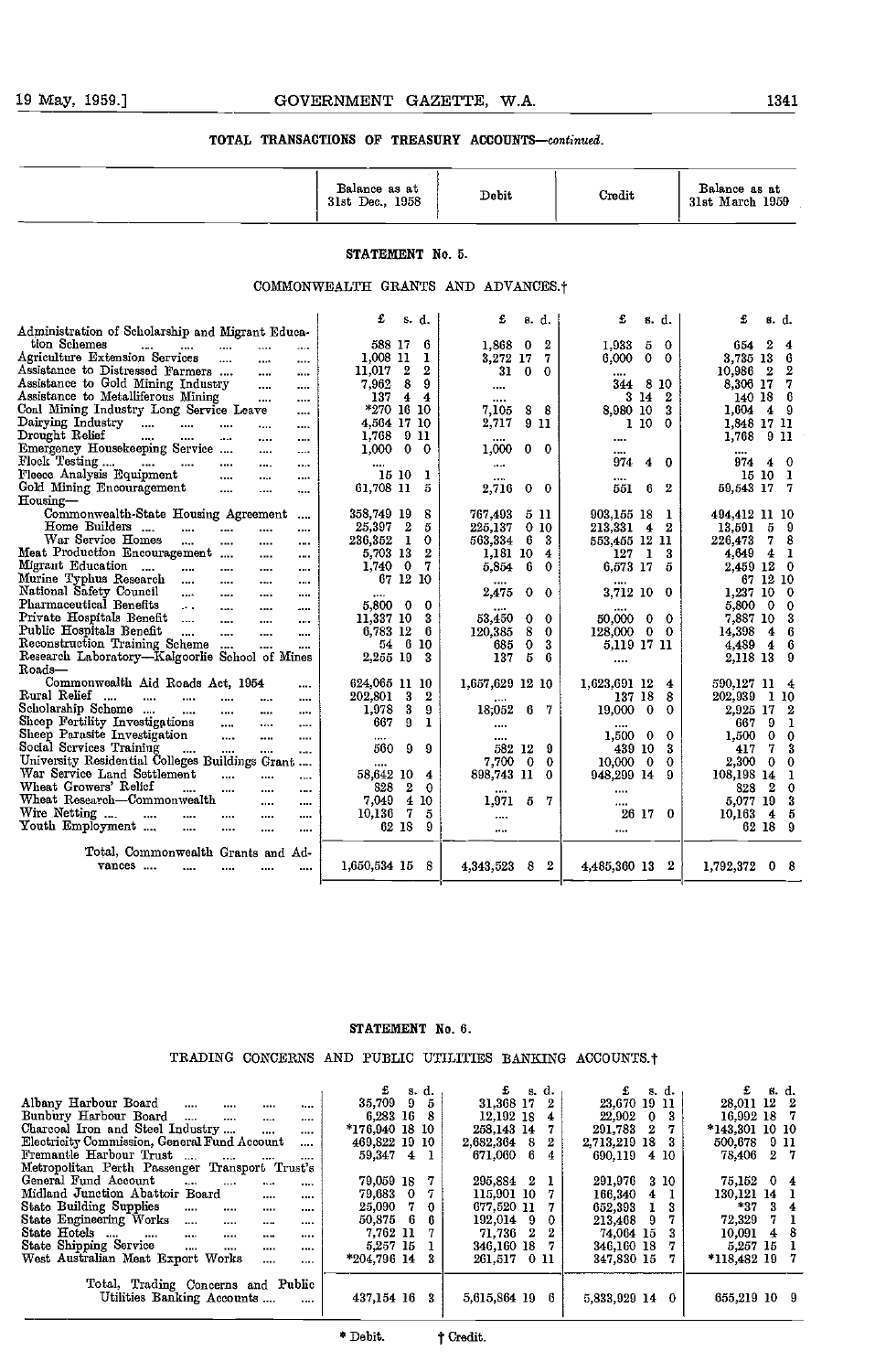|                                                                                                                                | Balance as at<br>31st Dec., 1958             | Debit                            | Credit                             | Balance as at<br>31st March, 1959                 |
|--------------------------------------------------------------------------------------------------------------------------------|----------------------------------------------|----------------------------------|------------------------------------|---------------------------------------------------|
|                                                                                                                                | STATEMENT No. 7.                             |                                  |                                    |                                                   |
|                                                                                                                                | GOVERNMENTAL TRUST FUND INVESTMENTS. *       |                                  |                                    |                                                   |
|                                                                                                                                | £<br>s d                                     | £<br>s. d.                       | £<br>s. d.                         | £<br>s. d.                                        |
| Agricultural Protection Board<br>$\cdots$<br>$\cdots$<br>                                                                      | 5.000<br>0<br>- 0                            | $\cdots$                         |                                    | 5,000<br>$\mathbf 0$<br>0                         |
| Dairy Cattle Compensation<br><br>$\cdots$                                                                                      | $42,000 \quad 0 \quad 0$                     | $\cdots$                         |                                    | 42,000<br>0<br>0                                  |
| Fremantle Harbour Trust Replacement<br>$\cdots$<br>$\cdots$                                                                    | 55,711 16 10                                 | 1,079<br>6.<br>6                 | $\cdots$                           | 56.791<br>3<br>4<br>8<br>9                        |
| Fruit Growing Industry<br>$\cdots$<br>$\cdots$<br><br>$\cdots$                                                                 | 22,478 8 9                                   | $\cdots$                         |                                    | 22,478                                            |
| Insurance—<br>Government Fire and Marine Insurance<br>$\cdots$                                                                 | 189.140 0<br>0                               | $\cdots$                         | $\cdots$                           | 189,140 0<br>0                                    |
| Railway Accident and Fire Insurance<br>$\cdots$                                                                                | 3<br>122,891 12                              |                                  |                                    | 122,891 12<br>3                                   |
| Sheriff's Assurance<br>$\ddotsc$<br><br>$\cdots$<br>$\cdots$                                                                   | $10,329$ 4<br>4                              | 2<br>1,618 18                    | 1,500<br>$0\quad 0$                | 10,448 2<br>6                                     |
| State Insurance<br>$\sim$<br>$\cdots$<br>$\cdots$<br>$\sim 0.00$                                                               | 1,363,454 10<br>1                            | $\cdots$                         |                                    | 1,363,454 10<br>- 1<br>0 11                       |
| Titles Office Assurance<br>$\sim$ - $\sim$<br>$\cdots$<br>$\cdots$                                                             | $\mathbf{1}$<br>7<br>63,265<br>9,629 12<br>2 | 11,755 19 4                      | 0<br>11.000<br>0<br>7.<br>7<br>210 | 64,021<br>- 7<br>$\overline{\mathbf{4}}$<br>9,419 |
| McNess Housing<br>and the same<br>$\cdots$<br>$\cdots$<br><br>Metropolitan Markets Trust<br>$\cdots$<br>$\cdots$<br>           |                                              |                                  |                                    |                                                   |
| Milk Board<br>$\cdots$<br>$\cdots$<br>$\cdots$<br><br>                                                                         | 20,626 5<br>0                                |                                  |                                    | 20,626<br>5<br>-0                                 |
| Perth Technical School Trustees Self Supporting                                                                                |                                              |                                  |                                    |                                                   |
| Classes<br>$\mathbf{r}_{\text{max}}$ , and $\mathbf{r}_{\text{max}}$<br>$\cdots$<br>$\cdots$<br>$\cdots$                       | $10,000 \quad 0$<br>0<br>60,000 0<br>- 0     | $\cdots$                         |                                    | 10,000<br>0<br>0<br>$0\quad 0$<br>60.000          |
| Pig Industry Compensation<br>$\sim$ $\sim$<br>$\cdots$<br>1.111<br>Potato Growing Industry<br>$\cdots$<br>$\cdots$<br>$\cdots$ | 16,316 10 11                                 | $\cdots$<br>$\cdots$             | <br>                               | 16,316 10 11                                      |
| $\sim$<br>$\cdots$<br>                                                                                                         | 12,760 0<br>-0                               | 1,900<br>0<br>0                  | $\cdots$                           | 14,660<br>00                                      |
| Public Debt Sinking Fund<br>$\sim 10^{-1}$<br>$\sim$ - $\sim$<br>$\cdots$                                                      | 73.659 1<br>0                                |                                  |                                    | 73,659<br>$1\quad0$                               |
| Rural and Industries Bank<br>$\cdots$<br>$\cdots$<br>$\cdots$                                                                  | 300,000 0<br>0                               | 675,000<br>0<br>0                | 0<br>975,000<br>0                  | $\cdots$                                          |
| State Electricity Commission Private Loans Sink-                                                                               | 429 17<br>-5                                 | 1,896 19<br>- 9                  | 124 14 9                           | 2<br>2,202<br>5                                   |
| ing Fund<br>$\sim 10^{-1}$<br>$\cdots$<br>$\cdots$<br>State Electricity Commission Public Loans Sinking                        |                                              |                                  |                                    |                                                   |
| Fund<br>$\cdots$<br><br>$\cdots$<br>$\cdots$<br>$\cdots$<br>$\cdots$                                                           | 120,130 14 7                                 | 18,899<br>7<br>8                 | 17,180 17 6                        | 121,849<br>49                                     |
| Workers' Compensation Board<br>$\cdots$<br><br>1.11                                                                            | 6,261 16 10                                  |                                  |                                    | 6.261 16 10                                       |
| Wyndham Meatworks Superannuation Reserve                                                                                       | 11.842 19 4                                  | 46<br>- 5<br>- 0                 | $\cdots$                           | 11,889 4 4                                        |
| Total, Governmental Trust Fund Invest-                                                                                         |                                              |                                  |                                    |                                                   |
| ments<br>$\cdots$                                                                                                              | 2,515,927 11 1                               | 712,196 16 5                     | 1,005,015 19 10                    | 2,223,108 7<br>8                                  |
|                                                                                                                                |                                              |                                  |                                    |                                                   |
|                                                                                                                                | STATEMENT No. 8.                             |                                  |                                    |                                                   |
|                                                                                                                                | PRIVATE TRUST FUND INVESTMENTS. *            |                                  |                                    |                                                   |
|                                                                                                                                |                                              |                                  |                                    |                                                   |
| Benefit and Provident Funds-<br>Public Service Provident Fund                                                                  | £<br>s d.<br>4,828<br>6<br>$\overline{4}$    | $\mathfrak{L}$ s.d.<br>405 14 11 | £<br>s d.<br>260 11 9              | £<br>s. d.<br>4,973<br>-9-<br>-6                  |
| <br>Railway Servants' Benefit Fund<br><br>                                                                                     | - 3<br>6,023<br>1                            | 150 0 0                          | $\cdots$                           | 6,173<br>-3<br>$\mathbf{1}$                       |
| W.A. Government Tramways and Ferries Provi-                                                                                    |                                              |                                  |                                    |                                                   |
| dent Fund<br>$\cdots$<br>$\cdots$                                                                                              | 1,376 16 10                                  | $\cdots$                         | $\cdots$                           | 1,376 16 10                                       |
| Water Supply Provident Fund<br>$\cdots$<br>$\cdots$                                                                            | $1,356$ 0<br>- 0                             |                                  | $\cdots$                           | $1,356$ 0 0                                       |
| Bequests and Donations-<br><b>Bussell</b><br>$\sim$<br>$\cdots$<br>$\cdots$                                                    | 48<br>188                                    |                                  | $\cdots$                           | 188<br>4<br>8                                     |
| Charitable Institutions<br>$\cdots$<br>$\cdots$<br>$\cdots$                                                                    | 25,014 3 4                                   |                                  | 14 3<br>$\overline{\mathbf{4}}$    | 25,000<br>$\bullet$<br>0                          |
| Child Welfare Benevolent Fund<br>$\cdots$                                                                                      | 575 9 0                                      |                                  | 20 19<br>0                         | 554 10 0                                          |
| G. C. W. Robinson (Kalgoorlie Hospital)<br>                                                                                    | 12,206 13 11<br>920<br>$0\quad 0$            | $\cdots$                         |                                    | 12,206 13 11<br>920 0<br>0                        |
| McKellar Estate (Geraldton Hospital)<br>$\cdots$<br>Rush (Geraldton Hospital)                                                  | 3,932 2 8                                    | <br>60<br>$\boldsymbol{2}$       | <br>92 3 8                         | 3,900 1 0                                         |
| $\cdots$<br>$\cdots$<br><br>Sargent (Three Springs Hospital)<br>$\cdots$                                                       | 67 11 2                                      |                                  |                                    | $\boldsymbol{2}$<br>67 11                         |
| William Samuel (White Gum Valley School)                                                                                       | 400 0 0                                      |                                  | $\cdots$                           | 400 0 0                                           |
| Cadetship Bonds<br>$\cdots$<br>1.1.1<br>                                                                                       | 500 0 0                                      |                                  | $\cdots$                           | 500 0 0                                           |
| Charitable Collections Account<br>$\cdots$<br>$\cdots$                                                                         | 800 0 0<br>680,243 18 11                     | $\cdots$<br>26,281<br>2<br>0     | $\cdots$                           | $0\quad 0$<br>800<br>706,525 0 11                 |
| Coal Mine Workers' Pensions<br><br>$\cdots$<br>Companies Act Stockbrokers' Bonds<br>$\cdots$<br>                               | 500 0 0                                      |                                  | <br>                               | 500 0 0                                           |
| Deposits-                                                                                                                      |                                              |                                  |                                    |                                                   |
| Betting Board<br>$\cdots$<br>$\cdots$<br><br>                                                                                  | 2,113 18<br>9                                | $\cdots$                         | $\cdots$                           | 2,113 18 9                                        |
| Contractors<br>$\cdots$<br>.<br><br><br>                                                                                       | 93,725 6<br>8                                | - 0<br>9,445<br>0                | 8,271<br>40                        | 94,899 2<br>8                                     |
| Railway Traffic<br>$\cdots$<br>$\cdots$<br>Workers' Compensation Act, 1924 (Employers'                                         | 106,175 17<br>0                              | 850<br>0<br>0                    |                                    | 107,025 17<br>0                                   |
| Deposits)<br>$\cdots$<br>$\cdots$<br><br>$\cdots$<br>                                                                          | $105,000 \quad 0 \quad 0$                    | 5,000<br>0<br>- 0                | $\cdots$                           | $110,000$ 0 0                                     |
| Local Authorities-                                                                                                             |                                              |                                  |                                    |                                                   |
| Road Board Sinking Fund<br>$\cdots$<br>$\cdots$<br>$\cdots$                                                                    | 50,124 15 11                                 | 0<br>2,860<br>3                  | 743 18 11                          | 52,241 0<br>0                                     |
| Water Boards Sinking Fund<br>$\cdots$<br>$\cdots$                                                                              | 1,391 0 5                                    | 3<br>277<br>9                    | 160.<br>$0\quad 0$                 | 2<br>$1,508$ 4<br>269,500 3<br>9                  |
| Lotteries Commission<br>$\cdots$<br>$\cdots$<br><br>$\cdots$<br>Mortgage Moneys under Transfer of Land Act                     | 229,500 3 9<br>6,671 9 10                    | 40,000<br>$0\quad 0$             | <br>335 5 7                        | 6,336 4<br>3                                      |
| Perliamentery Superannuation Fund                                                                                              | 50.410 14 5                                  | $\cdots$                         |                                    | 50.410 14 5                                       |

t Credit.  $\text{Parlim}$  Parliamentary Superannuation Fund .... .... | 50,410 14 5  $\,$  .... | 50,410 14 5  $\,$ Public Trustée • ….. …. …. …. …. | 20,000 0 0 | ….. | ….. | 20,000 0 0 Scholarships- Dowson (School of Mines, Kalgoorlie) 879 1 <sup>13</sup> <sup>2</sup> <sup>6</sup> <sup>20</sup> <sup>0</sup> <sup>0</sup> 872 18 <sup>1</sup> Falconer Research (School of Mines, Kalgoorlie) 243 1 326 <sup>550</sup> 241 15 11 James A. Heron Memorial 719 1 719 16 11 Keynes Forestry Prize ................ <sup>0</sup> <sup>0</sup> 100 0 <sup>0</sup> N. F. Poynton (Muresk College) 1,00 1,000 0 0 Superannuation Fund 4,985,624 <sup>1</sup> 187,301 11 <sup>8</sup> 255 16 11 5,172,760 4 <sup>7</sup>  $\begin{array}{|l|l|l|l|l|}\hline \texttt{Trustees}\texttt{---} & \texttt{Frestees}\texttt{---} & \texttt{Brestuse}\texttt{---} & \texttt{Brestuse}\texttt{---} & \texttt{Brestuse}\texttt{---} & \texttt{Brestuse}\texttt{---} & \texttt{Brestuse}\texttt{---} & \texttt{Brestuse}\texttt{---} & \texttt{Brestuse}\texttt{---} & \texttt{Brestuse}\texttt{---} & \texttt{Brestuse}\texttt{---} & \texttt{Brestuse}\texttt{---} & \texttt{Brestuse}\texttt{---} & \texttt{Brestuse}\texttt{---} & \texttt{B$ Total, Private Trust Fund Investments | 6,412,156 1 2 | 273,234 3 6 | 10,179 8 2 | 6,675,210 16 6

\* Debit.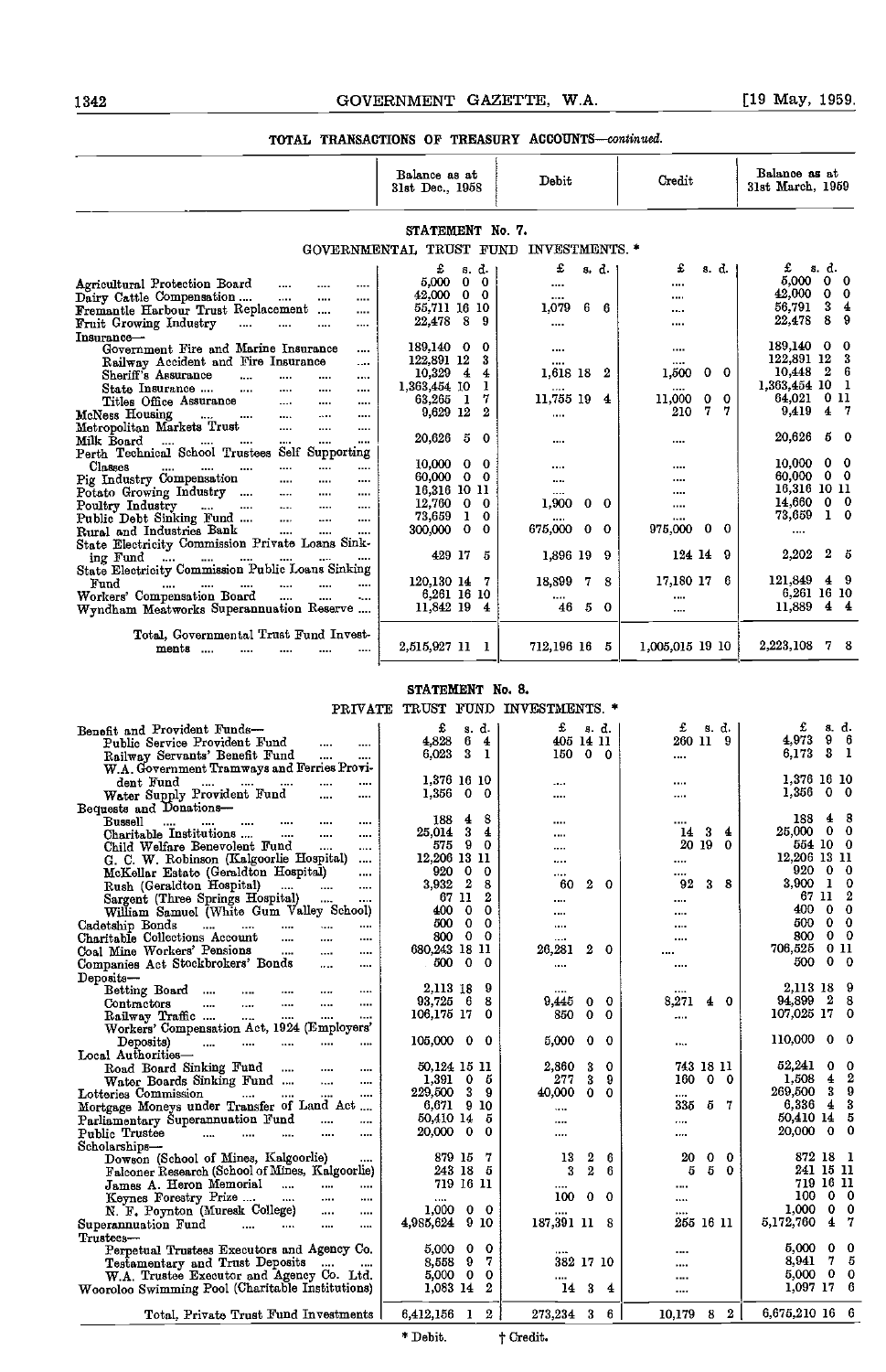# THE GENERAL LOAN FUND

# RECEIPTS AND EXPENDITURE

FOR THE NINE MONTHS ENDED 31st MARCH, 1959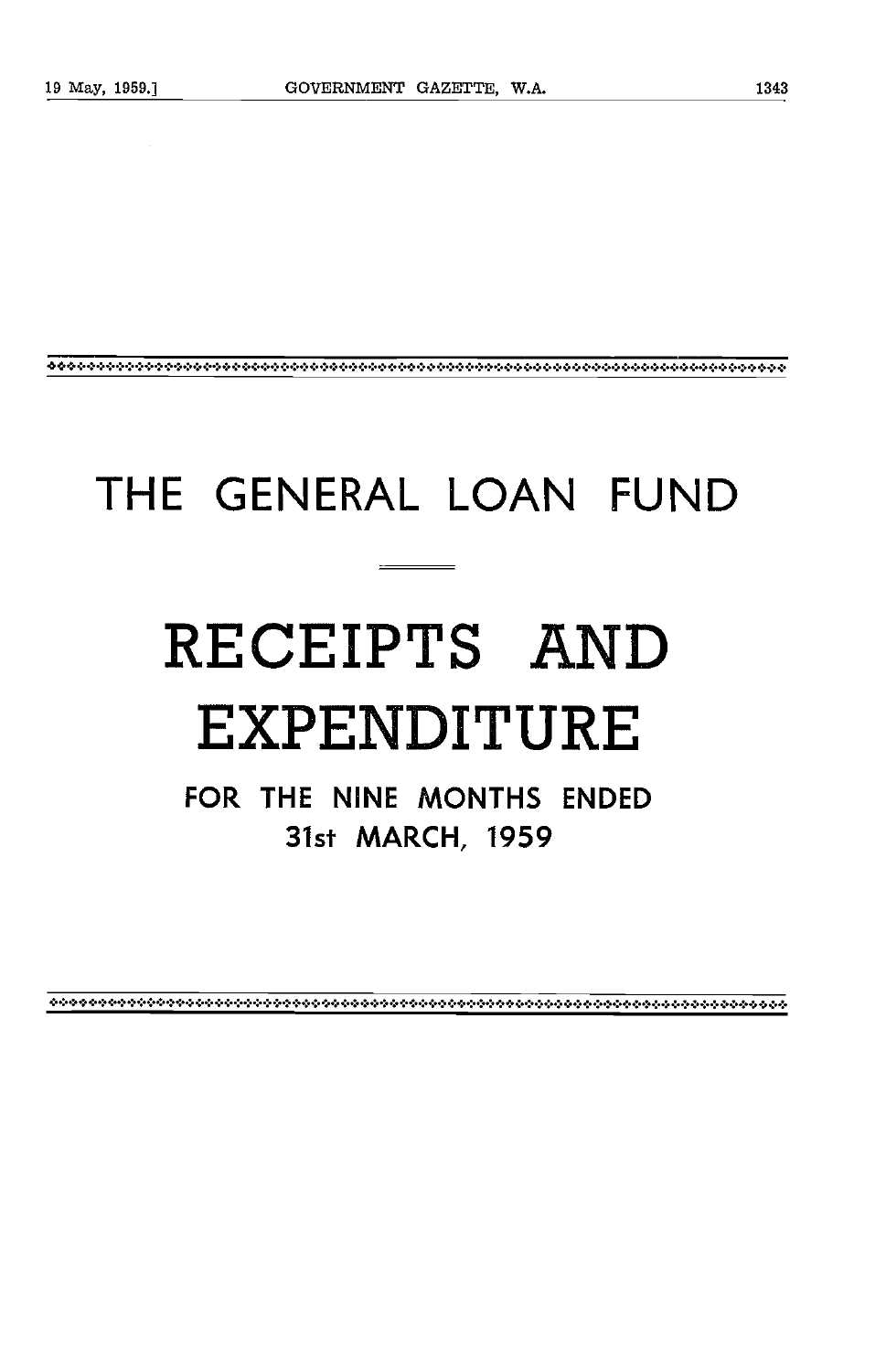|                                                        | Informative only               |                                                                                                                                                                                                                                                                                                 |                                   | New Debt                                          |                                            |                                                                                                                                                                                     |                                                                                   |                                    |
|--------------------------------------------------------|--------------------------------|-------------------------------------------------------------------------------------------------------------------------------------------------------------------------------------------------------------------------------------------------------------------------------------------------|-----------------------------------|---------------------------------------------------|--------------------------------------------|-------------------------------------------------------------------------------------------------------------------------------------------------------------------------------------|-----------------------------------------------------------------------------------|------------------------------------|
| Expenses and<br>Expenditure<br>Charged to<br>Discounts | Redemptions and<br>Conversions | Details of Loan Flotations                                                                                                                                                                                                                                                                      | Nomina<br>Amount                  | Discounts<br>Deducted                             | Available for<br>Works and<br>Services     | Works and Services                                                                                                                                                                  | Amount                                                                            | Total                              |
| ರ<br>ಉ<br>41                                           | ರ<br>w<br>ч                    | Commonwealth Loans                                                                                                                                                                                                                                                                              | Ō,<br>ч                           | ಕ<br>œÎ<br>47                                     | ರ<br>ಇ<br>47                               | Additions and Improvements to Opened<br>Railways                                                                                                                                    |                                                                                   |                                    |
| 0<br>3,892 16                                          |                                | ã<br>1961,<br>May,<br>$\begin{array}{c} \text{Lean} \ 109: \\ 4\% \ 15 \text{th} \\ \end{array}$                                                                                                                                                                                                |                                   |                                                   |                                            | Coogee-Kwinana, including Land Resump-<br>Railways                                                                                                                                  | ī<br>1,729,054 12                                                                 |                                    |
| ᆊ<br>⇔⇔<br>$1,935$<br>$8,309$                          | ŧ<br>÷                         | $\frac{4\%}{436}$ 15th May, 1961, at $\frac{436}{436}$ 17s. 6d. Marriany, 1967, at $\frac{439}{56}$ 15th February, 1973, at par New York Loan, March, 1957<br>New York Loan, March, 1967<br>New York Loan, March, 1957<br>New York Loan, April, 19                                              |                                   |                                                   |                                            | tion and Survey<br>Rolling Stock                                                                                                                                                    | ော တ<br>⇔<br><b>880<br/>080</b>                                                   |                                    |
| ຶ<br>345                                               | ÷<br>÷                         |                                                                                                                                                                                                                                                                                                 |                                   |                                                   |                                            | including<br>Fremantle-North Fremantle-New River<br>Yards,<br>Welshpool Marshalling<br>Land Resumption                                                                              | ¢,<br>¢<br>145,485                                                                |                                    |
| $\mathbf{a}$<br>1,373 14 10<br>16<br>857               | ÷                              | đ<br>Loan 110 (Conversion Loan):<br>1961,<br>May,<br>15th<br>$4\%$                                                                                                                                                                                                                              | Proceds                           | credited in previous Financial Year.              |                                            | ĵ<br>ł<br>j<br>Bridge Construction                                                                                                                                                  | $\mathbf{r}$<br>10,616 13                                                         | Φ<br>1,955,466 19                  |
|                                                        | ŧ                              |                                                                                                                                                                                                                                                                                                 |                                   |                                                   |                                            |                                                                                                                                                                                     |                                                                                   |                                    |
| 95 12 7<br>222 12 10                                   | $\mathcal{C}^{\mathcal{A}}$    | $\begin{bmatrix} 298 & 178 & 64 & \ldots & 298 & 178 & 64 & \ldots & 298 & 178 & 64 & \ldots & 298 & 178 & 64 & \ldots & 298 & 1501 & 644 & 1891 & 1967 & 464 & 596 & 1501 & 1601 & 1601 & 1600 & 1600 & 1600 & 1600 & 1600 & 1600 & 1600 & 1600 & 1600 & 1600 & 1600 & 1600 & 1600 & 1600 & 1$ |                                   |                                                   |                                            | Tramways, Trolley Bus and Omnibus Ser-<br>ļ<br>ļ<br>İ<br>ļ<br>ļ<br>V1085                                                                                                            | 0<br>⊣<br>11,729                                                                  |                                    |
|                                                        |                                |                                                                                                                                                                                                                                                                                                 | $\ddot{\phantom{0}}$<br>1,200,000 | $\circ$<br>$\bullet$<br>$\frac{(a)}{(x.274,410)}$ | $\circ$<br>$\circ$<br>1,474,410            |                                                                                                                                                                                     |                                                                                   | $\bullet$<br>ī<br>11729            |
|                                                        |                                | $\frac{\text{Ioan}}{4\%}$ 13th                                                                                                                                                                                                                                                                  |                                   |                                                   |                                            | State Electricity Commission<br>Electricity Frequency Change 40–50 cycle                                                                                                            | G<br>r<br>83,786                                                                  | r                                  |
|                                                        |                                |                                                                                                                                                                                                                                                                                                 | $\bullet$<br>$\circ$<br>1,232,000 | $\circ$<br>$\bullet$<br>3,080                     | $\circ$<br>$\circ$<br>1,228,920            |                                                                                                                                                                                     |                                                                                   | ∞<br>83,786                        |
|                                                        |                                | 5% 15th September, 1974, at par<br>$4\%$ 15th May, 1960, at $4\%$ 15th May, 1960, at $4\%$ 15th February, 1967, at $4\%$ 59 5s.                                                                                                                                                                 | $\circ$<br>446,000<br>1,785,000   | $\circ$<br>$\bullet$<br>3,345<br>ţ                | $\circ$<br>$\circ$<br>442,655<br>1,785,000 | Public Works                                                                                                                                                                        |                                                                                   |                                    |
|                                                        |                                |                                                                                                                                                                                                                                                                                                 |                                   |                                                   |                                            | ÷                                                                                                                                                                                   | 448 16<br>36,855<br>4,519                                                         |                                    |
|                                                        |                                | Loan 113 :<br>$4\%$ 15th May, 1960, at £99 15s.<br>For Conversion $3\frac{1}{4}\%$ 15th Octo-                                                                                                                                                                                                   | ŧ                                 | į                                                 | į                                          | ţ<br>ŧ<br>İ<br>Abstroirs and Saleyards<br>Mhany Harbour Wocks<br>Bulk Hardling of Wheat<br>Bulk Hardling of Wheat<br>Country Areas and Town Water Supply<br>Prainage and Irrigation | ៰឴៰៰៰៲៓៓៰៹ឣ<br>$\boldsymbol{\omega}$<br>63,351 16<br>803,799 2<br>281,732 14      |                                    |
|                                                        | $\bullet$<br>0<br>225,000      | ber, 1958<br>42% 15th February, 1967, at<br>429 5s.<br>299 5s.                                                                                                                                                                                                                                  |                                   | ŧ                                                 | ŧ                                          | ĵ<br>ŧ<br>Geraldton Harbour Works                                                                                                                                                   | 130                                                                               |                                    |
|                                                        |                                |                                                                                                                                                                                                                                                                                                 | ŧ                                 | ŧ                                                 | ŧ                                          | ĵ<br>Improvements to Harbours and Rivers                                                                                                                                            | œ<br>93,688                                                                       |                                    |
|                                                        | 0<br>0<br>100,000              | For Conversion 34% 15th Octo-<br>ber, 1958                                                                                                                                                                                                                                                      | ÷                                 | ŧ                                                 | ŧ                                          | ŧ<br>ŧ<br>ţ<br>ŧ<br>į<br>Kwinana Area Development<br>Public Buildings                                                                                                               | $\mathbf{a}$<br>2.259,587<br>132                                                  |                                    |
|                                                        |                                | $5\%$ 15th September, 1974, at par For Conversion $3\frac{1}{4}\%$ 15th Octo-                                                                                                                                                                                                                   | ÷                                 | ł                                                 | ł                                          | $\mathcal{C}^{\mathcal{A}}$<br>$\mathbb{R}^3$<br>Sewerage for Country Towns<br>Salaries and Incidentals                                                                             | $\overline{a}$<br>$\overline{1}$<br>$\overline{1}$<br>257,250                     |                                    |
|                                                        | $\circ$<br>0<br>334,000        | ber, 1968<br>Special Bonds Series "A." For<br>Conversion 34% 15th October,                                                                                                                                                                                                                      | ł                                 | ŧ                                                 | ŧ                                          |                                                                                                                                                                                     |                                                                                   | Φ<br>$\bullet$<br>3,858,645        |
|                                                        |                                |                                                                                                                                                                                                                                                                                                 |                                   |                                                   |                                            | North-West                                                                                                                                                                          |                                                                                   |                                    |
|                                                        | $\bullet$<br>0<br>56,000       | 1958                                                                                                                                                                                                                                                                                            | ŧ<br>÷                            | ŧ<br>ŧ                                            | ŧ.<br>÷                                    |                                                                                                                                                                                     | 92,185 17 11                                                                      |                                    |
|                                                        |                                |                                                                                                                                                                                                                                                                                                 |                                   |                                                   |                                            | Additions and Improvements to Jetties,<br>Tramways and Rolling Stock<br>Ord River Investigations and Surveys                                                                        | 1,721 10                                                                          |                                    |
|                                                        | 0<br>0<br>361,000              |                                                                                                                                                                                                                                                                                                 | ŧ                                 | ŧ                                                 | ŧ                                          | ţ<br>ţ<br>ţ<br>ţ<br>Salaries and Incidentals<br>Public Buildings                                                                                                                    | ယလကတ<br>$\begin{array}{rr} 133,805 & 2 \\ 10,952 & 15 \\ 282,282 & 2 \end{array}$ |                                    |
|                                                        |                                |                                                                                                                                                                                                                                                                                                 | ŧ                                 | ł                                                 | ÷                                          | State Shipping Service<br>Water Supplies and Loans to Local Authori-                                                                                                                |                                                                                   |                                    |
|                                                        | $\circ$<br>$\circ$<br>162,000  | For Conversion 31% 15th Nov-                                                                                                                                                                                                                                                                    | ŧ                                 | ŧ                                                 | ŧ.                                         | ļ<br>ì<br>į<br>j<br>į<br>$t$ ies                                                                                                                                                    | æ<br>106,160 14                                                                   |                                    |
|                                                        |                                | ember, 1958<br>$5\%$ 15th September, 1974, at par                                                                                                                                                                                                                                               | ÷                                 | ÷                                                 | J.                                         |                                                                                                                                                                                     |                                                                                   | ∞<br>$\mathbf{\hat{z}}$<br>627,108 |

General Loan Fund—DETAILS OF RECEIPTS and EXPENDITURE for the NINE Months ended 31st March, 1959

[19 May, 1959.